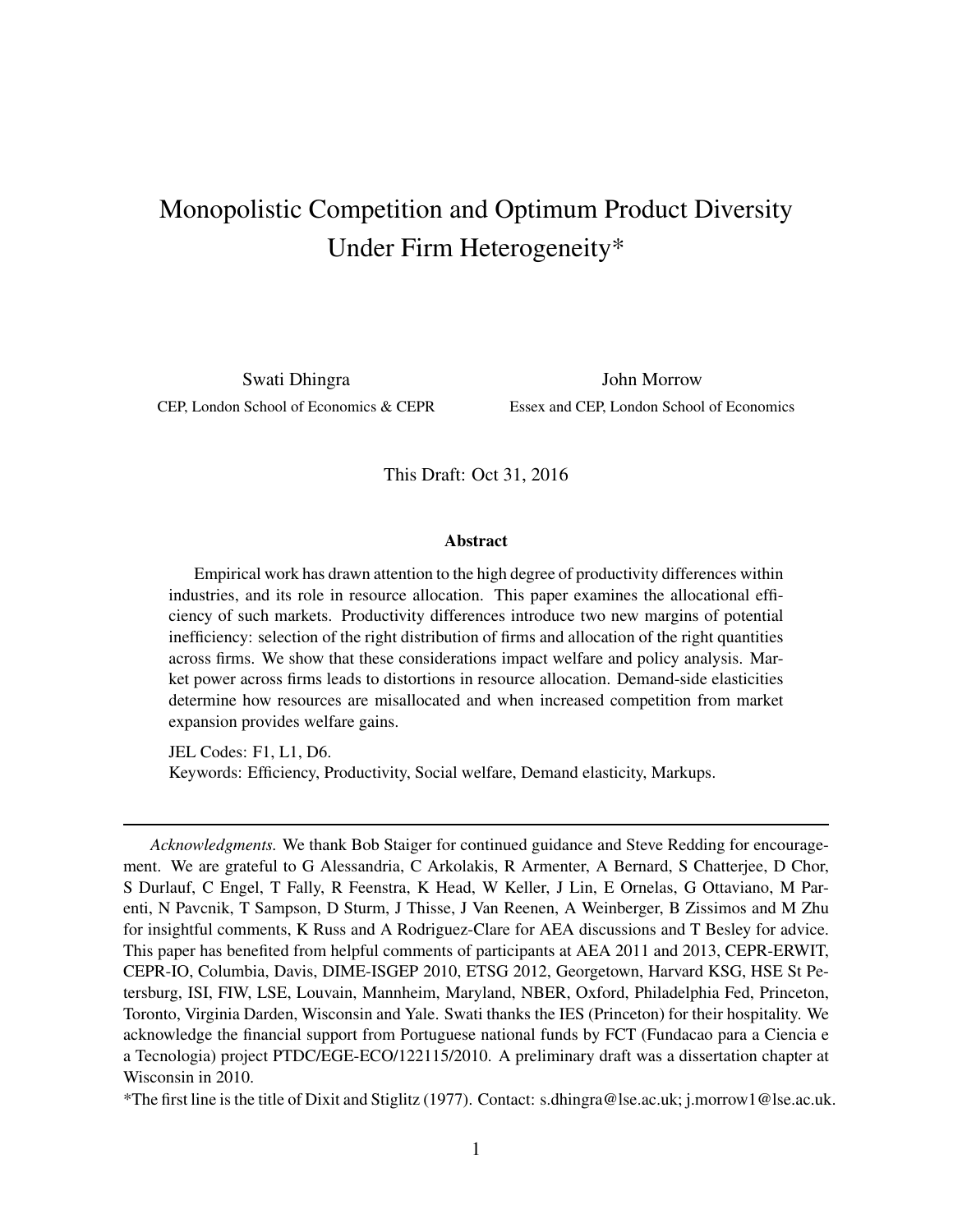# 1 Introduction

Empirical work has drawn attention to the high degree of heterogeneity in firm productivity, and the constant reallocation of resources across different firms.<sup>[1](#page-0-0)</sup> The focus on productivity differences has provided new insights into market outcomes such as industrial productivity, firm pricing and welfare gains from policy changes.<sup>[2](#page-0-0)</sup> When firms differ in productivity, the distribution of resources across firms also affects the allocational efficiency of markets. In a recent survey, [Syverson](#page-28-0) [\(2011\)](#page-28-0) notes the gap between social benefits and costs across firms has not been adequately examined, and this limited understanding has made it difficult to implement policies to reduce distortions (pp. 359). This paper examines allocational efficiency in markets where firms differ in productivity. We focus on three key questions. First, does the market allocate resources efficiently? Second, what is the nature of distortions, if any? Third, can economic integration reduce distortions through increased competition?

Symmetric firm models explain when resource allocation is efficient by examining the trade-off between quantity and product variety in imperfectly competitive markets.<sup>[3](#page-0-0)</sup> When firms differ in productivity, we must also ask which types of firms should produce and which should be shut down. Firm differences in productivity introduce two new margins of potential inefficiency: selection of the right distribution of firms and allocation of the right quantities across firms. For example, it could be welfare-improving to skew resources towards firms with lower costs (to obtain more output for a given level of resources) or towards firms with higher costs to preserve variety (because there is a real resource cost to introduce varieties and this cost is sunk once a variety is introduced). Furthermore, differences in market power across firms lead to new trade-offs between variety and quantity. These considerations impact optimal policy rules in a fundamental way, distinct from markets with symmetric costs. One contribution of the paper is to understand how these considerations affect welfare and policy analysis.

A second contribution of the paper is to show when increased competition improves welfare and efficiency. When market allocations are inefficient, increased competition (from trade or growth) may exacerbate distortions and lead to welfare losses [\(Helpman and Krugman 1985\)](#page-26-0). A second-best world offers no guarantee of welfare gains from trade. But, by creating larger, more competitive markets, trade may reduce the distortions associated with imperfect competition and provide welfare gains [\(Krugman 1987\)](#page-27-0). This insight is even more relevant in a heterogeneous cost environment because of new sources of potential inefficiency. We explain

<sup>&</sup>lt;sup>1</sup>Example, [Bartelsman and Doms](#page-25-0) [\(2000\)](#page-25-0); [Tybout](#page-28-1) [\(2003\)](#page-28-1); [Feenstra](#page-26-1) [\(2006\)](#page-26-1); [Bernard, Jensen, Redding and Schott](#page-25-1) [\(2007\)](#page-25-1).

<sup>2</sup>Example, [Pavcnik](#page-28-2) [\(2002\)](#page-28-2); [Asplund and Nocke](#page-24-0) [\(2006\)](#page-24-0); [Foster et al.](#page-26-2) [\(2001\)](#page-26-2); [Melitz and Redding](#page-27-1) [\(2012\)](#page-27-1).

<sup>3</sup>Example, [Spence](#page-28-3) [\(1976\)](#page-28-3); [Venables](#page-28-4) [\(1985\)](#page-28-4); [Mankiw and Whinston](#page-27-2) [\(1986\)](#page-27-2); [Stiglitz](#page-28-5) [\(1986\)](#page-28-5).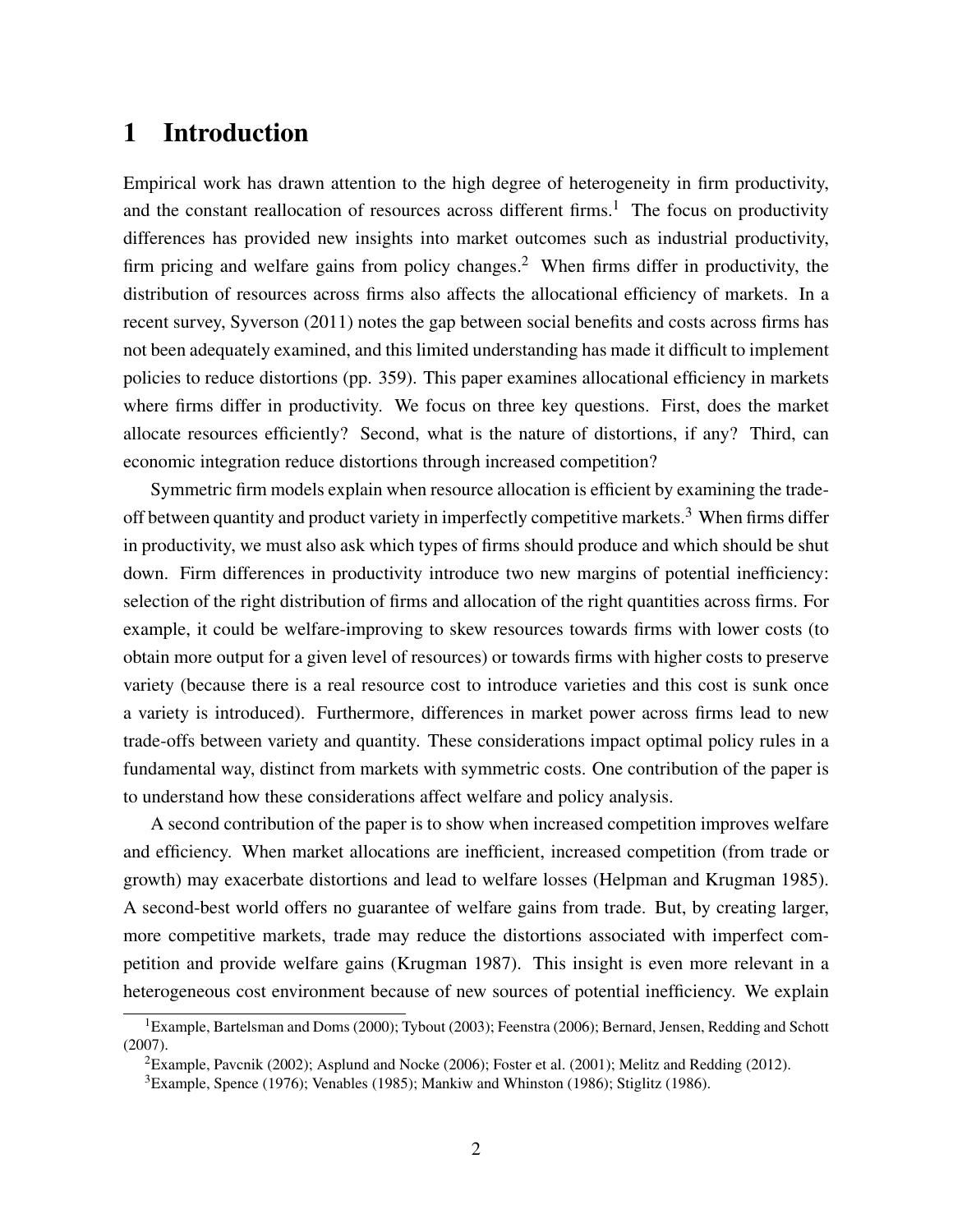when integration provides welfare gains by aligning private and social incentives, and when these gains are higher than symmetric firm models. $4$ 

To understand efficiency in general equilibrium, we examine resource allocation in the standard setting of a monopolistically competitive industry with heterogeneous firm productivity and free entry (e.g. [Melitz 2003\)](#page-27-3). We begin our analysis by considering constant elasticity of substitution (CES) demand. In this setting, we show market allocations are efficient, despite differences in firm productivity. This is striking, as it requires the market to induce optimal resource allocations across aggregate variety, quantity and productivity. As in symmetric firm models, there are two sources of potential inefficiency: the inability of firms to appropriate the full consumer surplus and to account for business stealing from other firms. CES demand uniquely ensures these two externalities exactly offset each other. Firm heterogeneity does not introduce any new distortions because the magnitude of these externalities does not vary across firms. Each firm however charges a price higher than its average cost of production. When productivity differs, the market requires prices above average costs to induce firms to enter and potentially take a loss. Free entry ensures the wedge between prices and average costs exactly finances sunk entry costs, and positive profits are efficient. Therefore, the market implements the first-best allocation and laissez faire industrial policy is optimal.<sup>[5](#page-0-0)</sup>

What induces market efficiency and how broadly does this result hold? We generalize the demand structure to the variable elasticity of substitution form of [Dixit and Stiglitz](#page-25-2) [\(1977\)](#page-25-2), which provides a rich setting for a wide range of market outcomes [\(Vives 2001;](#page-28-6) [Zhelobodko,](#page-28-7) [Kokovin, Parenti and Thisse 2012\)](#page-28-7). When demand elasticity varies with quantity and firms vary in productivity, markups vary within a market. This accounts for the stylized facts that firms are rarely equally productive and markups are unlikely to be constant.<sup>[6](#page-0-0)</sup> Introducing this empirically relevant feature of variable elasticities turns out to be crucial in understanding distortions. When elasticities vary, firms differ in market power and market allocations reflect the distortions of imperfect competition. Nonetheless, we show the market maximizes real revenues. This is similar to perfect competition models, but now market power implies private benefits to firms

<sup>&</sup>lt;sup>4</sup>International integration is equivalent to an expansion in market size (e.g., [Krugman 1979\)](#page-26-3). As our focus is on efficiency, we abstract from trade frictions which introduce cross-country distributional issues.

 $5$ [Melitz](#page-27-3) [\(2003\)](#page-27-3) considers both variable and fixed costs of exporting. The open Melitz economy is efficient, even with trade frictions. In the presence of fixed export costs, the firms a policymaker would close down in the open economy are exactly those that would not survive in the market. However, a policymaker would not close down firms in the absence of export costs. Thus, the rise in productivity following trade provides welfare gains by optimally internalizing trade frictions.

<sup>&</sup>lt;sup>6</sup>CES demand provides a useful benchmark by forcing constant markups that ensure market size plays no role in productivity changes. However, recent studies find market size matters for firm size [\(Campbell and Hopen](#page-25-3)[hayn 2005\)](#page-25-3) and productivity dispersion [\(Syverson 2004\)](#page-28-8). [Foster, Haltiwanger and Syverson](#page-26-4) [\(2008\)](#page-26-4) show that "profitability" rather than productivity is more important for firm selection, suggesting a role for richer demand specifications. For further discussion, see [Melitz and Trefler](#page-27-4) [\(2012\)](#page-27-4).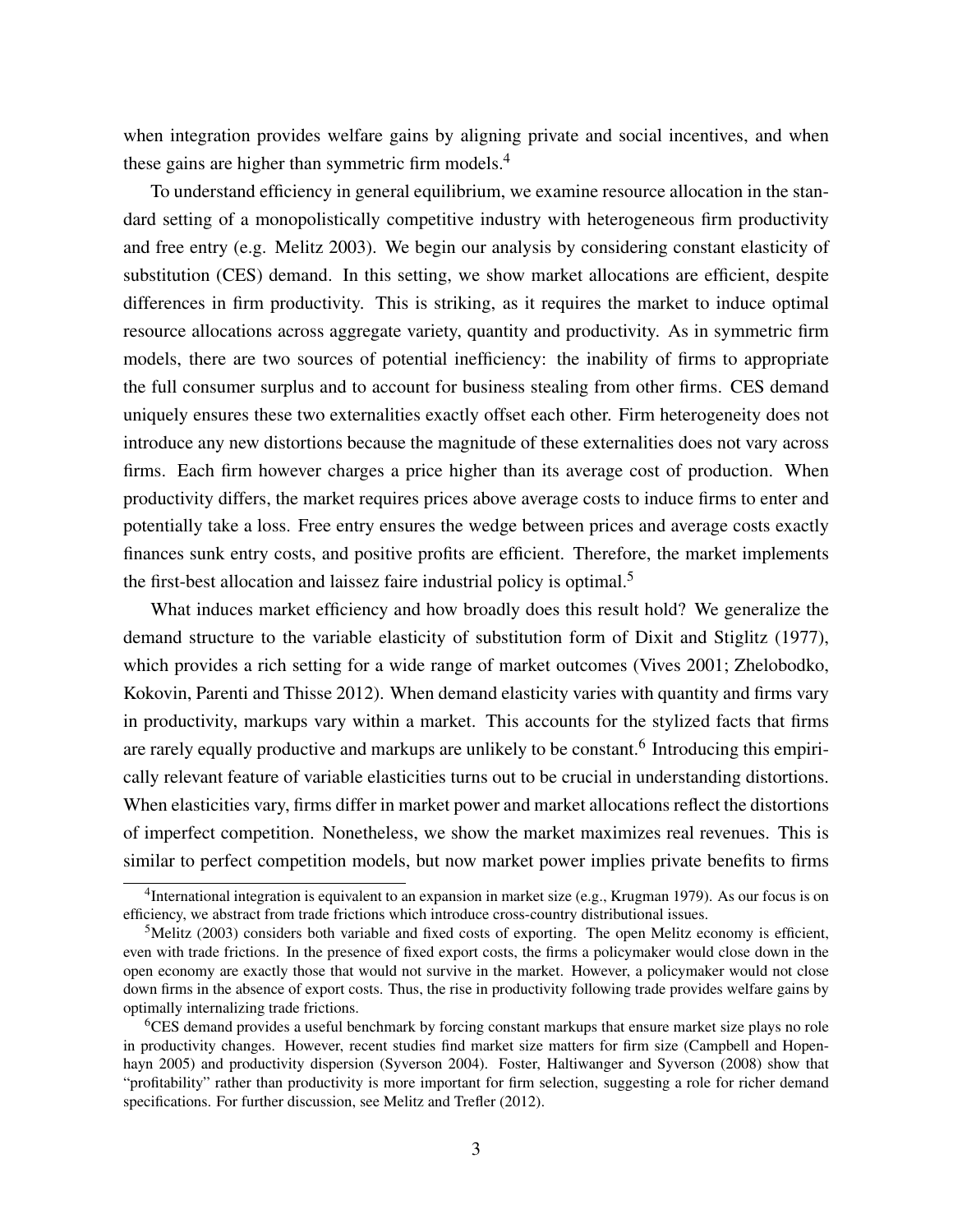are perfectly aligned with social benefits only under CES demand. More generally, the appropriability and business stealing effects need not exactly offset each other, and firm heterogeneity introduces a new source of potential inefficiency. When firm differ in productivity, entry of an additional variety has different business stealing effects across the entire distribution of firms and induces distortions relative to optimal allocations.

The pattern of distortions is determined by two elasticities: the demand elasticity, which measures market incentives through markups, and the elasticity of utility, which measures social incentives through a firm's contribution to welfare. We show the way in which these incentives differ characterizes the precise nature of misallocations. This also yields two new insights relating productivity differences to misallocations. First, differences in market power across firms imply misallocations are not uniform: some firms over-produce while others under-produce within the same market. For instance, the market may favor excess entry of low productivity firms, thereby imposing an externality on high productivity firms who end up producing too little. Second, differences in market power impact economy-wide outcomes. The distribution of markups affects ex ante profitability, and therefore the economy-wide trade-off between aggregate quantity and variety. This is in sharp contrast to symmetric firm markets, where markups (or demand elasticities) do not matter for misallocations, as emphasized by [Dixit and Stiglitz](#page-25-2) [\(1977\)](#page-25-2) and [Vives](#page-28-6) [\(2001\)](#page-28-6). Differences in productivity underline the importance of demand elasticity for allocational efficiency, and complement the message of [Weyl and Fabinger](#page-28-9) [\(2012\)](#page-28-9) and [Parenti et al.](#page-27-5) [\(2014\)](#page-27-5) that richer demand systems enable a better understanding of market outcomes.

As misallocations vary by firm productivity, one potential policy option that does not require firm-level information is international integration. The idea of introducing foreign competition to improve efficiency goes back at least to [Melvin and Warne](#page-27-6) [\(1973\)](#page-27-6). We show that market integration always provides welfare gains when private and social incentives are aligned, which again is characterized by the demand elasticity and the elasticity of utility. This result ties the Helpman-Krugman characterization of gains from trade to the welfare approach of Spence-Dixit-Stiglitz. Symmetric firm models with CES demand provide a lower bound for the welfare gains from integration. Gains from trade under aligned preferences are higher due to selection of the right distribution of firms and and allocation of the right quantities across firms. International integration therefore has the potential to reduce the distortions of imperfectly competitive markets.

*Related Work.* Our paper is related to work on firm behavior and welfare in industrial organization and international economics. As mentioned earlier, the trade-off between quantity and variety occupies a prominent place in the study of imperfect competition. We contribute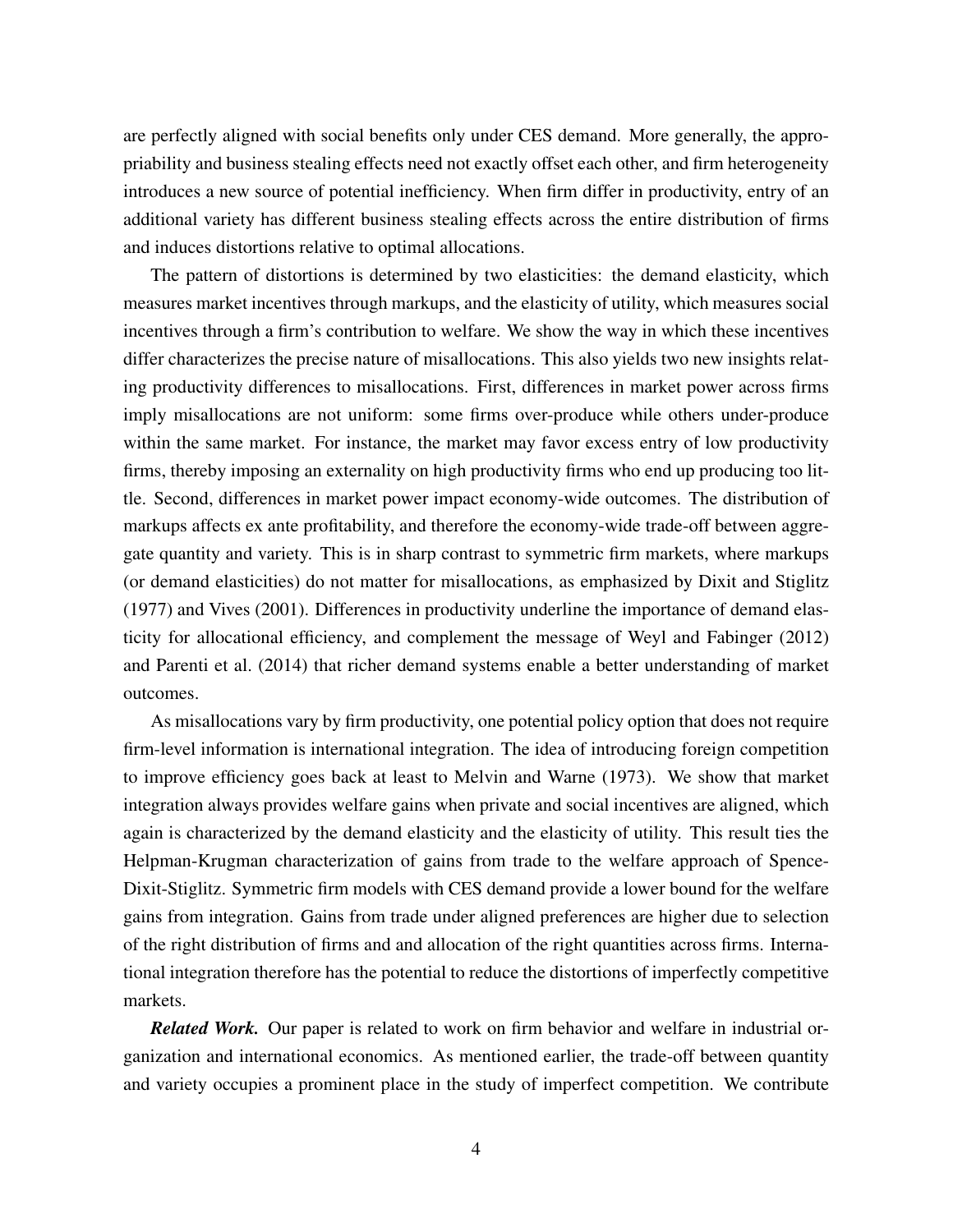to this literature by studying these issues in markets where productivity differences are important. To highlight the potential scope of market imperfections, we consider variable elasticity of substitution (VES) demand. In contemporaneous work, [Zhelobodko et al.](#page-28-7) [\(2012\)](#page-28-7) demonstrate the richness and tractability of VES market outcomes under various assumptions such as multiple sectors and vertical differentiation.<sup>[7](#page-0-0)</sup> The focus on richer demand systems is similar to [Weyl and Fabinger](#page-28-9) [\(2012\)](#page-28-9) who characterize several industrial organization results in terms of pass-through rates. Unlike these papers, we examine the efficiency of market allocations, so our findings depend on both the elasticity of utility and the demand elasticity. To the best of our knowledge, this is the first paper to show market outcomes with heterogeneous firms are first-best under CES demand.<sup>[8](#page-0-0)</sup>

The findings of our paper are also related to a tradition of work on welfare gains from trade. [Helpman and Krugman](#page-26-0) [\(1985\)](#page-26-0) and [Dixit and Norman](#page-26-5) [\(1988\)](#page-26-5) examine when trade is beneficial under imperfect competition. We generalize their finding and link it to model primitives of demand elasticities, providing new results even in the symmetric firm literature. In recent influential work, [Arkolakis et al.](#page-24-1) [\(2012a,](#page-24-1)[b\)](#page-24-2) show richer models of firm heterogeneity and variable markups are needed for these microfoundations to affect the mapping between trade data and welfare gains from trade. In line with this insight, we generalize the demand structure and show that firm heterogeneity and variable markups matter for both welfare gains and alloca-tional efficiency.<sup>[9](#page-0-0)</sup> As in [Melitz and Redding](#page-27-7) [\(2013\)](#page-27-7), we find that the cost distribution matters for the magnitude of welfare gains from integration. Building on [Bernard, Eaton, Jensen and](#page-25-4) [Kortum](#page-25-4) [\(2003\)](#page-25-4), [de Blas and Russ](#page-25-5) [\(2010\)](#page-25-5) also examine the role of variable markups in welfare gains but do not consider efficiency. We follow the direction of [Tybout](#page-28-1) [\(2003\)](#page-28-1) and [Katayama,](#page-26-6) [Lu and Tybout](#page-26-6) [\(2009\)](#page-26-6) which suggest the need to map productivity gains to welfare and optimal

<sup>&</sup>lt;sup>7</sup>While VES utility does not include the quadratic utility of [Melitz and Ottaviano](#page-27-8) [\(2008\)](#page-27-8) and the translog utility of [Feenstra](#page-26-7) [\(2003\)](#page-26-7), [Zhelobodko et al.](#page-28-7) show it captures the qualitative features of market outcomes under these forms of non-additive utility.

<sup>8</sup>We consider this to be the proof of a folk theorem which has been "in the air." [Matsuyama](#page-27-9) [\(1995\)](#page-27-9) and [Bilbiie, Ghironi and Melitz](#page-25-6) [\(2006\)](#page-25-6) find the market equilibrium with symmetric firms is socially optimal only when preferences are CES. [Epifani and Gancia](#page-26-8) [\(2011\)](#page-26-8) generalize this to multiple sectors while [Eckel](#page-26-9) [\(2008\)](#page-26-9) examines efficiency when firms affect the price index. Within the heterogeneous firm literature, [Baldwin and](#page-25-7) [Robert-Nicoud](#page-25-7) [\(2008\)](#page-25-7) and [Feenstra and Kee](#page-26-10) [\(2008\)](#page-26-10) discuss certain efficiency properties of the Melitz economy. In their working paper, [Atkeson and Burstein](#page-25-8) [\(2010\)](#page-25-8) consider a first order approximation and numerical exercises to show productivity increases are offset by reductions in variety. We provide an analytical treatment to show the market equilibrium implements the unconstrained social optimum. [Helpman, Itskhoki and Redding](#page-26-11) [\(2011\)](#page-26-11) consider the constrained social optimum. Their approach differs because the homogeneous good fixes the marginal utility of income. Our work is closest to [Feenstra and Kee](#page-26-10) who focus on the CES case. Considering 48 countries exporting to the US in 1980-2000, they also estimate that rise in export variety accounts for an average 3.3 per cent rise in productivity and GDP for the exporting country.

<sup>&</sup>lt;sup>9</sup>For instance, linear VES demand and Pareto cost draws fit the gravity model, but firm heterogeneity still matters for market efficiency. More generally, VES demand is not nested in the Arkolakis et al. models and does not satisfy a log-linear relation between import shares and welfare gains, as illustrated in the Online Appendix.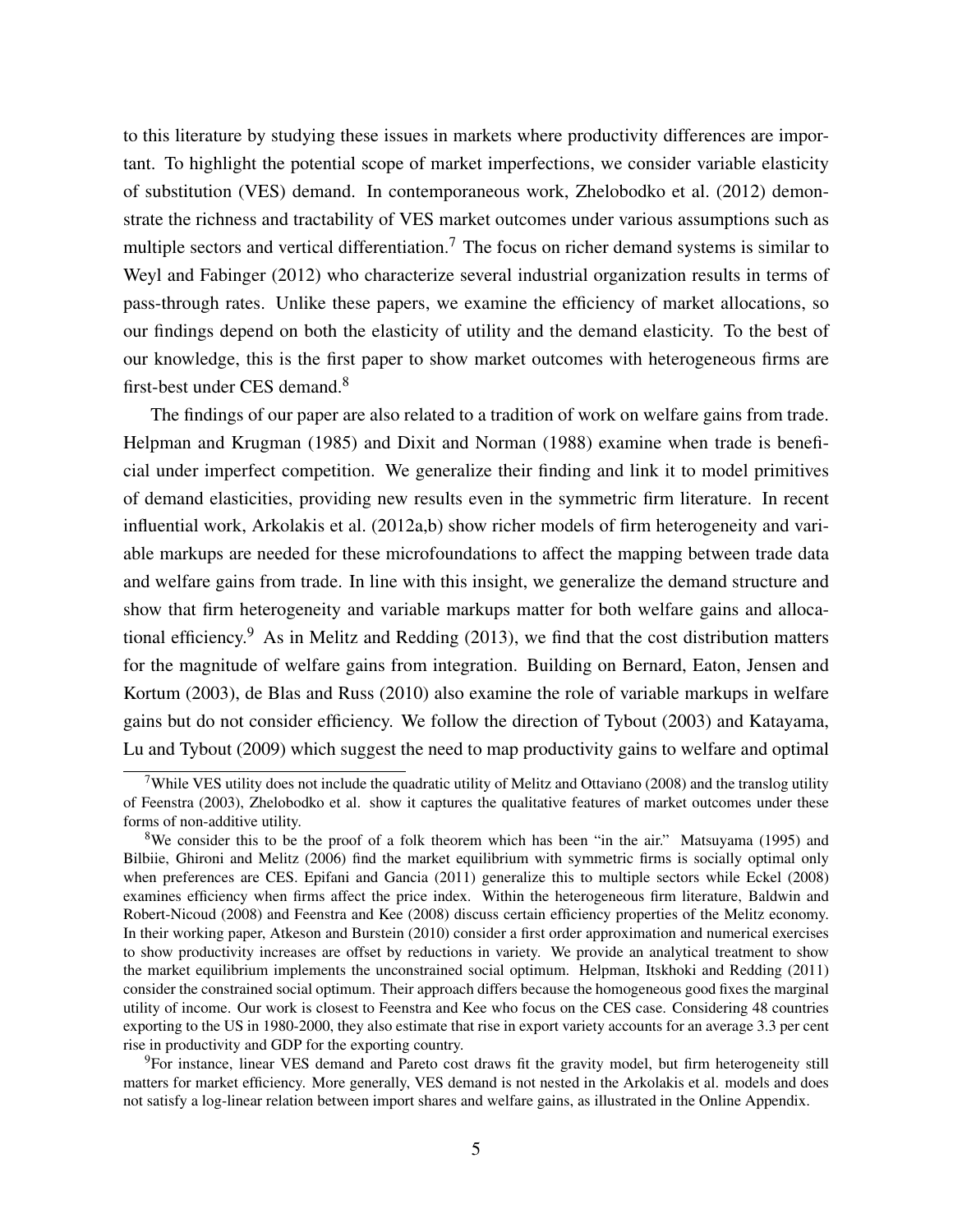policies.

The paper is organized as follows. Section 2 recaps the standard monopolistic competition framework with firm heterogeneity. Section 3 contrasts efficiency of CES demand with inefficiency of VES demand and Section 4 characterizes the distortions in resource allocation. Section 5 examines the welfare gains from integration and Section 6 concludes.

# 2 Model

We adopt the VES demand structure of Dixit and Stiglitz within the heterogeneous firm framework of Melitz. Monopolistic competition models with heterogeneous firms differ from earlier models with product differentiation in two significant ways. First, costs of production are unknown to firms before sunk costs of entry are incurred. Second, firms are asymmetric in their costs of production, leading to firm selection based on productivity. This Section lays out the model and recaps the implications of asymmetric costs for consumers, firms and equilibrium outcomes.

# 2.1 Consumers

We explain the VES demand structure and then discuss consumer demand. The exposition for consumer demand closely follows [Zhelobodko et al.](#page-28-7) [\(2012\)](#page-28-7) which works with a similar setting and builds on work by [Vives](#page-28-6) [\(2001\)](#page-28-6).

An economy consists of a mass *L* of identical workers, each endowed with one unit of labor and facing a wage rate *w* normalized to one. Workers have identical preferences for a differentiated good. If the subset of horizontally differentiated varieties available to them is [0,*N*], and the worker chooses quantity  $q_i$  of variety  $i \in [0,N]$  her utility takes the general VES form:

<span id="page-5-1"></span>
$$
U(\mathbf{q}) \equiv \int_0^N u(q_i)di
$$
 (1)

where  $u(\cdot)$  satisfies Assumption [1](#page-5-0) below.

#### <span id="page-5-0"></span>Assumption 1. *Utility Restrictions.*

*1. (Regularity) u is strictly increasing, concave, four times continuously differentiable, satisfies inada conditions and u* $(0) = 0$ *.*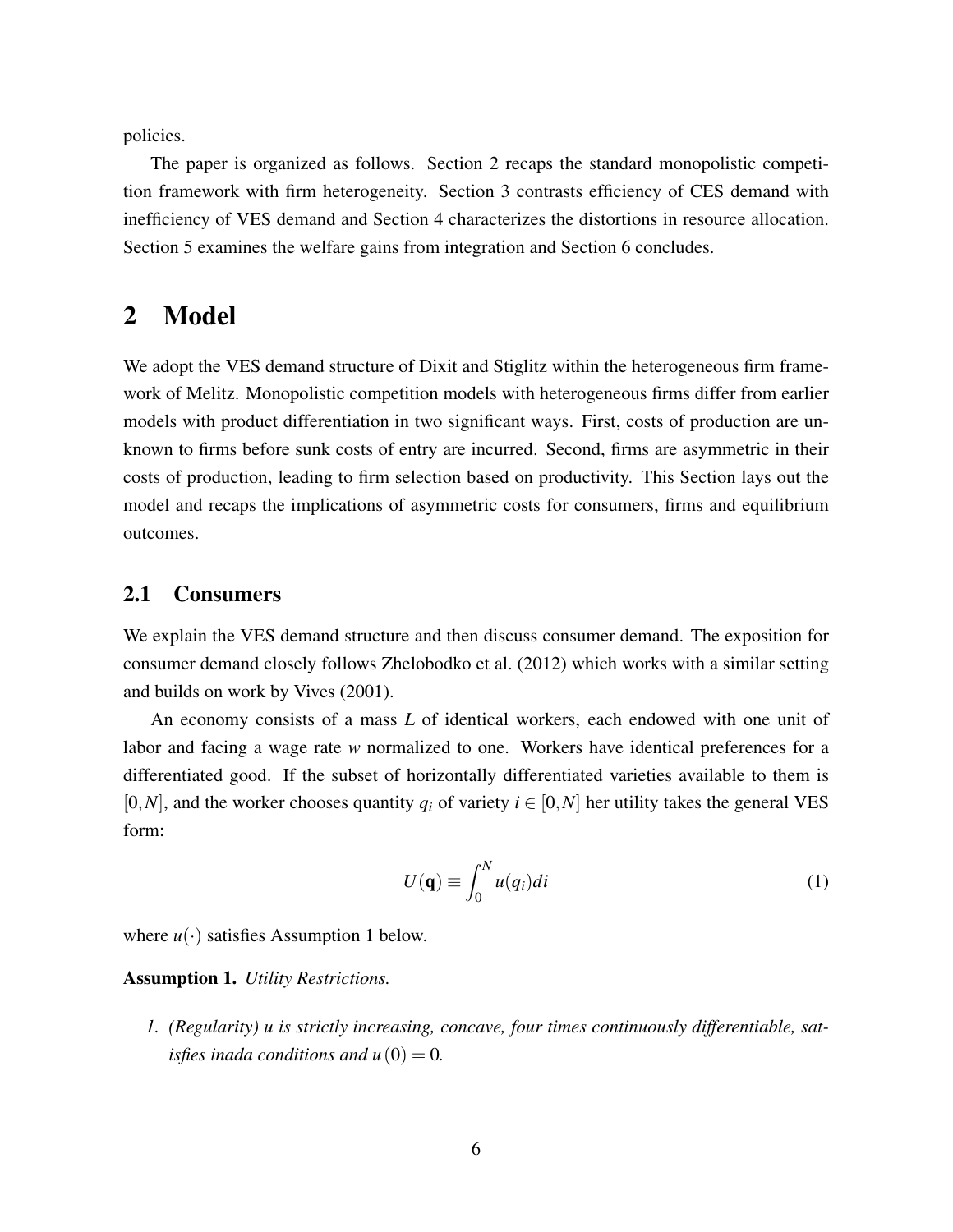The concavity of *u* ensures consumers love variety and prefer to spread their consumption over all available varieties. Here  $u(q_i)$  denotes utility from an individual variety *i*. Under CES preferences,  $u(q_i) = q_i^{\rho}$  $\frac{\rho}{i}$  as specified in Dixit-Stiglitz and [Krugman](#page-27-10) [\(1980\)](#page-27-10).<sup>[10](#page-0-0)</sup>

Given prices  $p_i$  for the varieties, each worker maximizes her utility subject to her budget constraint. VES preferences induce an inverse demand  $p(q_i) = u'(q_i)/\delta$  for variety *i* where  $\delta$  is the consumer's budget multiplier. As *u* is strictly increasing and concave, for any fixed price vector the consumer's maximization problem is concave. The necessary condition which determines the inverse demand is sufficient, and has a solution provided inada conditions on  $u^{11}$  $u^{11}$  $u^{11}$  Multiplying both sides of the inverse demand by  $q_i$  and aggregating over all *i*, the budget multiplier is  $\delta = \int_0^N u'(q_i) \cdot q_i di$ . The consumer budget multiplier  $\delta$  will act as a demand shifter and the inverse demand will inherit the properties of the marginal utility  $u'(q_i)$ . In particular, the inverse demand elasticity  $|d \ln p_i/d \ln q_i|$  equals the elasticity of marginal utility  $\mu(q_i) \equiv |q_i u''(q_i)/u'(q_i)|$ , which enables us to characterize market allocations in terms of demand primitives. Under CES preferences, the elasticity of marginal utility is constant and the inverse demand elasticity does not respond to consumption  $(|d \ln p_i/d \ln q_i| = \mu(q_i) = 1 - \rho)$ . When  $\mu'(q_i) > 0$ , the inverse demand of a variety becomes more elastic as its consumption increases. The opposite holds for  $\mu'(q_i) < 0$ , where the demand for a variety becomes less elastic as its price rises. [Zhelobodko et al.](#page-28-7) [\(2012\)](#page-28-7) show that the elasticity of marginal utility  $\mu(q_i)$ can also be interpreted in terms of substitution across varieties. For symmetric consumption levels  $(q_i = q)$ , this elasticity equals the inverse of the elasticity of substitution between any two varieties. For  $\mu'(q) > 0$ , higher consumption per variety or fewer varieties for a given total quantity, induces a lower elasticity of substitution between varieties. Consumers perceive varieties as being less differentiated when they consume more, but this relationship does not carry over to heterogeneous consumption levels.

The inverse demand elasticity summarizes market demand, and will enable a characterization of market outcomes. A policymaker maximizes utility, and is not concerned with market prices. Therefore, we define the elasticity of utility  $\varepsilon(q_i) \equiv u'(q_i)q_i/u(q_i)$ , which will enable a characterization of optimal allocations. For symmetric consumption levels, [Vives](#page-28-6) [\(2001\)](#page-28-6) points out that  $1 - \varepsilon(q)$  is the degree of preference for variety as it measures the utility gain from adding a variety, holding quantity per firm fixed. To arrive at an analogue of the discrete good case, consider a consumer who ceases to purchase a basket of varieties  $[0, \alpha]$ . The consumer

<sup>&</sup>lt;sup>10</sup>The specific CES form in Melitz is  $U(q) \equiv (\int q_i^{\rho} di)^{1/\rho}$  but the normalization of the exponent  $1/\rho$  in Equation [\(1\)](#page-5-1) will not play a role in allocation decisions.

 $<sup>11</sup>$ Additional assumptions to guarantee existence and uniqueness of the market equilibrium are in a separate note</sup> available online [\(Dhingra and Morrow 2016b\)](#page-25-9). Utility functions not satisfying inada conditions are permissible but may require parametric restrictions to ensure existence.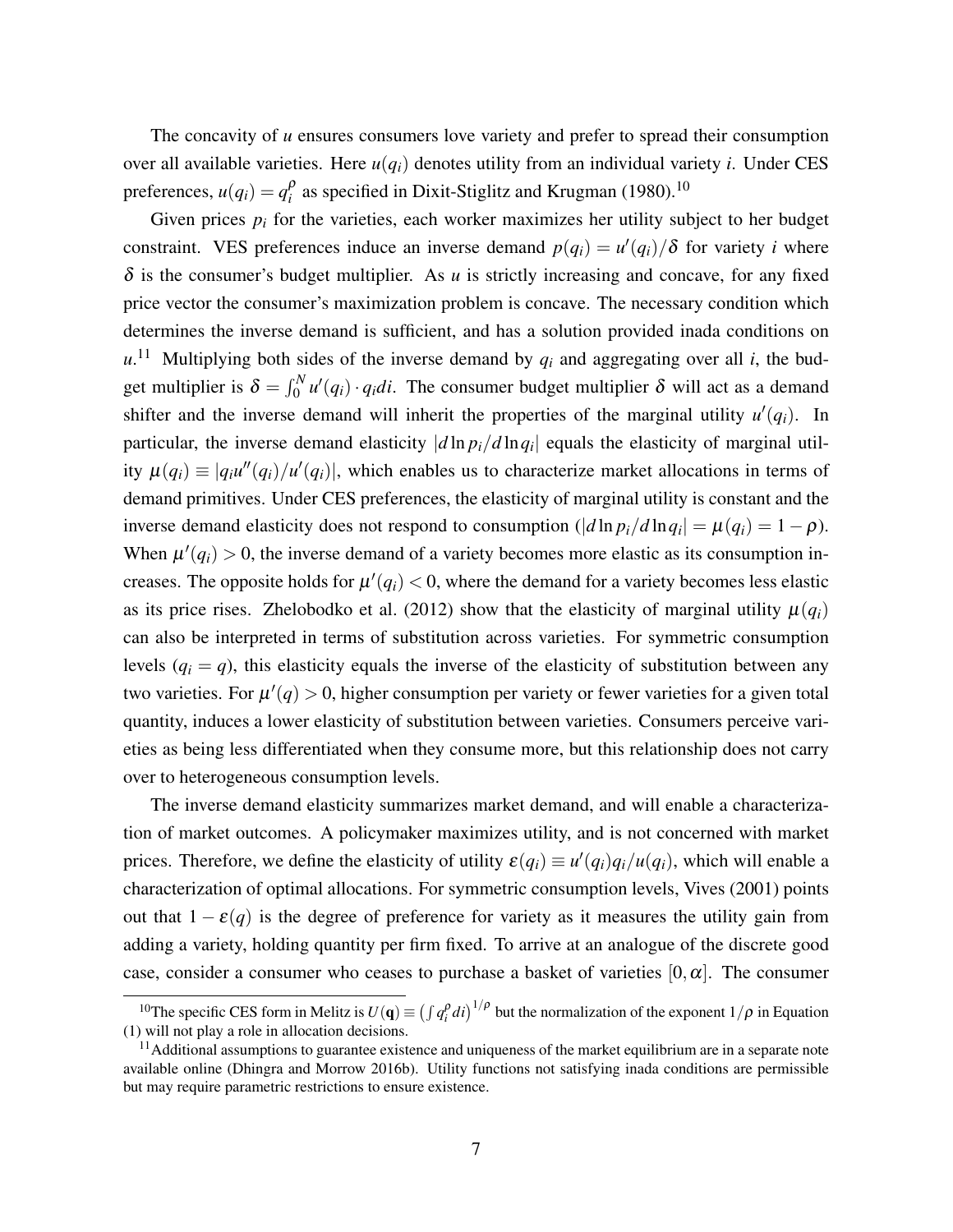loses an average utility of  $\int_0^\alpha u(q_i) di/\alpha$  per variety not purchased and saves an average income of  $\int_0^{\alpha} p_i q_i di/\alpha$  per variety. The savings can be used to increase consumption of all other varieties proportionally by  $\int_0^\alpha p_i q_i di / \int_\alpha^N p_i q_i di$ , leading to a rise in average utility per variety not purchased of (using  $p_i = u'(q_i)/\delta$ )

$$
\int_{\alpha}^{N} u'(q_i) \left[ \int_{0}^{\alpha} p_i q_i di / \int_{\alpha}^{N} p_i q_i di \right] q_i di / \alpha = \delta \int_{0}^{\alpha} p_i q_i di / \alpha.
$$

Letting  $\alpha$  approach zero gives us an expression for how  $1 - \varepsilon$  measures the net welfare gain of purchasing additional variety (here, variety 0): a welfare gain of  $u(q_0)$  at a welfare cost of  $\delta p_0 q_0 = u'(q_0) q_0$  by proportionally consuming less of other varieties. Thus  $1 - \varepsilon(q_0) =$  $(u(q_0) - u'(q_0)q_0)/u(q_0)$  denotes the welfare contribution of variety relative to quantity.

We summarize the assumptions for a well-defined consumer budgeting problem in Assumption [2](#page-7-0) below.

#### <span id="page-7-0"></span>Assumption 2. *Consumer Regularity Conditions.*

*1.* (Bounded Elasticities) The elasticity of utility  $\varepsilon$  (*q*) and elasticity of marginal utility  $\mu$  (*q*) *are bounded below by*  $m > 0$  *and above by*  $1 - m < 1$ *.* 

2. *(Non-satiation)* sup<sub>q</sub> 
$$
\left\{ U(N,q) : \int_0^N p_i q_i di = 1 \right\} < \infty.
$$

*3. (Bounded Expenditure)*  $\int_0^N p_i (u')^{-1} (\delta^{\text{finite}} p_i) dt < \infty$  for some  $\delta^{\text{finite}} > 0$ .

Assumption [2.](#page-7-0)1 maintains boundedness between aggregate costs, revenues and welfare. Assumption [2.](#page-7-0)2 is automatically satisfied if *u* is bounded, but more broadly is an assumption that the prices faced by a consumer do not allow consumers to attain infinite welfare conditional on the distribution of prices, for instance if many goods have prices close to zero. Assumption [2.](#page-7-0)3 is a condition that guarantees the prices presented to consumers imply finite expenditure. Assumptions [2.](#page-7-0)2 and [2.](#page-7-0)3 will be ensured in equilibrium once firm behavior is considered. We turn to the firms' production and entry decisions in the next sub-section.

### 2.2 Firms

There is a continuum of firms which may enter the market for differentiated goods, by paying a sunk entry cost of  $f_e > 0$ . The mass of entering firms is denoted by  $M_e$ . Firms are monopolistically competitive and each firm produces a single unique variety. A firm faces an inverse demand of  $p(q_i) = u'(q_i)/\delta$  for variety *i*. It acts as a monopolist of its unique variety but takes aggregate demand conditions  $\delta$  as given. Upon entry, each firm receives a unit cost  $c \geq 0$  drawn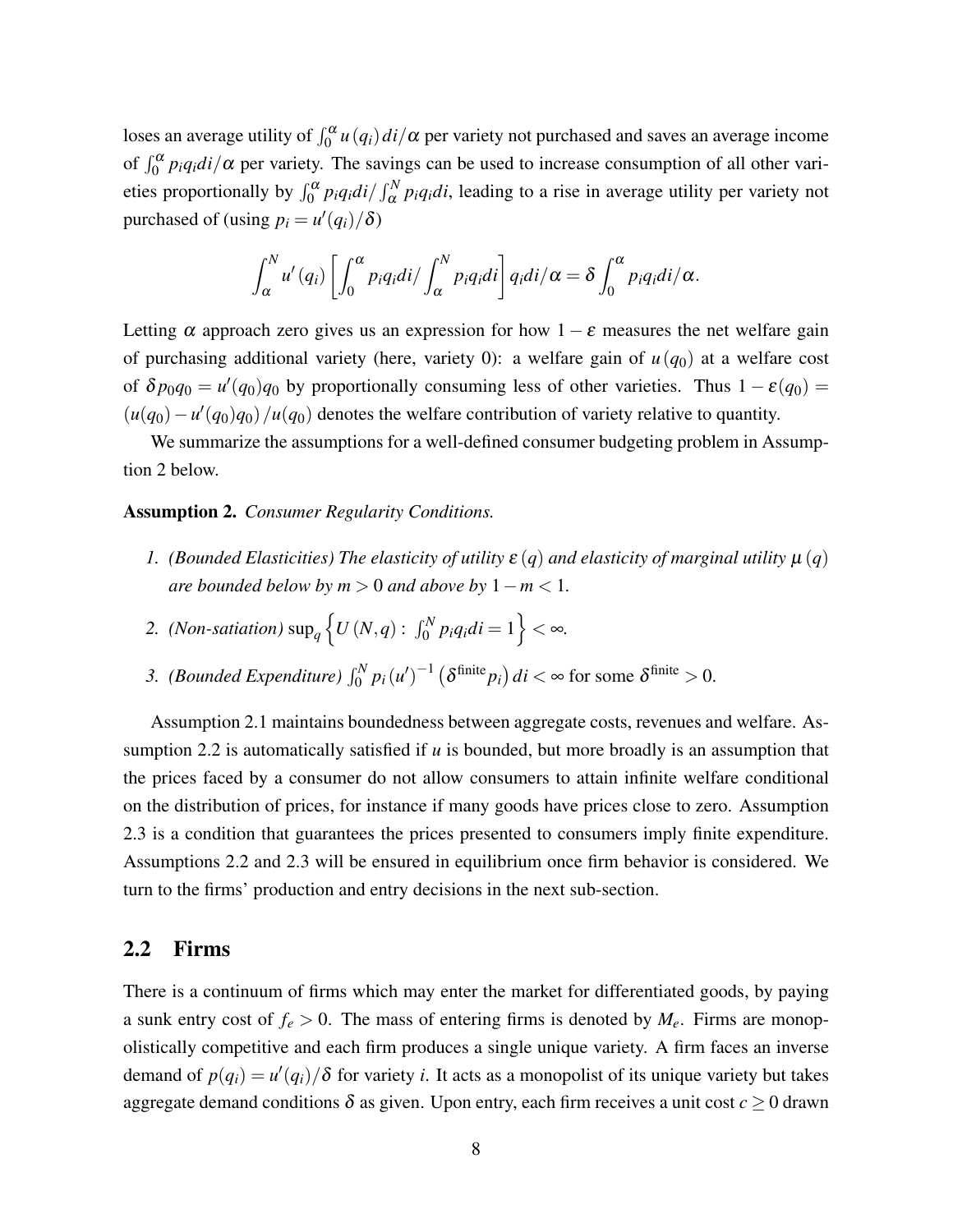from a distribution *G* with continuously differentiable pdf *g*. Each variety can therefore be indexed by the unit cost *c* of its producer.

After entry, should a firm produce, it incurs a fixed cost of production  $f > 0$ . Profit maximization implies firms produce if they can earn non-negative profits net of the fixed costs of production. A firm with cost draw *c* chooses its quantity  $q(c)$  to  $\max_{q(c)}[p(q(c)) - c]q(c)L$  and  $q(c) > 0$  if  $\pi(c) = \max_{q(c)} [p(q(c)) - c]q(c)L - f > 0$ . To ensure the firm's quantity FOC is optimal, we assume marginal revenue is strictly decreasing in quantity. Assumption [3](#page-8-0) below summarizes the conditions for a well-behaved profit maximization problem.

<span id="page-8-0"></span>Assumption 3. *Firm Regularity Conditions.*

- 1. (Decreasing Marginal Revenue) Real revenues  $u'(q) \cdot q$  are strictly concave in quantity.<sup>[12](#page-0-0)</sup>
- 2. *(Bounded Costs)*  $\int_0^{\infty} c \cdot (u')^{-1} (\delta^{\text{finite}} c) dG(c) < \infty$  for some  $\delta^{\text{finite}} > 0$ .

Assumption [3.](#page-8-0)1 guarantees the monopolist's FOC is optimal, the quantity choice is determined by the equality of marginal revenue and marginal cost, and that quantities are uniquely defined for any positive, finite  $\delta$ . Assumption [3.](#page-8-0)2 is a condition that guarantees the distribution of costs in conjunction with demand allows for finite resource usage by a unit mass of firms.

A firm chooses its quantity to equate marginal revenue and marginal cost  $(p+q\cdot u''(q)/\delta =$ *c*), and concavity of the firm problem ensures low cost firms supply higher quantities and charge lower prices. The markup charged by a firm with cost draw *c* is  $\frac{p(c)-c}{p(c)} =$  $-q(c)u''(q(c))/u'(q(c))$ . This shows that the elasticity of marginal utility  $\mu(q)$  summarizes the markup:

$$
\mu(q(c)) = |q(c)u''(q(c))/u'(q(c))| = (p(c) - c)/p(c).
$$

When  $\mu'(q) > 0$ , low cost firms supply higher quantities at higher markups.

### 2.3 Market Equilibrium

Profits fall with unit cost *c*, and the cutoff cost level of firms that are indifferent between producing and exiting from the market is denoted by  $c_d$ . The cutoff cost  $c_d$  is fixed by the zero profit condition,  $\pi(c_d) = 0$ . Firms with cost draws higher than the cutoff level earn negative profits and do not produce. The mass of producing firms in equilibrium is therefore  $M = M_e G(c_d)$ .

In summary, each firm faces a two stage problem: in the second stage it maximizes profits given a known cost draw, and in the first stage it decides whether to enter given the expected profits in the second stage. To study the Chamberlinian tradeoff between quantity and variety,

<sup>&</sup>lt;sup>12</sup>Inada conditions for revenue are implied by Assumptions [1](#page-5-0) and [2.](#page-7-0)1 since  $[u'(q) \cdot q]' = u'(q)[1 - \mu(q)].$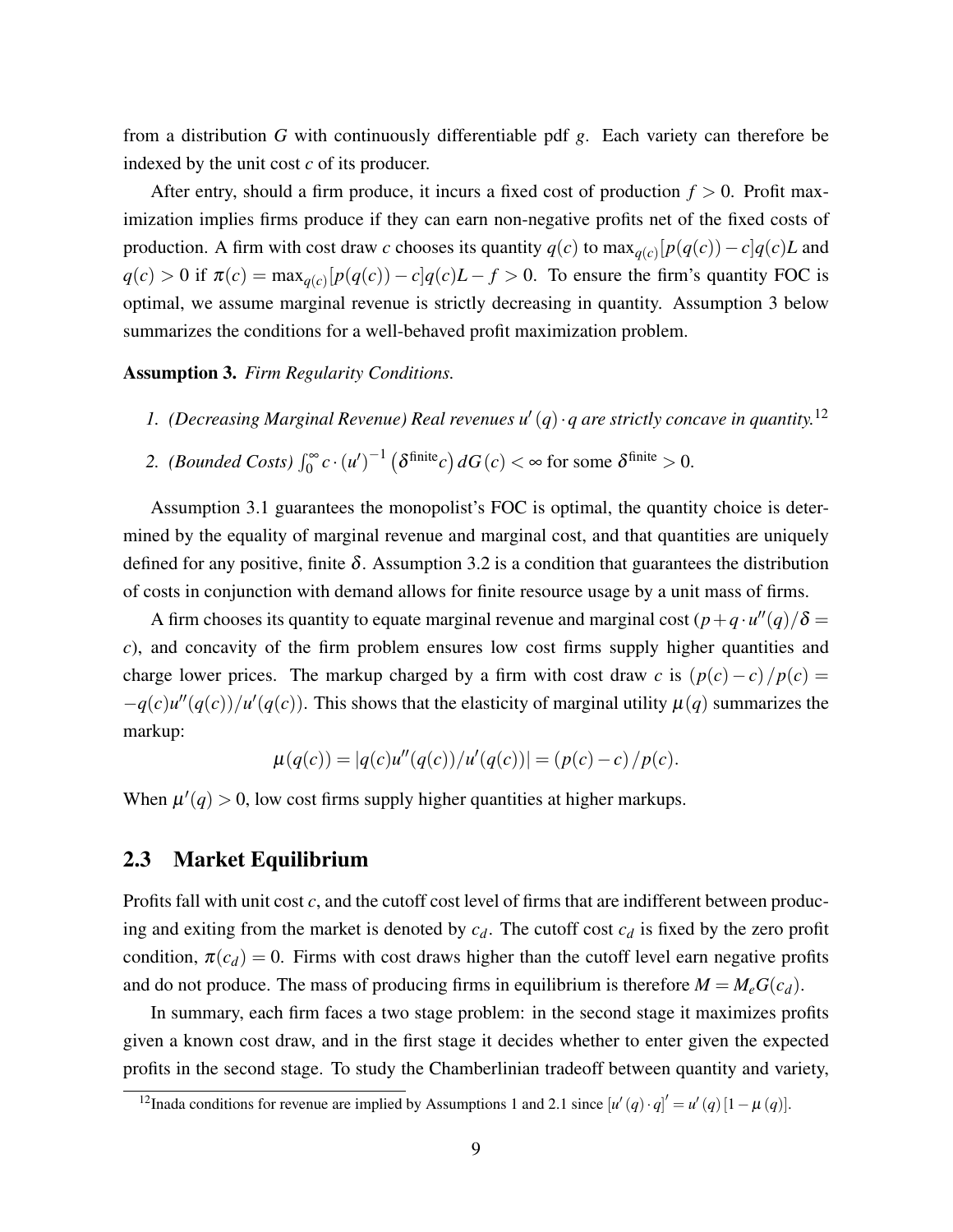we maintain the standard free entry condition imposed in monopolistic competition models. Specifically, ex ante average profit net of sunk entry costs must be zero,  $\int_0^{c_d} \pi(c) dG = f_e$ . This free entry condition along with the consumer's budget constraint ensures that the resources used by firms equal the total resources in the economy,  $L = M_e \left[ \int_0^{c_d} (cq(c)L + f)dG + f_e \right]$ .

We will compare the free entry market equilibrium with the socially optimal allocation. In a separate note, we show that the assumptions defined in terms of model primitives, Assumptions [2.](#page-7-0)1 and [3,](#page-8-0) ensure there is a unique market equilibrium and the quantities produced are continuously differentiable in costs. In the remainder of this Section, we state the social planner's problem and then proceed to a comparison of the market and optimal allocations.

# 2.4 Social Optimum

A policymaker maximizes individual welfare *U* as given in Equation [\(1\)](#page-5-1) by choosing the mass of entrants, quantities and types of firms that produce.<sup>[13](#page-0-0)</sup> The policymaker can choose any allocation of resources that does not exceed the total resources in the economy. She faces the same entry process as for the market: a sunk entry cost  $f_e$  must be paid to get a unit cost draw from  $G(c)$ . Fixed costs of production imply that the policymaker chooses zero quantities for varieties above a cost threshold. Therefore, all optimal allocation decisions can be summarized by quantity  $q(c)$ , potential variety  $M_e$  and a productivity cutoff  $c_d$ . Then the policymaker's problem is to choose  $q(c)$ ,  $c_d$  and  $M_e$  to

$$
\max M_e \int_0^{c_d} u(q(c))dG \text{ where } L \ge M_e \left\{ \int_0^{c_d} [cq(c)L+f]dG+f_e \right\}.
$$

# 3 Market Efficiency

Having described an economy consisting of heterogeneous, imperfectly competitive firms, we now examine efficiency of market allocations. This Section starts with a discussion of the potential externalities in the market and efficiency under CES demand. Then we explain market inefficiency under VES demand.

# 3.1 Market and Optimal Allocations

Outside of cases in which imperfect competition leads to competitive outcomes with zero profits, one would expect the coexistence of positive markups and positive ex post profits to indicate

<sup>&</sup>lt;sup>13</sup>Free entry implies zero expected profits, so the focus is on consumer welfare.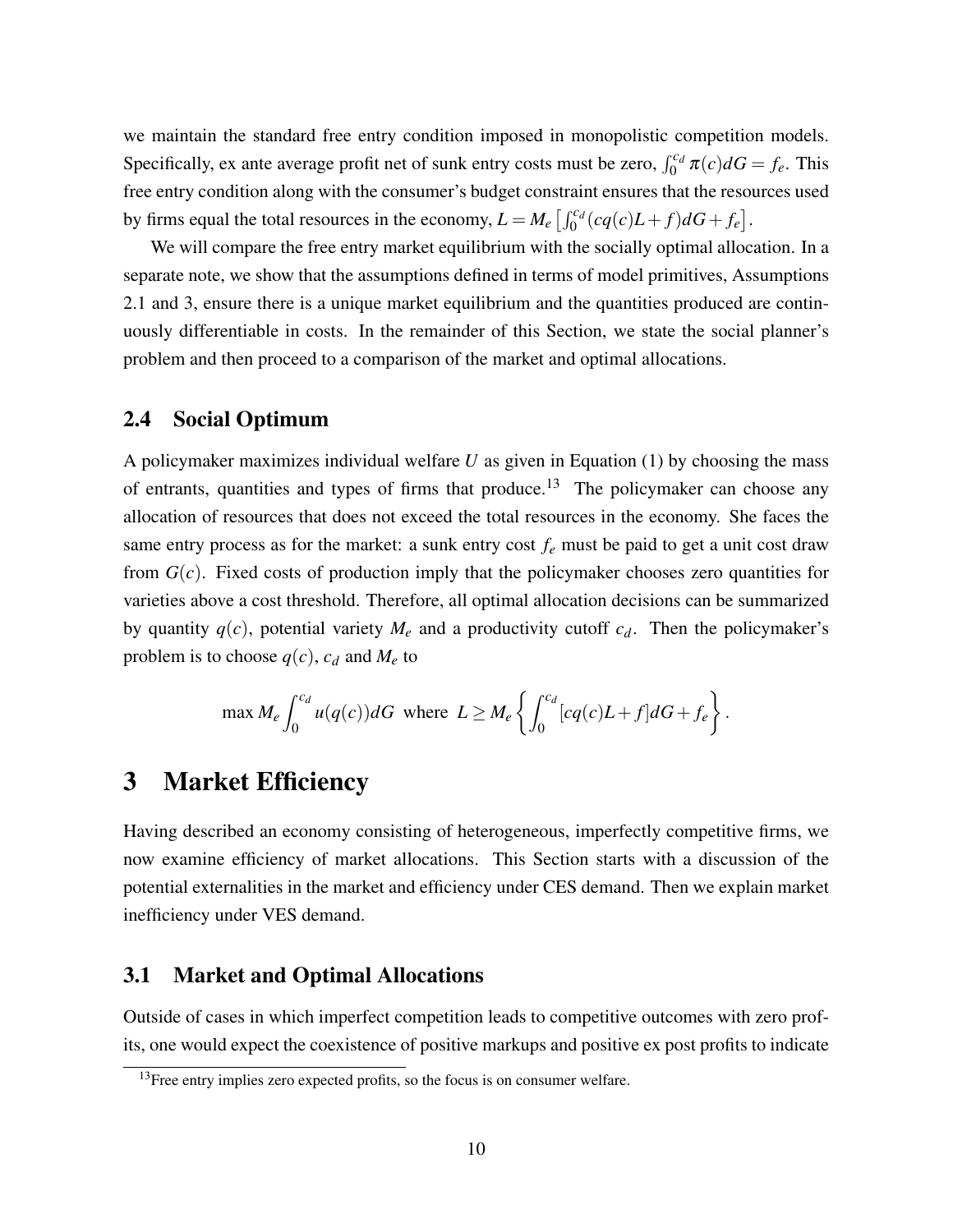inefficiency through loss of consumer surplus. Nonetheless, we show that CES demand under firm heterogeneity exhibits positive markups and ex post profits for surviving firms, yet it is allocationally efficient. However, this is a special case. Private incentives are not aligned with optimal production patterns for any VES demand structure except CES.

Proposition [1](#page-10-0) shows the market provides the first-best quantity, variety and productivity. The proof of Proposition [1](#page-10-0) differs from symmetric firm monopolistic competition results because optimal quantity varies non-trivially with unit cost, variety and cutoff productivity. The main finding is that laissez faire industrial policy is optimal under CES demand.

<span id="page-10-0"></span>**Proposition 1.** Under CES demand  $u(q) = q^{\rho}$  for  $0 < \rho < 1$  and Assumptions [1,](#page-5-0) [2](#page-7-0) and [3,](#page-8-0) there *is a unique market equilibrium at which quantities produced are continuously differentiable in costs and it is socially optimal.*

 $\Box$ 

#### *Proof.* See Appendix.

Proposition [1](#page-10-0) shows that the market allocation is optimal under CES demand and we now contrast the market allocation across symmetric and heterogeneous firms. When firms are symmetric, resource allocation reflects average cost pricing. Firms charge positive markups which result in lower quantities than those implied by marginal cost pricing. Even though firms do not charge marginal costs, their market price (and hence marginal utility) is proportional to marginal cost because markups are constant. This ensures proportionate reductions in quantity from the level that would be observed under marginal cost pricing [\(Baumol and Bradford 1970\)](#page-25-10). These reduced quantity levels are efficient because the marginal utility of income adjusts to ensure that the ratio of marginal utility to marginal cost of a variety coincides with the social value of labor  $(u'(q)/c = \delta/(1-\mu) = \lambda$ ). Free entry equates price to the average cost of production, and the markup exactly finances the fixed cost of an additional variety. The market therefore induces an efficient allocation.

With heterogeneous firms, markups continue to be constant and marginal utility is proportional to marginal cost. One might infer enforcing average cost pricing across different firms would induce an efficient allocation, as in symmetric firm models. But average cost pricing is too low to compensate firms because it will not cover ex ante entry costs. The market ensures prices above average costs at a level that internalizes the losses faced by exiting firms. Entry is at optimal levels that fix  $p(c_d)$ , thereby fixing absolute prices to optimal levels. Post entry, surviving firms charge prices higher than average costs  $(p(c) \geq [cq(c) + f/L]/q(c))$ . Their expost profits are positive but the markups exactly compensate them for the possibility of paying *f<sup>e</sup>* to enter and then being too unproductive to survive.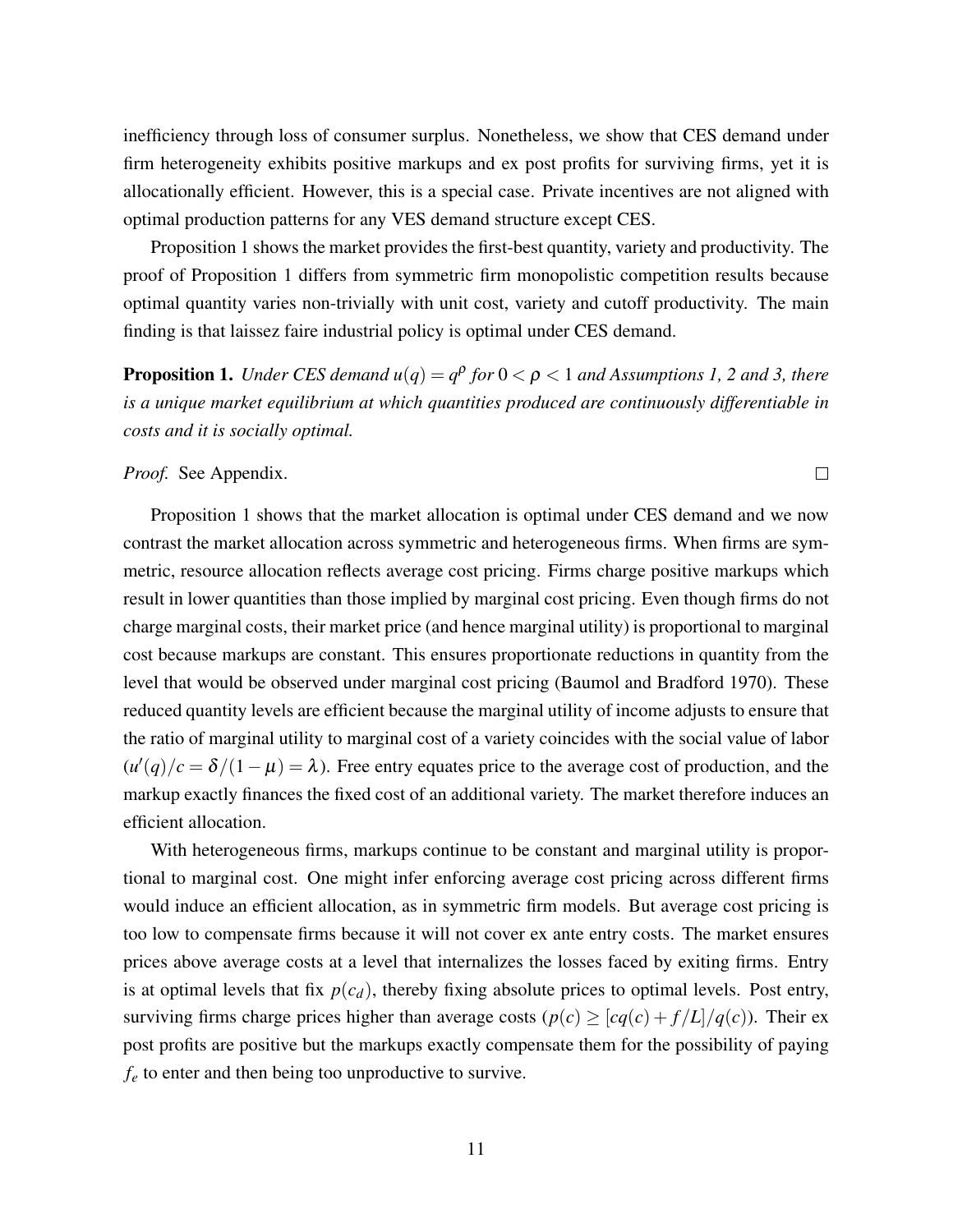The way in which CES preferences cause firms to optimally internalize aggregate economic conditions can be made clear through a variety-specific explanation. The elasticity of utility  $\varepsilon(q) \equiv u'(q) \cdot q/u(q)$  can be used to define a "social markup"  $1 - \varepsilon(q)$ . We term  $1 - \varepsilon(q)$  the social markup because it denotes the utility from consumption of a variety net of its resource cost. At the optimal allocation, the multiplier  $\lambda$  encapsulates the social value of labor and the social surplus from a variety is  $u(q) - \lambda cq$ . At the optimal quantity,  $u'(q(c)) = \lambda c$  and the social markup is

$$
1 - \varepsilon(q) = 1 - u'(q) \cdot q/u(q) = (u(q) - \lambda cq) / u(q).
$$
 (Social Markup)

For any optimal allocation, the quantity that maximizes social benefit from variety *c* solves

$$
\max_q (u(q)/\lambda - cq)L - f = \frac{1 - \varepsilon(q^{\text{opt}}(c))}{\varepsilon(q^{\text{opt}}(c))}cq^{\text{opt}}(c)L - f.
$$

In contrast, the incentives that firms face in the market are based on the private markup  $\mu(q)$  =  $\frac{p(q)-c}{p(q)}$ , and firms solve:

$$
\max_q(p(q)q-cq)L-f=\frac{\mu(q^{\text{mkt}}(c))}{1-\mu(q^{\text{mkt}}(c))}cq^{\text{mkt}}(c)L-f.
$$

Since  $\varepsilon$  and  $\mu$  depend only on the primitive  $u(q)$ , we can examine what demand structures would make the economy optimally select firms. Clearly, if private markups  $\mu(q)$  coincide with social markups  $1-\varepsilon(q)$ , "profits" will be the same at every unit cost. Examining CES demand, we see precisely that  $\mu(q) = 1 - \varepsilon(q)$  for all q. Thus, CES demand incentivizes exactly the right firms to produce. Since the optimal set of firms produce under CES demand, and private and social profits are the same, market entry will also be optimal. As entry *M<sup>e</sup>* and the cost cutoff  $c_d$  are optimal, the competition between firms aligns the budget multiplier  $\delta$  to ensure optimal quantities.

Efficiency of the market equilibrium in our framework is tied to CES demand. While comparing private and social markups provides a simple way to understand efficiency, this varietyspecific comparison does not explain the general equilibrium forces that induce efficiency. Under symmetric firms, [Mankiw and Whinston](#page-27-2) [\(1986\)](#page-27-2) show there are two externalities that arise in the market. First, firms cannot capture the entire surplus generated by their production, and this lack of appropriability discourages firm entry. This is summarized by the elasticity of utility which measures the proportion of utility from a variety not captured by its real revenue  $(1 - \varepsilon(q)) = 1 - u'(q)q/u(q)$ . Second, firms do not internalize the downward pressure imposed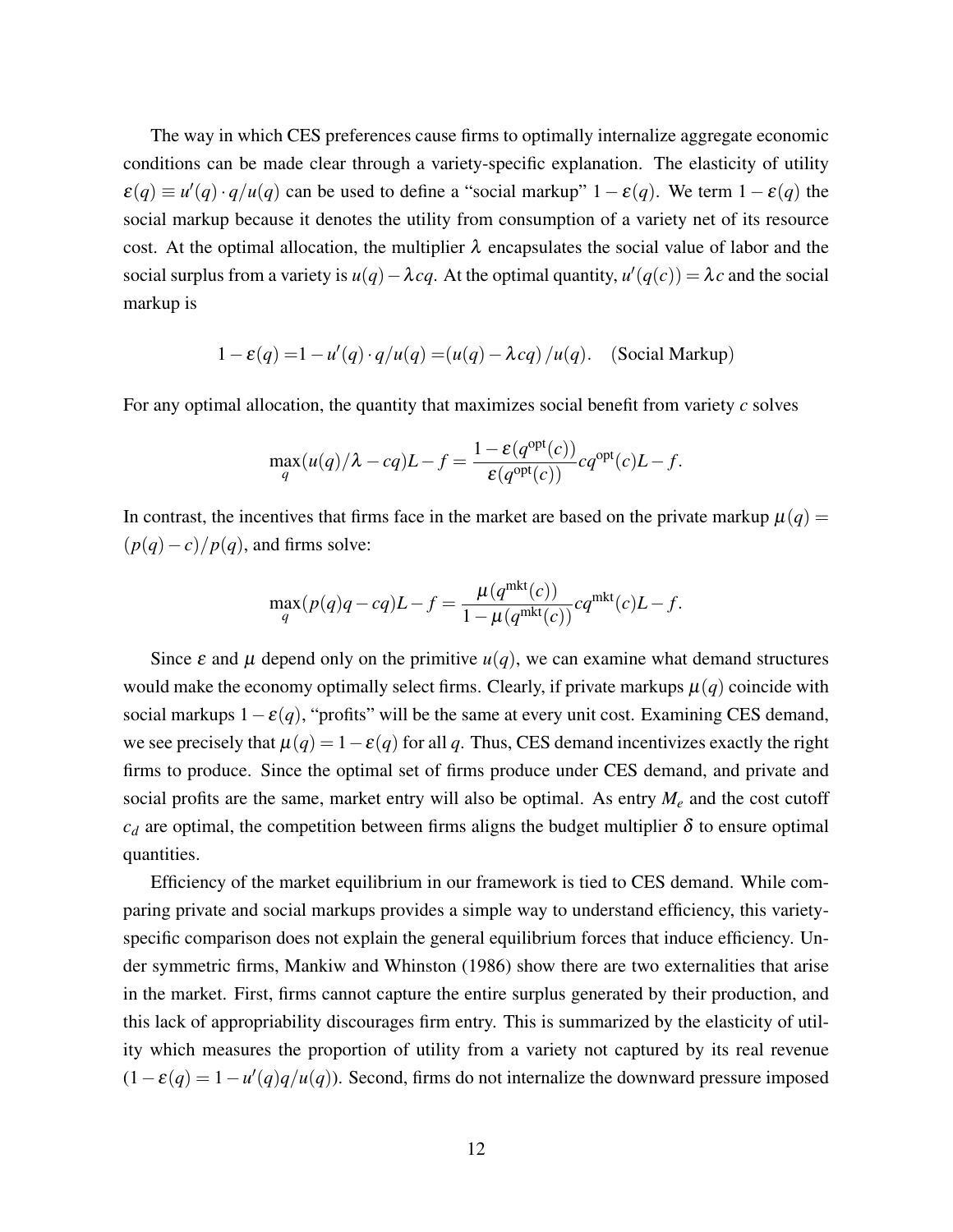by their production on prices of other firms, and this business stealing effect tends to encourage too much entry. This externality is summarized by the inverse demand elasticity  $\mu(q)$ . Under CES demand, the market allocation is efficient because the appropriability externality balances the business stealing externality  $(1 - \varepsilon - \mu = 0)$  for each variety, and there is no incentive to deviate from optimal entry [\(Grossman and Helpman 1993\)](#page-26-12). When firms differ in productivity, CES demand continues to ensure the market allocates resources optimally because each variety has the same levels of appropriability and business stealing. These externalities exactly counteract each other and there are no new distortions due to firm heterogeneity. More generally, the appropriability externality and the business stealing externality differ from each other and the magnitude of these effects vary across firms. To highlight this, we consider the general class of VES demand specified in Equation [\(1\)](#page-5-1). Direct comparison of FOCs for the market and optimal allocation shows constant markups are necessary for efficiency. Therefore, within the VES class, optimality of market allocations is unique to CES preferences.

Proposition 2. *Under VES demand, a necessary condition for the market equilibrium to be socially optimal is that u is CES.*

#### *Proof.* Online Appendix.

Under general VES demand, market allocations are not efficient and do not maximize individual welfare. Lemma [1](#page-12-0) shows that the market instead maximizes aggregate real revenue generated in the economy. Defining the real revenue per variety as  $u'(q)q$ , aggregate real revenue  $(M_e \int_0^{c_d} u'(q(c)) \cdot q(c) dG$  is maximized for all VES demand functions with positive and decreasing marginal revenues, as stated below.

<span id="page-12-0"></span>Lemma 1. *Under VES demand satisfying Assumptions [1,](#page-5-0) [2](#page-7-0) and [3,](#page-8-0) the market maximizes ag*gregate real revenue  $M_e \int_0^{c_d} u'(q(c)) \cdot q(c) dG$  subject to the resource constraint of the economy:  $L \geq M_e \left\{ \int_0^{c_d} [cq(c)L+f] dG+f_e \right\}$  where  $c_d$  is the cost cutoff from the market equilibrium.

#### *Proof.* See Appendix.

Lemma [1](#page-12-0) shows decentralized profit maximization coincides with centralized revenue maximization. The intuition is analogous to perfect competition where the economy can be subdivided into smaller replications which must reward factors identically and therefore maximize revenues to pay factors identically. Under VES, the economy can be examined as subdivisions of ex ante entrants. Free entry and additive utility across varieties imply than if any fraction of labor was used by a subset of entrants which did not maximize revenue as a group, then the total wage bill they could pay (equal to revenues) would be lower than for the same fraction of labor elsewhere in the economy, violating labor market clearing.

 $\Box$ 

 $\Box$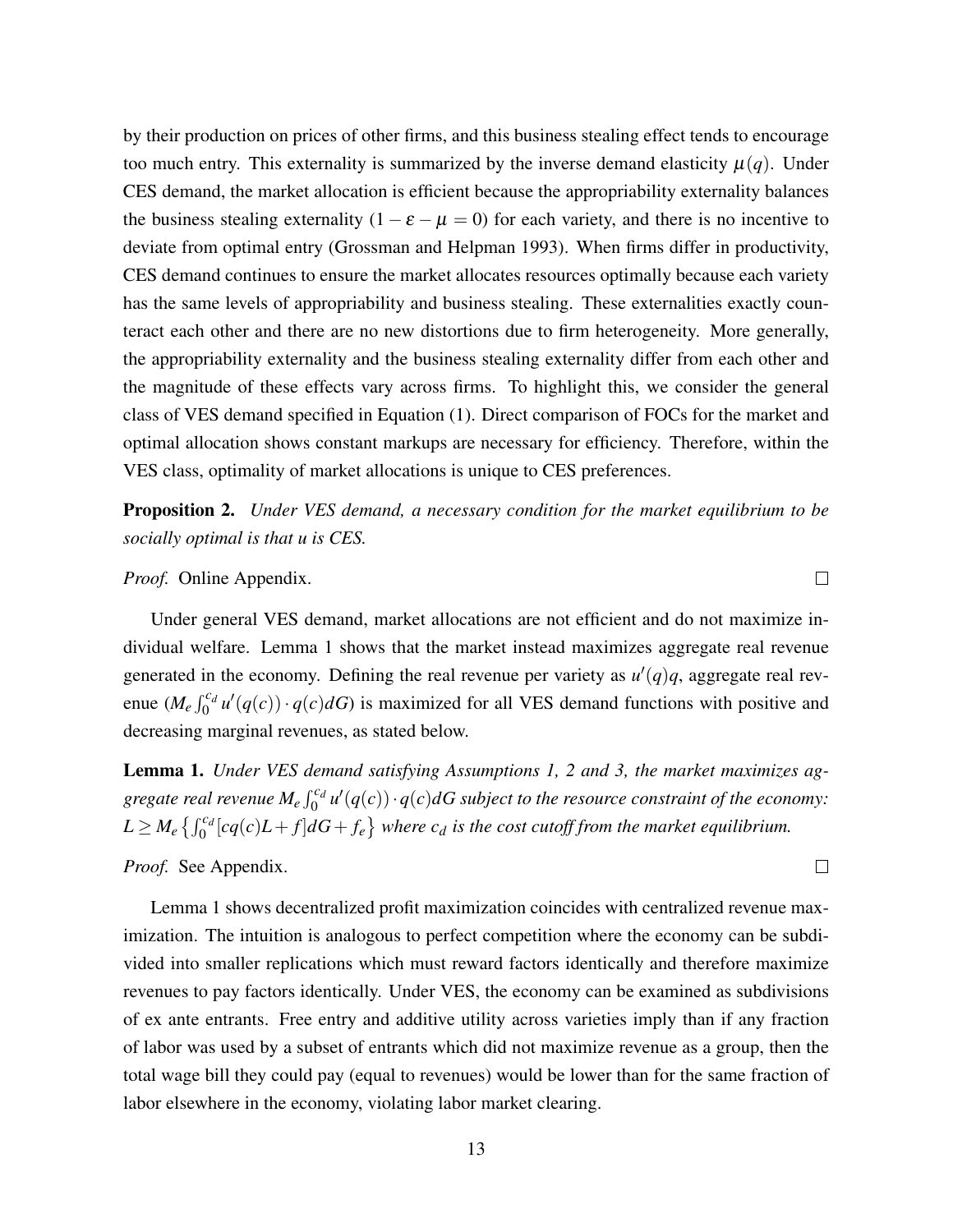This result shows that the market and optimal allocations are generally not aligned under VES demand. The market and optimal allocations are solutions to:

$$
\max M_e \int_0^{c_d} u'(q(c)) \cdot q(c) dG \text{ where } L \ge M_e \left\{ \int_0^{c_d} [cq(c)L + f] dG + f_e \right\} \qquad \text{Market}
$$
  

$$
\max M_e \int_0^{c_d} u(q(c)) dG \qquad \text{where } L \ge M_e \left\{ \int_0^{c_d} [cq(c)L + f] dG + f_e \right\} \qquad \text{Optimum}
$$

For CES demand,  $u(q) = q^{\rho}$  while  $u'(q)q = \rho q^{\rho}$  implying revenue maximization is perfectly aligned with welfare maximization. The CES result is therefore a limiting case of allocations under VES demand. Outside of CES, quantities produced by firms are too low or too high and in general equilibrium, this implies productivity of operating firms is also too low or too high. Market quantity, variety and productivity reflect distortions of imperfect competition. This leads us to an examination of the distribution of misallocations under VES demand.

# 4 Market Distortions and Variable Elasticities

As discussed earlier, the market equilibrium has two externalities: the appropriability externality measured by  $(1 - \varepsilon(q))$  and the business stealing externality measured by  $\mu(q)$ . When private and social markups vary with quantity, these two externalities do not offset each other exactly and the market misallocates resources. [Dixit and Stiglitz](#page-25-2) [\(1977\)](#page-25-2) examine when the market induces optimal entry of symmetric varieties, and find that the bias in market allocation is determined by how the elasticity of utility varies with quantity  $(1 - \varepsilon(q))'$ . When firms differ in productivity, the business stealing effect varies across varieties, and we show that the inverse demand elasticity  $\mu'(q)$  matters for the bias in market allocations. To explain the misallocations, this Section starts with a discussion of the relationship between markups and quantity  $(\mu'(q)$  and  $(1 - \varepsilon(q))'$ ). Then we re-state the link between markup variation and misallocations in a symmetric firm setting. Finally, we characterize how the market allocates resources relative to the social optimum under firm heterogeneity, and discuss the robustness of these results to different modeling assumptions.

# 4.1 Markup and Quantity Patterns

We will show that the relationship between markups and quantity characterizes distortions. When  $\mu'(q) > 0$ , private markups are positively correlated with quantity. This is the case studied by [Krugman](#page-26-3) [\(1979\)](#page-26-3): firms are able to charge higher markups when they sell higher quantities. Our regularity conditions guarantee low cost firms produce higher quantities (Section 3.1), so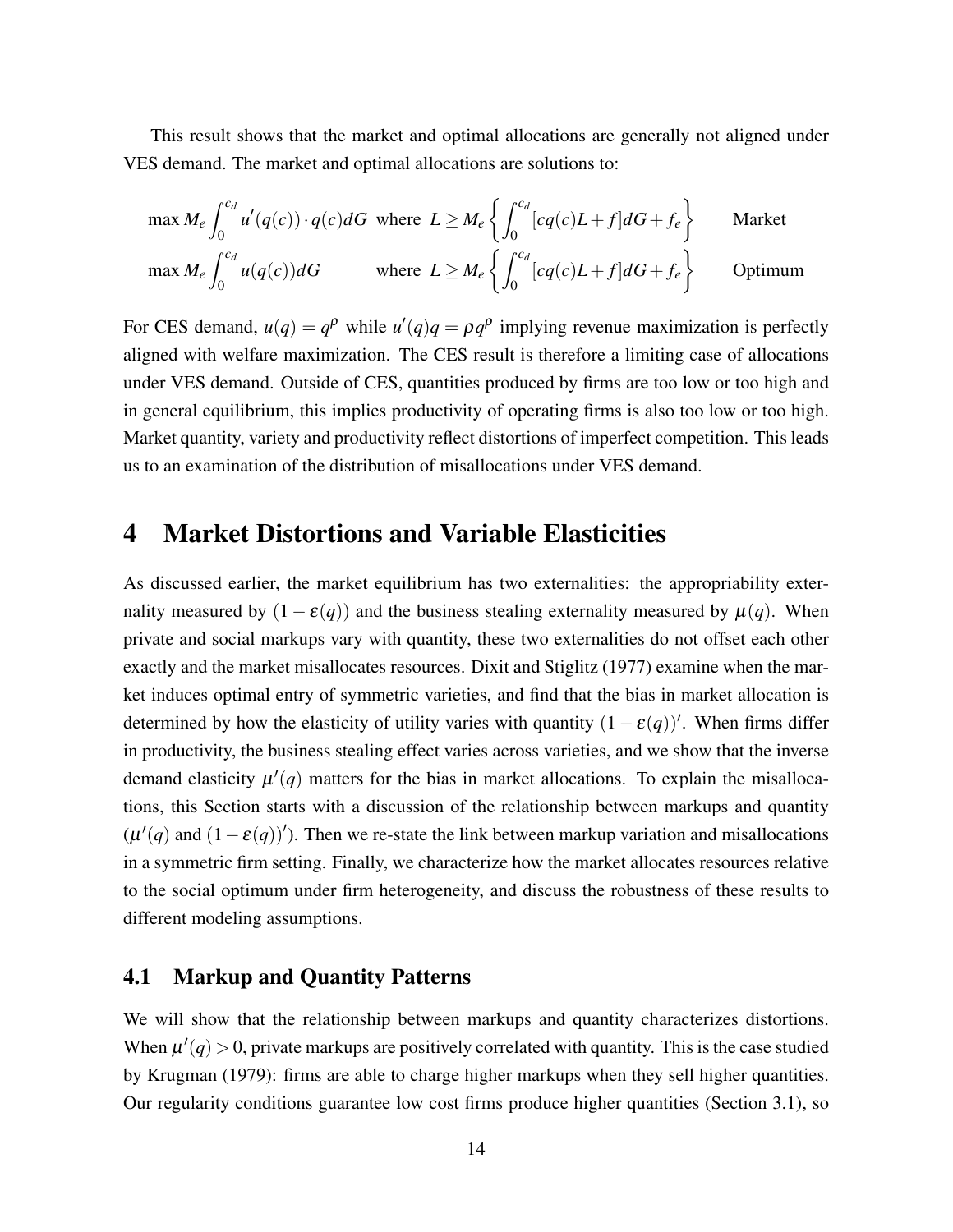low cost firms have both high *q* and high markups. When  $\mu'(q) < 0$ , small "boutique" firms charge higher markups. Similarly, the sign of  $(1 - \varepsilon(q))'$  determines how social markups vary with quantity. For CES demand, private and social markups are constant  $(\mu' = 0, (1 - \varepsilon)' = 0)$ .

The empirical relationship between markups and quantities is largely in line with increasing private markups  $\mu'(q) > 0$ , though decreasing markups are also a theoretical possibility. [De Loecker et al.](#page-27-11) [\(2012\)](#page-27-11); [De Loecker and Warzynski](#page-27-12) [\(2012\)](#page-27-12); [Dhyne et al.](#page-25-11) [\(2011\)](#page-25-11) find markups are positively correlated with firm productivity of manufacturing firms, implying  $\mu'(q) > 0$ . The bulk of studies that infer markups from the price response to exchange rate fluctuations also find evidence for  $\mu'(q) > 0$  [\(Goldberg and Knetter 1997\)](#page-26-13). In early work, [Klette](#page-26-14) [\(1999\)](#page-26-14) however shows Norwegian firms with higher markups tend to have lower productivity.<sup>[14](#page-0-0)</sup>

The empirical literature largely finds increasing firm markups, but social markups are rarely observable. We therefore discuss the theoretical implications of different signs for  $(1 - \varepsilon)'$ . For this purpose, it is useful to define preferences according to how private and social markups vary with quantity. Definition [1](#page-14-0) below characterizes preferences as aligned when private and social markups move in the same direction.

<span id="page-14-0"></span>**Definition 1.** Private and social incentives are *aligned* when  $\mu'$  and  $(1 - \varepsilon)'$  have the same sign.

Commonly-used utility functions exhibit aligned preferences. For instance,  $(1 - \varepsilon)' > 0$ whenever  $\mu' > 0$  in the HARA class. To fix ideas, Table [1](#page-14-1) summarizes  $\mu'$  and  $(1 - \varepsilon)'$  for commonly used utility functions. Among the forms of  $u(q)$  considered are expo-power and<sup>[15](#page-0-0)</sup>  $HARA.<sup>16</sup>$  $HARA.<sup>16</sup>$  $HARA.<sup>16</sup>$ 

| $(1-\varepsilon)'$ , $\mu'$ < 0                                  | $(1-\varepsilon)'$ , $\mu' > 0$                                                           |
|------------------------------------------------------------------|-------------------------------------------------------------------------------------------|
| HARA $(\alpha < 0)$ : $\frac{(q/(1-\rho)+\alpha)^p-\alpha^p}{2}$ | HARA $(\alpha > 0)$ : $\frac{(q/(1-\rho)+\alpha)^p-\alpha^p}{(1-\rho)^p}$<br>$1 - \Omega$ |
| $1-\exp(-\alpha q^{1-\rho})$<br>Expo-power ( $\alpha$ < 0):      | $1-\exp(-\alpha q^{1-\overline{\rho}})$<br>Expo-power $(\alpha > 0)$ : $\frac{1}{\alpha}$ |
|                                                                  | CARA, Quadratic                                                                           |

<span id="page-14-1"></span>Table 1: Private and Social Markups for Common Utility Forms<br>  $(1 - \frac{c}{v})'$ ,  $u' > 0$ 

Conversely, incentives are *misaligned* when  $\mu'$  and  $(1 - \varepsilon)'$  have different signs. There are reasons to believe that misaligned preferences are less appealing for theoretical work. The most commonly used misaligned preferences are the generalized Dixit-Stiglitz CES preferences

 $14$ In a series of influential papers, [Roberts and Supina](#page-28-10) [\(1996,](#page-28-10) [2001\)](#page-28-11) show that six of the thirteen manufactured products in their US data exhibit increasing price-cost margins, four products have decreasing price-cost margins and two products show no significant variation. But these studies focus on products that are relatively homogeneous across manufacturers, such as white pan bread and ready-mixed concrete.

<sup>&</sup>lt;sup>15</sup>The expo-power utility was proposed by [Saha](#page-28-12) [\(1993\)](#page-28-12) and recently used by [Holt and Laury](#page-26-15) [\(2002\)](#page-26-15) and [Post,](#page-28-13) [Van den Assem, Baltussen and Thaler](#page-28-13) [\(2008\)](#page-28-13) to model risk aversion empirically.

<sup>&</sup>lt;sup>16</sup>The parameter restrictions are  $\rho \in (0,1)$  and  $\alpha > q/(\rho - 1)$  for HARA.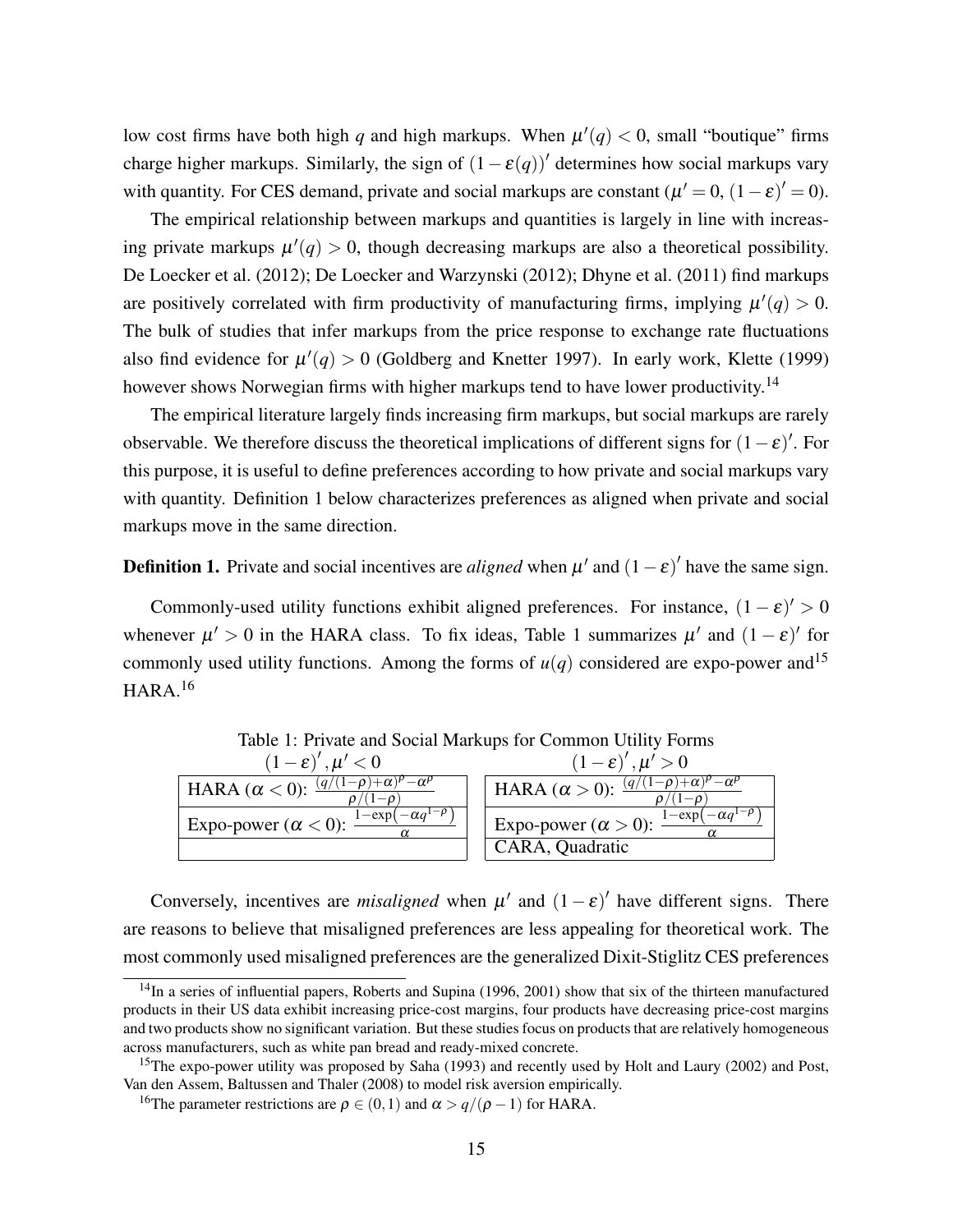$u(q) = (q + \alpha)^p$  for  $\alpha > -q$  but these preferences are not continuous at zero when they are appropriately normalized to ensure  $u(0) = 0$ . It is also unclear whether well-behaved preferences can be misaligned across all quantity levels. [Vives](#page-28-6) [\(2001\)](#page-28-6) shows aligned preferences also have the advantage that the elasticity of  $1-\varepsilon$  equals the elasticity of  $\mu$  in the limit as *q* approaches zero under a relatively mild assumption. For these reasons, we focus on the case of aligned preferences and especially on increasing private and social markups which are empirically relevant.

### 4.2 Misallocations under Symmetric Firms

Dixit and Stiglitz examine how the market allocation deviates from the optimal allocation. They find that the elasticity of utility determines the bias in production and entry. We state their result below and discuss how productivity differences affect distortions subsequently.

<span id="page-15-0"></span>Proposition 3. *Under symmetric firms, the pattern of misallocation is as follows: 1.* If  $(1 - \varepsilon)' < 0$ , market quantities are too high and market entry is too low. 2. If  $(1 - \varepsilon)' > 0$ , market quantities are too low and market entry is too high.

*Proof.* [Dixit and Stiglitz](#page-25-2) [\(1977\)](#page-25-2).

Variation in the elasticity of utility summarizes the difference between the lack of appropriability and business stealing because  $\varepsilon' q/\varepsilon = 1 - \varepsilon - \mu$ . When  $(1 - \varepsilon)' > 0$ , the business stealing externality outweighs the appropriability externality. Firms ignore the negative effect of entry on prices and the market provides too much variety. When  $(1 - \varepsilon)' < 0$ , the business stealing externality is smaller and the market provides too little variety. Under symmetric firms, the two externalities are the same across all firms and the variation in firm markups  $\mu'(q)$  does not affect the bias in market allocations.

 $\Box$ 

The symmetric firm case simplifies the analysis of misallocations as the tradeoff is between two decisions: quantity and entry. In contrast, determining misallocations across heterogeneous firms is less obvious because quantities vary by firm productivity, and this variation depends on entry and selection. Further, the business stealing effect varies across firms and depends on the distribution of markups. The next sub-section explains these misallocations for heterogeneous firms. Examining misallocations across the entire distribution of firms reveals two substantive results. First, as we might expect, the misallocation of resources across firms differs by productivity. An interesting finding is that this heterogeneity in misallocation can be severe enough that some firms over-produce while others under-produce. For example, as we will show below, when  $\mu' > 0$  and  $(1 - \varepsilon)' > 0$ , excess production by small firms imposes an externality on large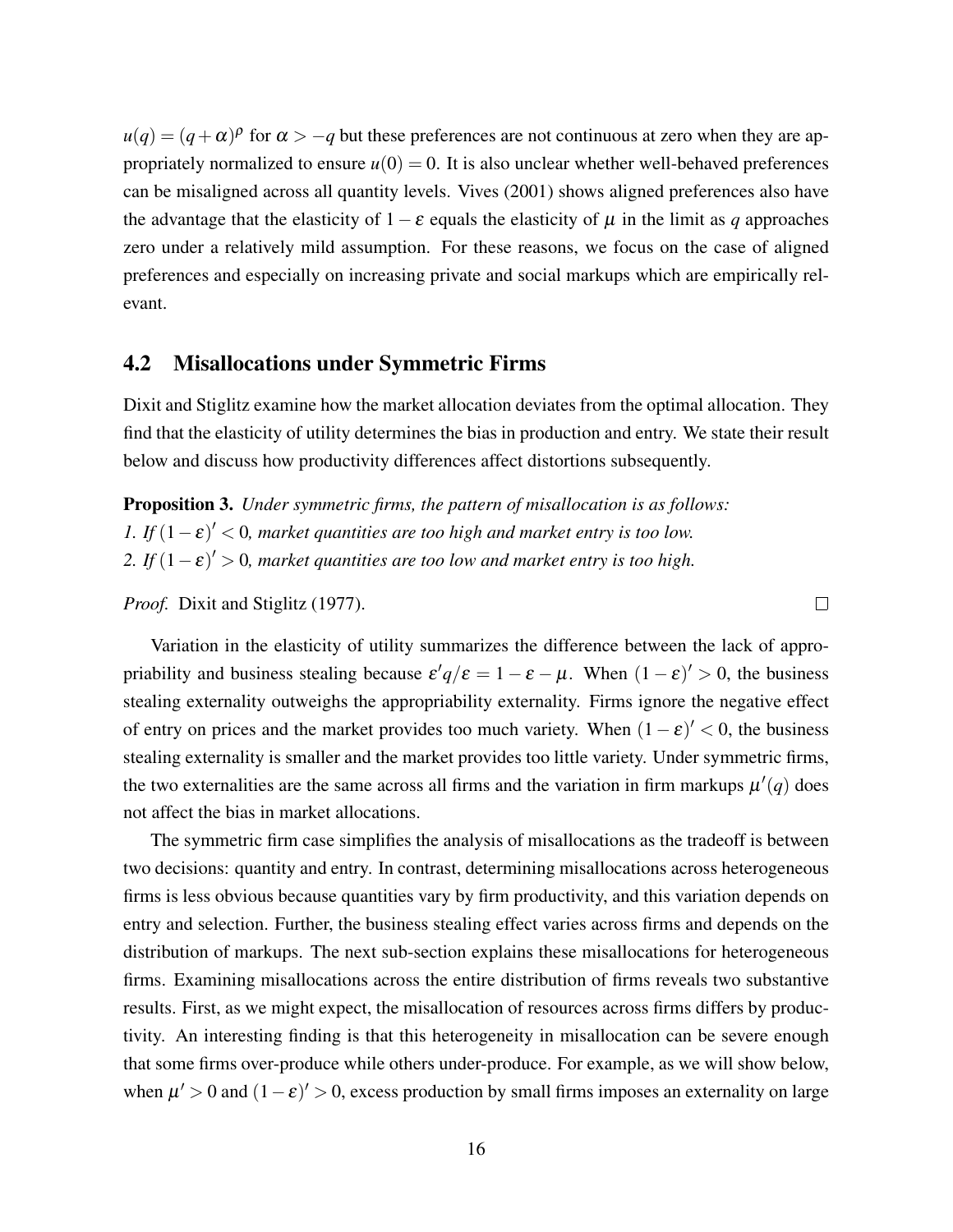firms. Large firms produce below their optimal scale and too many small firms enter the market. In this case, the market diverts resources away from large firms towards small firms. Second, accounting for firm heterogeneity shows that both the elasticity of utility and the inverse demand elasticity determine resource misallocations. When firms are symmetric, only the elasticity of utility determines misallocations and the inverse demand elasticity does not matter (Proposition [3\)](#page-15-0). The presence of productivity differences across firms fundamentally changes the qualitative analysis. When markups vary, firms with different productivity levels charge different markups and steal business at different rates across firms. Therefore, firm heterogeneity and variable markups alter the standard policy rules for correcting misallocation of resources.

# 4.3 Quantity, Selection and Entry Distortions

We now characterize the misallocations by demand characteristics. The distortions in quantity, productivity and entry are discussed in turn. The distortions depend on both  $\mu'$  and  $(1 - \varepsilon)'$ , firm heterogeneity reveals new distortions in market outcomes.

#### 4.3.1 Quantity Bias

Quantity distortions differ across firms, and whether firms over-produce or under-produce depends on their productivity. The relationship between market and optimal quantities is fixed by FOCs for revenue maximization and welfare maximization. The market chooses  $[1-\mu(q^{\text{mkt}})]u'(q^{\text{mkt}})$  = δ*c*, while the optimal quantity is given by  $u'(q^{\text{opt}}) = \lambda c$ . Therefore, the relationship of market and optimal quantities is

$$
\frac{\text{Firm MB}}{\text{Social MB}} = \frac{\left[1 - \mu\left(q^{\text{mkt}}\right)\right] \cdot u'\left(q^{\text{mkt}}\right)}{u'\left(q^{\text{opt}}\right)} = \frac{\delta c}{\lambda c} = \frac{\text{Firm MC}}{\text{Social MC}}.
$$

The ratio of real revenue to welfare  $\delta/\lambda$  depends on entry, productivity and the distribution of quantities. It summarizes the industry-wide distortions through the lack of appropriability and business stealing across all varieties. The variety-specific externality arises from different rates of business stealing which is captured by  $\mu(q^{\text{mkt}}(c))$ .

When incentives are *aligned*, the gap between the market and social cost of resources ( $\delta$ and  $\lambda$ ) is small enough that quantities are not uniformly distorted across all firms. The varietyspecific business stealing effect can dominate the average appropriability and business stealing effects, leading to differences in the quantity bias across firms. Quantities are equal for some  $c^*$  where  $1 - \mu \left( q^{\text{mkt}}(c^*) \right) = \delta/\lambda$ . For all other varieties, quantities are still distorted. When  $\mu'$ ,  $(1 - \varepsilon)' > 0$ , market production is biased towards high cost firms  $(q^{\text{mkt}} < q^{\text{opt}}$  for low *c* and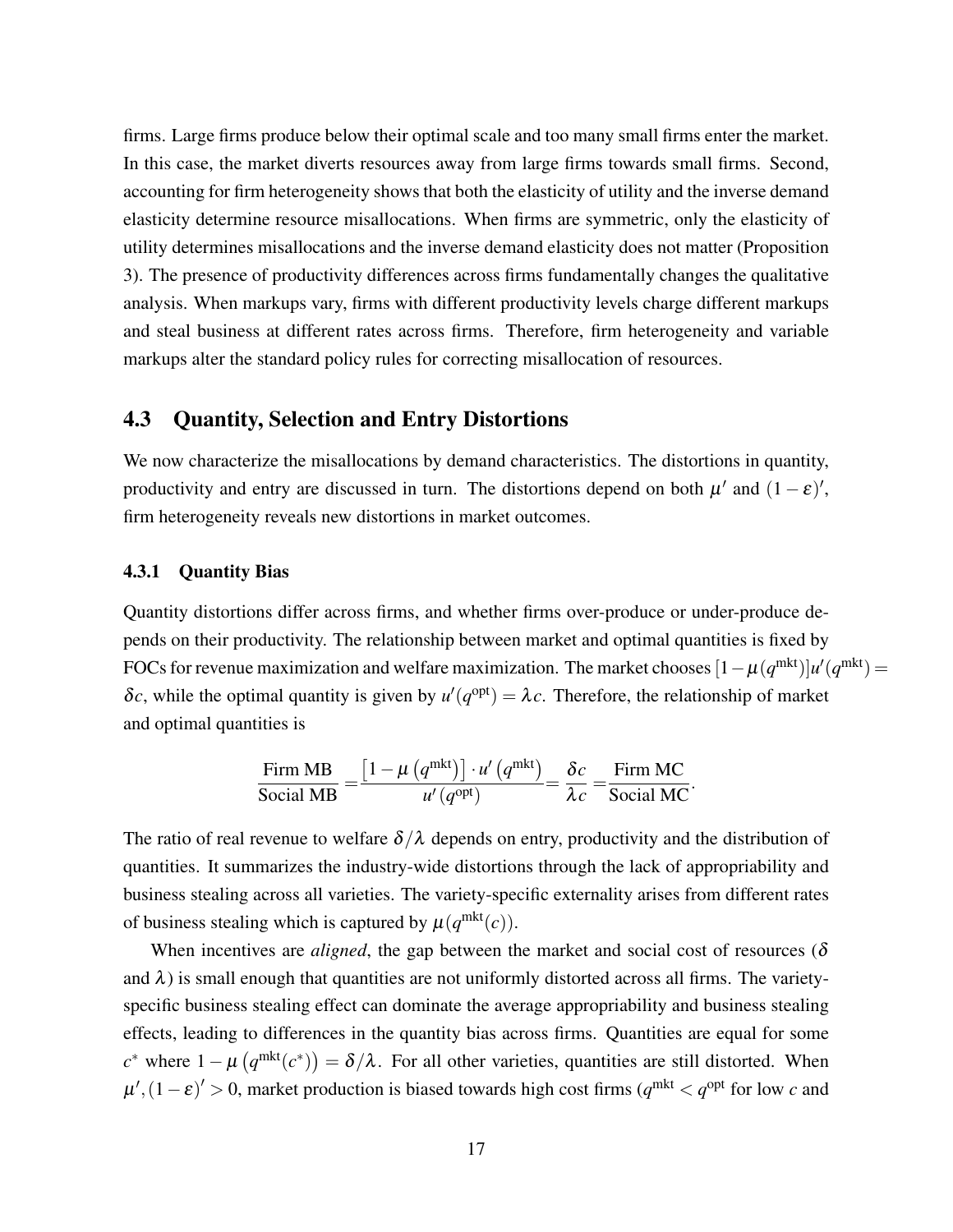$q^{\text{mkt}} > q^{\text{opt}}$  for high *c*). The market shifts business away from low cost firms and over-rewards high cost firms. When  $\mu'$ ,  $(1 - \varepsilon)' < 0$ , the bias is reversed and low cost firms over-produce. Therefore, when private and social markups are aligned, whether the market under or over produces depends on a firm's costs. Proposition [4](#page-17-0) summarizes the bias in market quantities.

<span id="page-17-0"></span>**Proposition 4.** When preferences are aligned and  $\inf_a \varepsilon(q) > 0$ ,  $q^{\text{mkt}}(c)$  and  $q^{\text{opt}}(c)$  have a *unique crossing c*<sup>∗</sup> *(perhaps beyond market and optimal cost cutoffs). 3.* If  $(1 - \varepsilon)' > 0$  and  $\mu' > 0$ ,  $q^{\text{mkt}}(c) < q^{\text{opt}}(c)$  for  $c < c^*$  and  $q^{\text{mkt}}(c) > q^{\text{opt}}(c)$  for  $c > c^*$ . *4.* If  $(1 - \varepsilon)' < 0$  and  $\mu' < 0$ ,  $q^{\text{mkt}}(c) > q^{\text{opt}}(c)$  for  $c < c^*$  and  $q^{\text{mkt}}(c) < q^{\text{opt}}(c)$  for  $c > c^*$ .

#### 4.3.2 Selection Bias

The distortion in firm selection is determined by the relation between the elasticity of utility and quantity. Proposition [5](#page-17-1) shows that market productivity is either too low or high, depending on whether social markups are increasing or decreasing. We use this result now to depict the pattern of misallocation graphically, and discuss the result further below.

<span id="page-17-1"></span>Proposition 5. *Market selection is too low or high, as follows: 1.* If  $(1 - \varepsilon)' > 0$ , market selection is too low:  $c_d^{\text{mkt}} > c_d^{\text{opt}}$ *d .* 2. If  $(1 - \varepsilon)' < 0$ , market selection is too high:  $c_d^{\text{mkt}} < c_d^{\text{opt}}$ *d .*

While Proposition [5](#page-17-1) follows from a general equilibrium analysis, the decision to introduce a marginal variety can be intuitively explained as follows. Under increasing social markups  $(1 - \varepsilon)' > 0$ , the lack of appropriability of a marginal variety is lower than its business stealing effect. This encourages production of the marginal variety and the cost cutoff in the market is too high. Although the marginal variety steals business at different rates across varieties, its impact on reallocation of business across varieties is small and the bias in the cost cutoff is determined by the elasticity of utility.

Propositions [4](#page-17-0) and [5](#page-17-1) show the market misallocates resources across firms, and variable demand elasticities characterize the pattern of these misallocations. Figure [1](#page-18-0) illustrates the bias in firm-level production for aligned preferences when markups increase in quantity. For ease of reference, Table [2](#page-18-1) summarizes the misallocations by demand characteristics.<sup>[17](#page-0-0)</sup>

 $17$ Table [2](#page-18-1) characterizes the qualitative role of demand elasticities in misallocations. Using a quantitative measure of distortions reiterates their importance. The loss from misallocations can be summarized by the difference between social and market "profits", evaluated at optimal allocations. This measure consists of the difference between average social markup and average private markup  $(1 - \bar{\varepsilon} - \bar{\mu})$ , and the covariance between social and private markups  $Cov(1 - \varepsilon, \mu)$ . The covariance component shows that the distribution of markups matters for quantifying distortions, except when firms are symmetric or markups are constant (leading to zero covariance).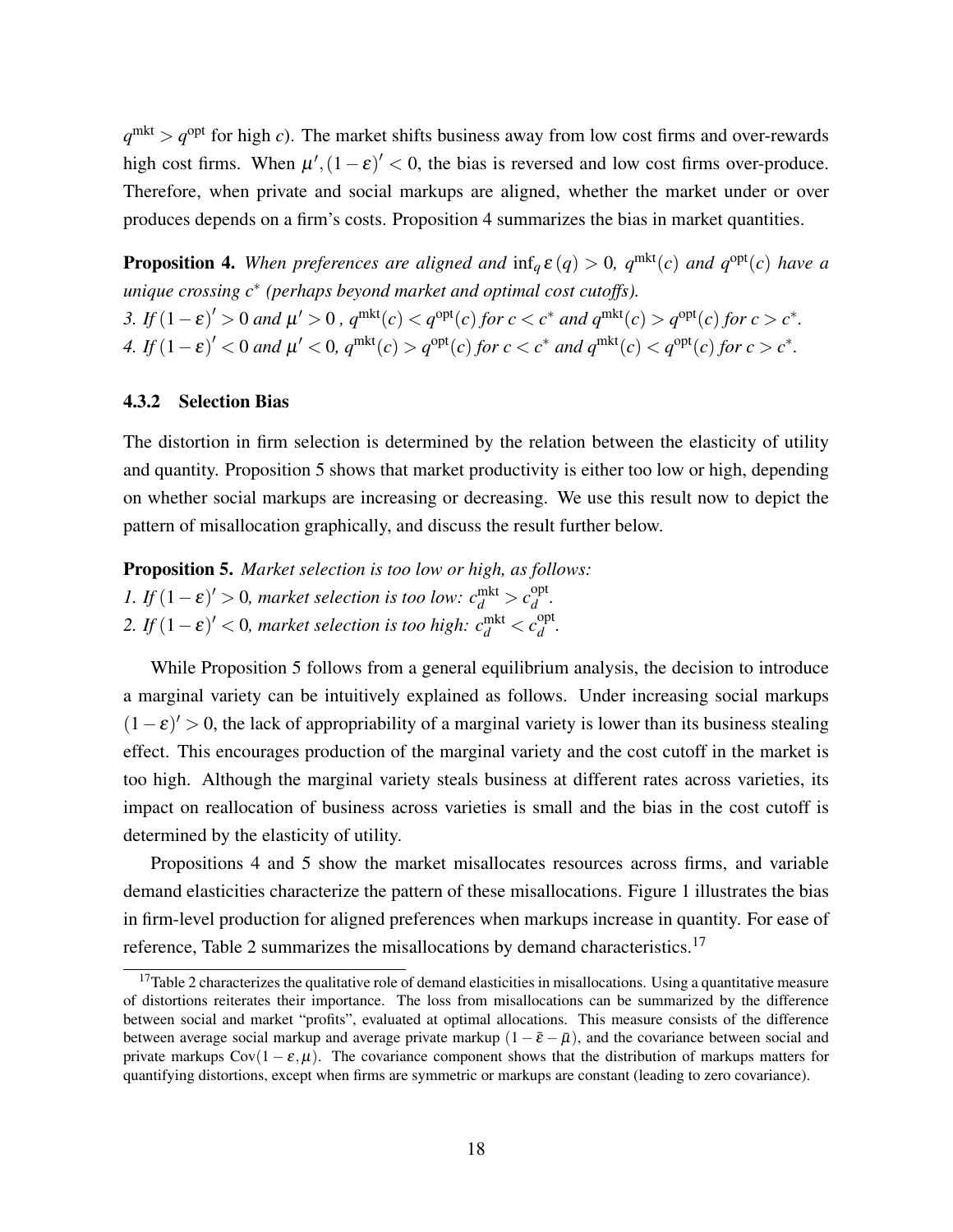Figure 1: Bias in Firm Production for Aligned Preferences with Increasing Markups

<span id="page-18-0"></span>

<span id="page-18-1"></span>

| Table 2: Distortions for Aligned Preferences by Demand Elasticities |                                                                                      |
|---------------------------------------------------------------------|--------------------------------------------------------------------------------------|
| <b>Increasing Markups</b>                                           | <b>Decreasing Markups</b>                                                            |
| $\mu'(1-\varepsilon)' > 0$                                          | $\mu', (1-\varepsilon)' < 0$                                                         |
| <b>Quantities High-Cost Skewed:</b>                                 | <b>Quantities Low-Cost Skewed:</b>                                                   |
| $q^{\text{mkt}}(c) < q^{\text{opt}}(c)$ for $c < c^*$               | $q^{\text{mkt}}(c) > q^{\text{opt}}(c)$ for $c < c^*$                                |
| $q^{\text{mkt}}(c) > q^{\text{opt}}(c)$ for $c > c^*$               | $q^{\text{mkt}}(c) < q^{\text{opt}}(c)$ for $c > c^*$                                |
| Productivity Too Low: $c_d^{\text{mkt}} > c_d^{\text{opt}}$         | Productivity Too High: $c_{\mathcal{A}}^{\text{mkt}} < c_{\mathcal{A}}^{\text{opt}}$ |

A comparison of the mass of entrants in the market and the optimum is generally hard to make. Unlike the marginal variety, entry has sizable business stealing effects. The two externalities of appropriability and business stealing move in opposite directions, and the bias in potential entry  $M_e$  and available variety  $M_eG(c_d)$  cannot be determined without further information on demand and cost parameters. The net effect of the externalities depends on the relative magnitudes of demand and cost parameters including the cost distribution  $G(c)$ . For instance, [Nocco, Ottaviano and Salto](#page-27-13) [\(2013\)](#page-27-13) find that the mass of firms cannot be unambiguously ranked even when demand is linear and the cost distribution is Pareto. While firm heterogeneity makes entry distortions dependent on the cost distribution, the bias in quantity and selection can be unambiguously inferred from the demand-side elasticities.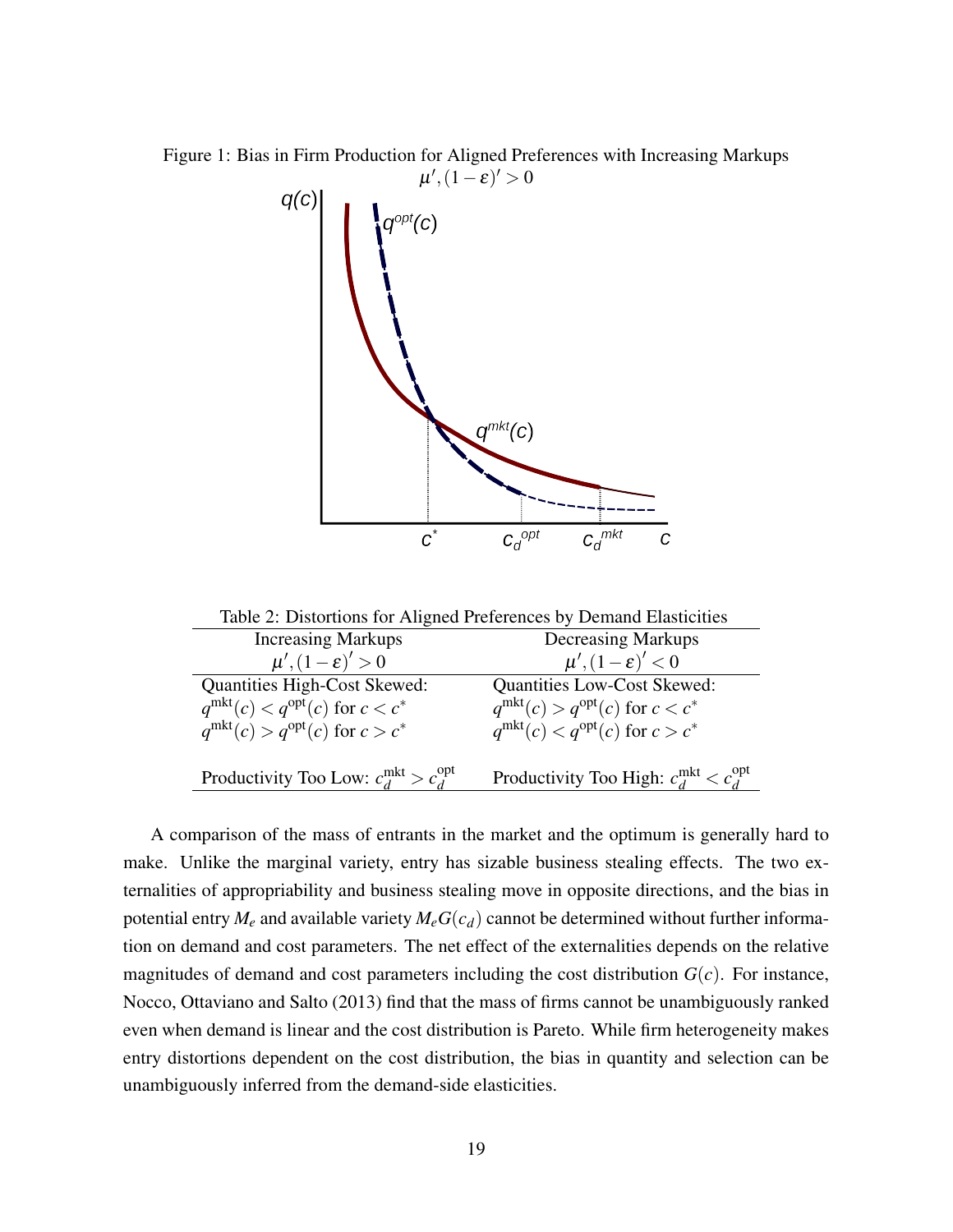### 4.4 Extensions of the Basic Framework

As many different fields of economics (such as macroeconomics and urban economics) use monopolistically competitive models, we extend our basic framework to different modeling assumptions used in these fields to discuss the robustness of CES efficiency and misallocations under VES demand. The main finding is that allowing the costs of production of a variety to vary with its scale of production does not change the market distortion results of Sections 3 and 4. To account for non-constant marginal costs, let the variable cost of production be  $\omega(q) \cdot cq$  and assume  $2\omega' + \omega''q > 0$  for all feasible quantities to ensure strict concavity of the firm problem. The market maximizes aggregate revenue under non-constant marginal costs. As firms account for the interdependence between their unit costs and quantity, CES demand ensures the same tradeoff between different externalities and leads to efficient allocations (as shown in an online Appendix). Under VES demand, the bias in quantity and selection are the same as Propositions [4](#page-17-0) and [5.](#page-17-1) Relegating details to an online Appendix, we note that the market distortion results are robust to three other extensions. Allowing for multiple sectors as in [Zhelobodko et al.](#page-28-7) [\(2012\)](#page-28-7), the market distortion results are valid for a given level of resource allocation to the differentiated goods sector. Further, the results are robust to a firm-specific advertising technology as in [Arkolakis](#page-24-3) [\(2010\)](#page-24-3) and to the CES-Benassy class of preferences [\(Benassy](#page-25-12) [\(1996\)](#page-25-12), [Alessandria and Choi](#page-24-4) [\(2007\)](#page-24-4)).

# 5 Efficiency and Market Size

Having discussed misallocations, this Section examines gains in welfare and efficiency from integration with world markets. The existence of gains from international trade is one of the "most fundamental results" in economics [\(Costinot and Rodriguez-Clare](#page-25-13) [\(2013\)](#page-25-13)). Increases in market size encourage competition, so we might expect that integration would reduce market power and improve welfare. However, the following insight of [Helpman and Krugman](#page-26-0) [\(1985\)](#page-26-0) (pp. 179) is relevant:

Unfortunately imperfect competition, even if takes as sanitized a form as monopolistic competition, does not lead the economy to an optimum. As a result there is no guarantee that expanding the economy's opportunities, through trade or anything else, necessarily leads to a gain. We cannot prove in general that countries gain from trade in the differentiated products model.

Building on this insight, we address two related questions. First, we examine when market expansion provides welfare gains. Having characterized distortions, we first show that welfare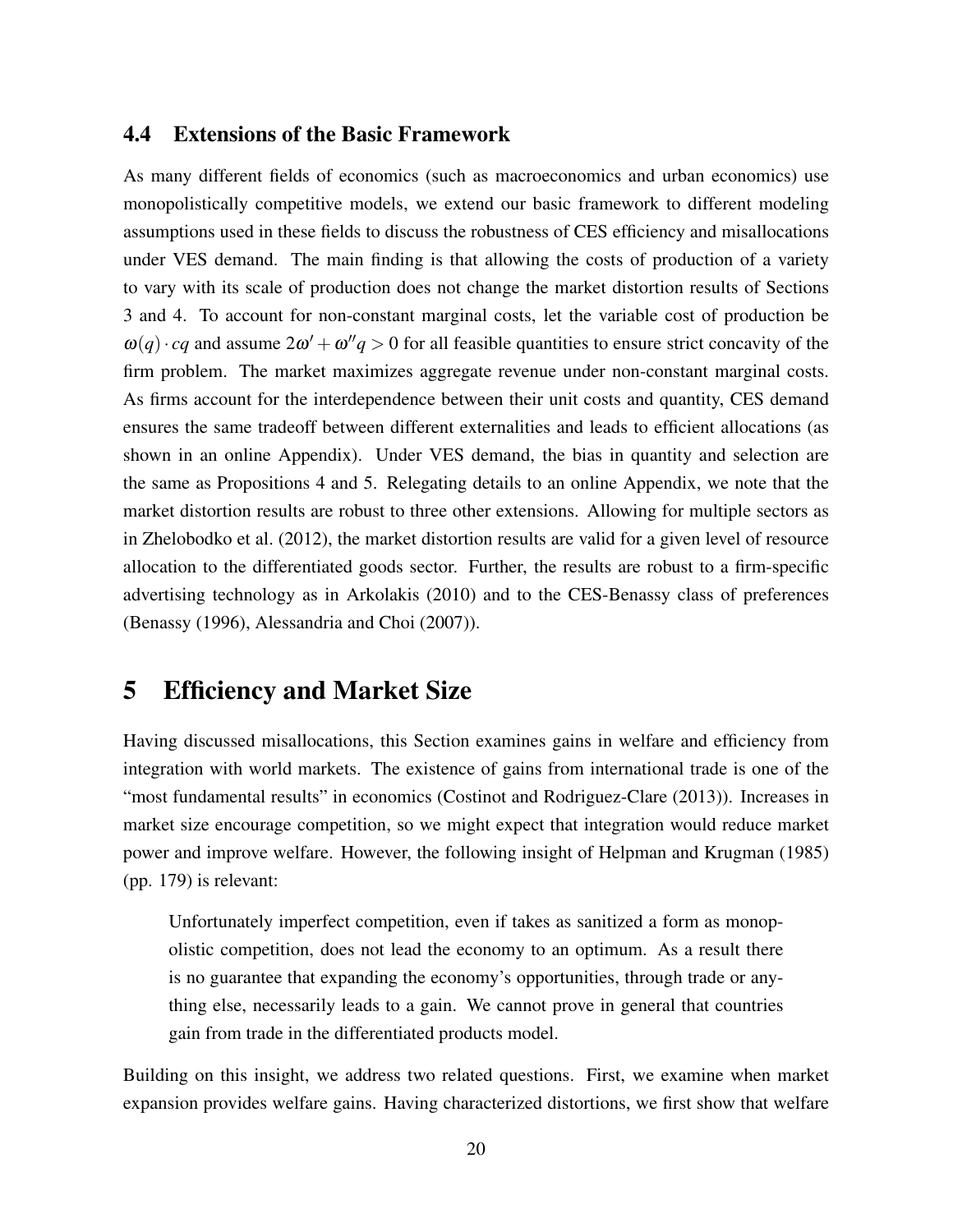gains are related to the demand-side elasticities mentioned earlier. Next, we discuss the role of firm heterogeneity and variable elasticities for quantitative work measuring the welfare gains from international trade.

# 5.1 Integration, Market Size and Efficiency

We begin with the equivalence between market expansion and trade. Echoing [Krugman](#page-26-3) [\(1979\)](#page-26-3), an economy can increase its market size by opening to trade with foreign markets. A VES economy of size  $L_1$  that trades freely with countries of sizes  $L_2, \ldots, L_n$  has the same market equilibrium as a single autarkic VES economy of size  $L = L_1 + ... + L_n$ . Consequently, the market distortions detailed in Section 5 persist in integrated markets. Resource allocation in an integrated market is suboptimal, except under CES demand. When markups vary, marginal revenues do not correspond to marginal utilities so market allocations are not aligned with efficient allocations. This is particularly important when considering trade as a policy option, as it implies that opening to trade may take the economy further from the social optimum. For example, market expansion from trade may induce exit of low productivity firms from the market when it is optimal to keep more low productivity firms with the purpose of preserving variety.

[Helpman and Krugman](#page-26-0) [\(1985\)](#page-26-0) provide sufficient conditions for welfare gains from trade. They show when productivity and variety do not decline after integration, then there are gains from trade.<sup>[18](#page-0-0)</sup> In terms of primitives, we find integration is always beneficial when preferences are aligned. This is true for any cost distribution, but requires a regularity condition for decreasing private markups  $((\mu + \mu'q/(1-\mu))' \le 0)$ . The regularity condition ensures that the marginal revenue is convex whenever firm markups are decreasing in quantity. As market size expands, this implies that the rise in markups from lower per capita quantity is not high enough for firms to scale back on the total quantity that they sell to all consumers in the bigger market. We summarize this in Proposition [6.](#page-20-0)

<span id="page-20-0"></span>Proposition 6. *Market expansion increases welfare when preferences are aligned. (Provided*  $(\mu + \mu'q/(1-\mu))' \leq 0$  whenever  $\mu' < 0$ ).

The economic reasoning for Proposition [6](#page-20-0) follows from similar responses of the two demandside elasticities to changes in quantity. An increase in market size increases competition and reduces per capita demand for each variety. When preferences are aligned, demand shifts alter

<sup>&</sup>lt;sup>18</sup>Specifically, let *w* denote the wage and  $C(w,q) = w(c + f/q)$  denote the average unit cost function for producing *q* units of variety *c*. When firms are symmetric in *c*, trade is beneficial as long as variety does not fall  $(M_e \geq M_e^{\text{aut}})$  and average unit cost of the autarky bundle is lower  $(C(w,q) \cdot q^{\text{aut}} \leq C(w, q^{\text{aut}}) \cdot q^{\text{aut}})$ .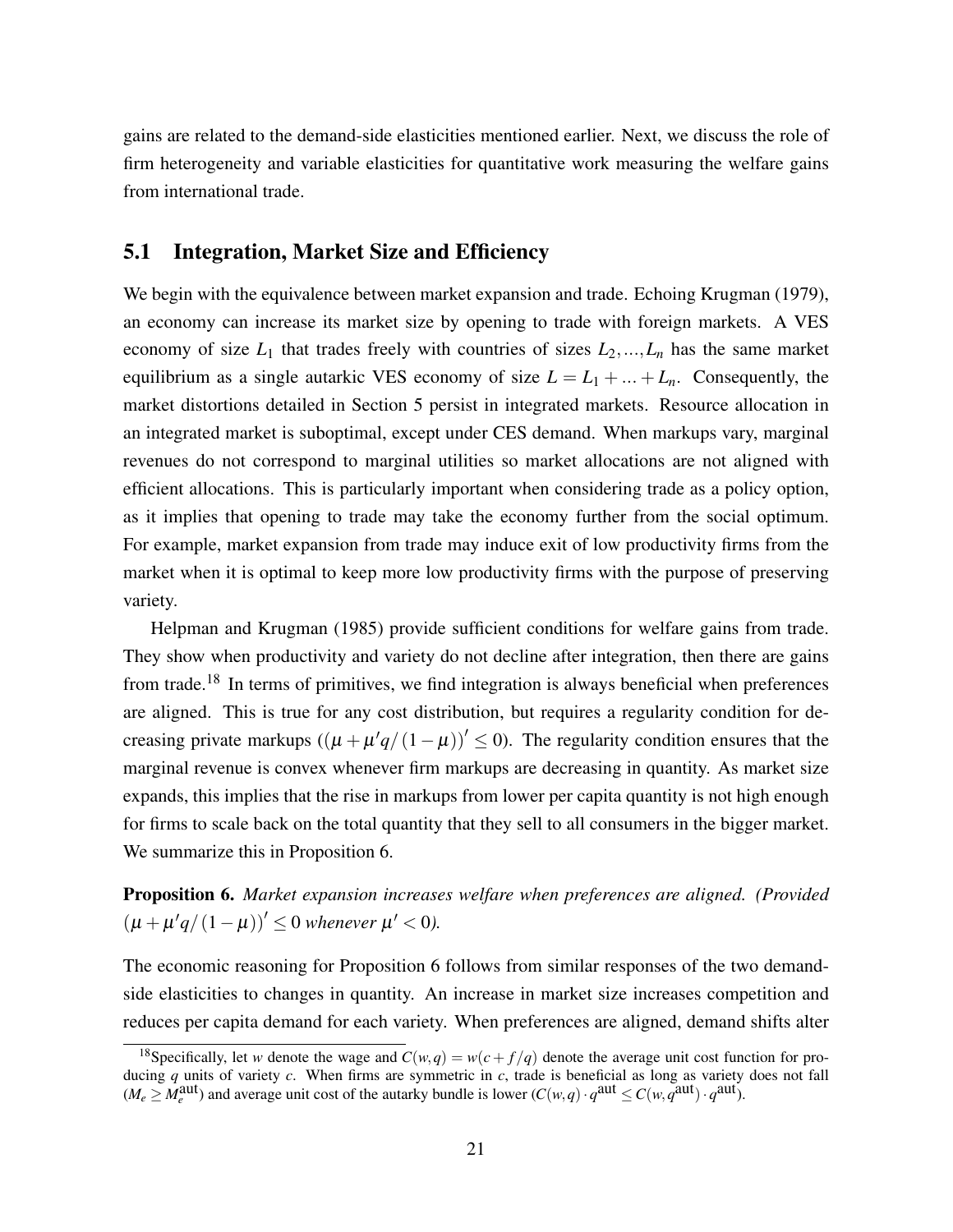the private and social markups in the same direction. The market therefore incentivizes firms towards the right allocation and provides higher welfare. Building on this result, [Bykadorov](#page-25-14) [et al.](#page-25-14) [\(2014\)](#page-25-14) show that aligned preferences are necessary and sufficient for welfare gains from trade under symmetric firms and variable marginal costs.

The role of aligned markups in firm survival highlights how trade increases welfare. When aligned markups increase with quantity, a rise in market size forces out the least productive firms. Since social markups are positively correlated with quantity, the least productive firms also contribute relatively little to welfare and their exit is beneficial. When markups decrease with quantity, small "boutique" firms contribute at a higher rate to welfare and are also able to survive after integration by charging higher markups. Integration enables the market to adapt their production in line with social incentives, leading to welfare gains from trade.

# 5.2 Quantitative Literature on Welfare Gains from Trade

A growing body of work seeks to quantify the welfare gains from trade. New quantitative trade models typically estimate the gains from trade under CES demand. In an influential paper, [Arkolakis et al.](#page-24-1) [\(2012a\)](#page-24-1) show that welfare in a model with heterogeneous firms can be summarized by two sufficient statistics: the share of expenditure on domestically produced goods and the elasticity of trade with respect to trade costs. As these sufficient statistics are common to heterogeneous and representative firm models, welfare gains estimated from import shares and constant trade elasticities using trade data are the same across heterogeneous and representative firm models. However, the two models only deliver the same estimates for welfare gains when the underlying structural parameters for preferences and technology differ across the models. We use this insight of [Melitz and Redding](#page-27-7) [\(2013\)](#page-27-7) to explain the relevance of our optimality results for the quantitative literature on the gains from trade.

Melitz and Redding find that the heterogeneous firm model of Melitz provides quantitatively higher gains from trade than an equivalent representative firm model when the structural parameters are the same across these models. As they mention, this can be understood by appealing to the social optimality results for CES demand (Proposition [1\)](#page-10-0). Consider initial equilibria in the heterogeneous and homogeneous firm models that feature identical aggregate statistics and welfare. In the homogeneous firm model, unit cost is exogenously fixed, and hence remains unchanged when the economy opens to trade. In the heterogeneous firm model, the cost distribution changes when the economy opens to trade. In a companion note [\(Dhingra and Morrow](#page-25-15) [2016a\)](#page-25-15), we show that the open economy equilibrium with trade frictions is efficient under CES demand. Since the policymaker chooses to change the cost cutoff in an open economy, the open economy market allocation must yield higher welfare than any other feasible allocation (where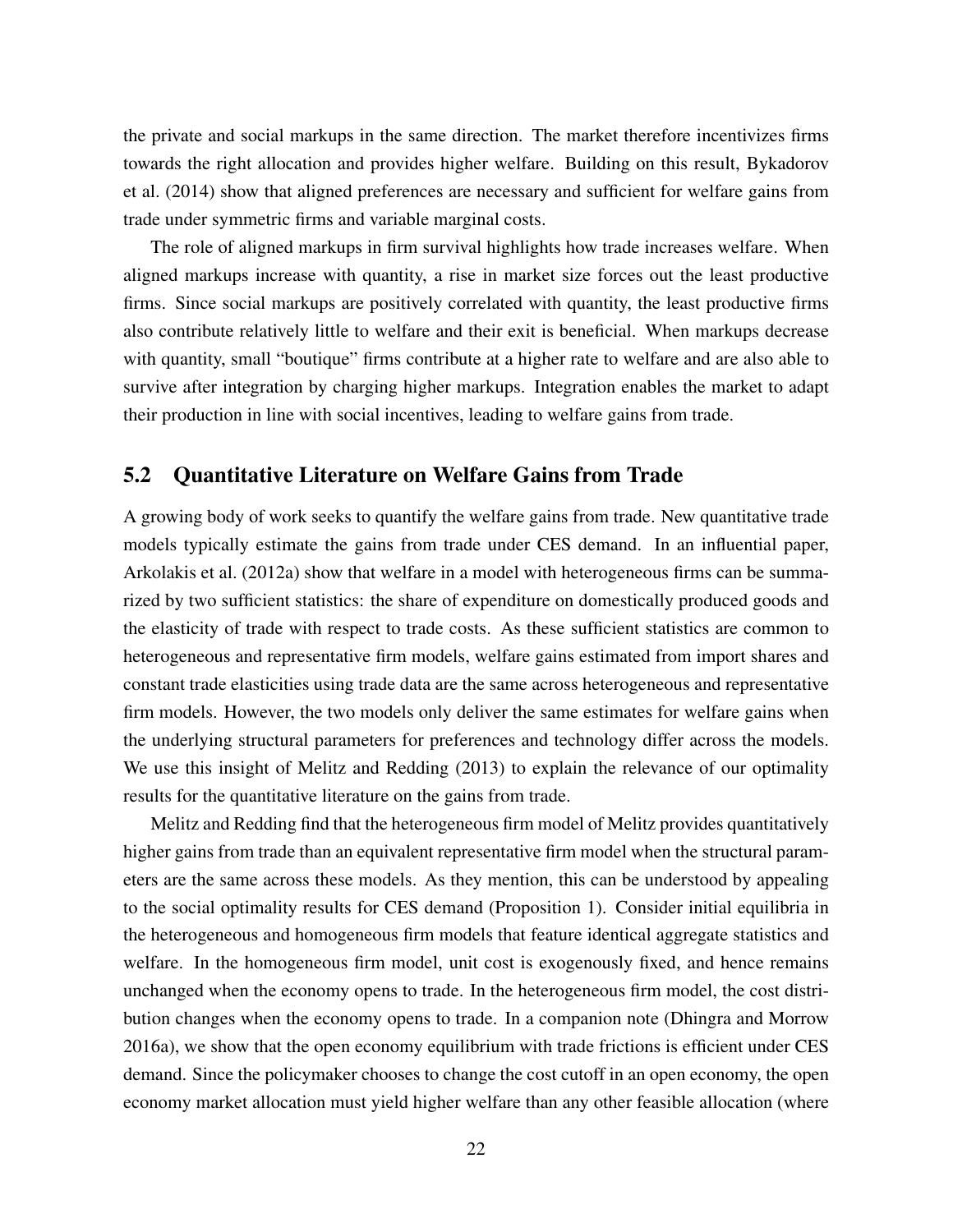the unit cost is unchanged). The allocation where the unit cost does not change is identical to the open economy equilibrium in the homogeneous firm model. Therefore the open economy equilibrium in the heterogeneous firm model must yield higher welfare than the open economy equilibrium in the homogeneous firm model. This shows that a quantitative trade model with the same structural parameters across models will provide higher welfare gains in a setting with firm heterogeneity. The optimality of market allocations ensures that firm heterogeneity increases the magnitude of the welfare gains from trade.

Departing from CES preferences, market allocations are no longer optimal. This raises the question of the role played by firm heterogeneity in altering the magnitude of welfare gains from trade. While we do not model trade costs, Proposition [6](#page-20-0) shows market expansion through trade provides higher welfare gains when firms differ in productivity. Under aligned preferences and the regularity condition, we show models with firm heterogeneity and increasing markups provide higher welfare gains from trade than representative firm models.

For a given change in real income, the welfare gains from trade depend on the different assumptions on demand and firm costs. Welfare is  $U = M_e \int u(q) dG = \delta/\bar{\varepsilon}$  where the average elasticity of utility is  $\bar{\varepsilon} \equiv \int \varepsilon u dG / \int u dG$ . An increase in market size increases real income at the rate of the average markup  $(d \ln \delta / d \ln L = \int \mu \rho q dG / \int \rho q dG \equiv \tilde{\mu}$ ). The change in average elasticity can be decomposed into the change in  $\varepsilon(q)$  given  $u/fudG$ , and the change in the weights  $u / \int u dG$ . Let  $x_d \equiv x(q(c_d))$ , then the change in the average elasticity of utility is

$$
\frac{d\ln\bar{\varepsilon}}{d\ln L} = \int \frac{\varepsilon' u}{\bar{\varepsilon} \int u dG} \frac{d\ln q}{d\ln L} dG + \underbrace{\int \frac{u' \varepsilon - u' \bar{\varepsilon} \, d\ln q}{\bar{\varepsilon} \int u dG} dG}_{\text{Reallocation across heterogeneous firms}} + \underbrace{u_d}_{\text{R} \text{expeneous firms}}.
$$

The first term is the change in the elasticity of utility due to a fall in quantity per firm, holding fixed the share of each variety in the average elasticity. The second and third terms denote the change in the average elasticity of utility due to a reallocation of resources across heterogeneous firms. Reallocation of resources across firms changes the share of each variety in the average elasticity of utility through  $(u(q)/\int_0^{c_d} u(q)dG)$ <sup>'</sup>. Using this decomposition, we can explain the role of variable elasticities and firm heterogeneity in welfare gains from trade.

For a given change in real income  $(d \ln \delta / d \ln L = \tilde{\mu})$ , we decompose the gains from trade into gains for a representative firm and gains due to differences in firm productivity. Defining the market outcome of a representative firm as the revenue-weighted average of heterogeneous firms, the gains from trade for a given change in real income are: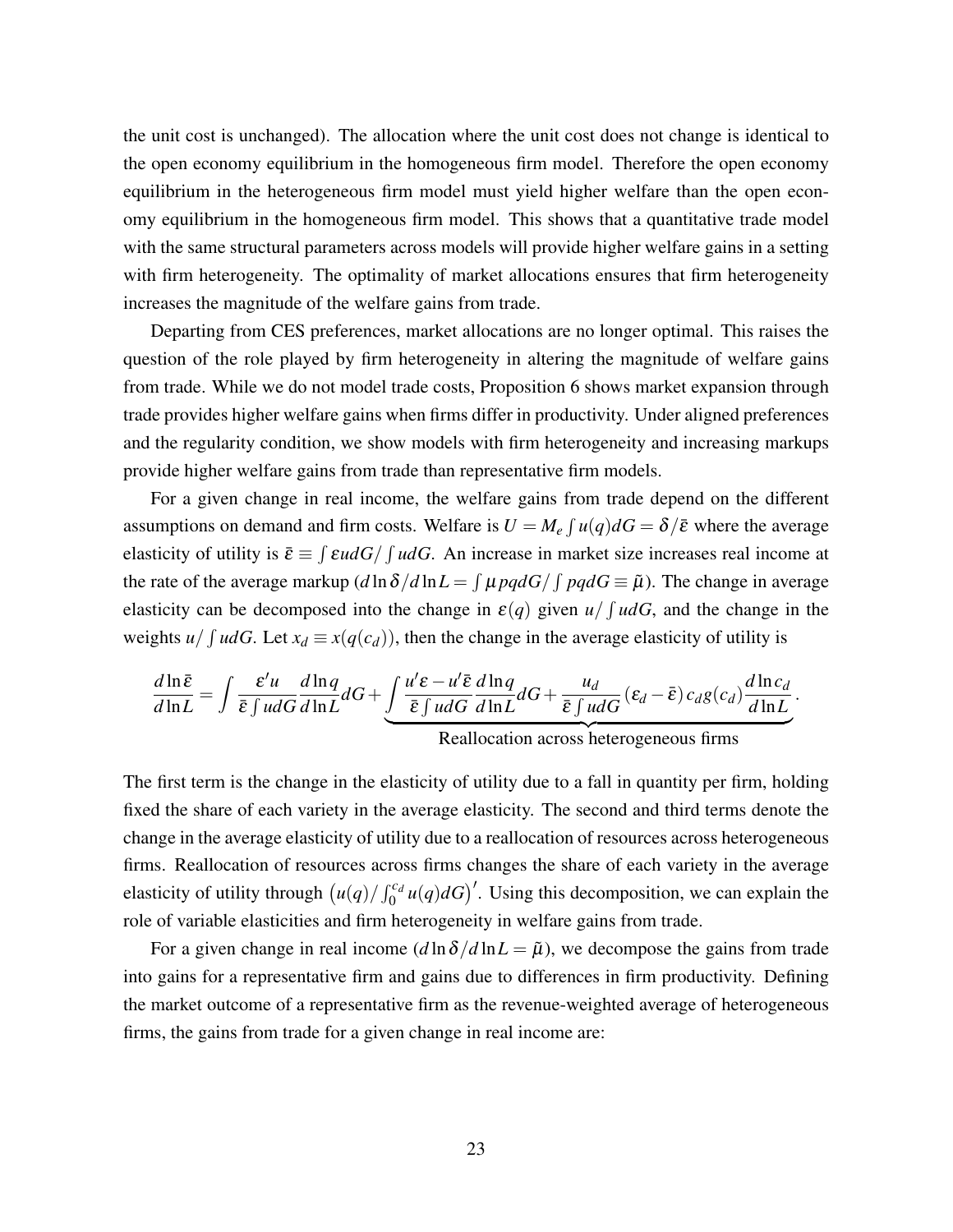$$
\frac{d\ln U}{d\ln L} = \underbrace{\tilde{\mu} \int \frac{1-\varepsilon}{\mu} \frac{\varepsilon u}{\tilde{\varepsilon} \int udG} dG}_{\text{CES}} + \underbrace{\tilde{\mu} \int \left( \frac{1-\varepsilon + \mu'q/(1-\mu)}{\mu + \mu'q/(1-\mu)} - \frac{1-\varepsilon}{\mu} \right) \frac{\varepsilon u}{\int \varepsilon udG} dG}_{\text{VES}}}{\text{VES} \& \text{ Representative Firm}
$$
\n
$$
+ \underbrace{\tilde{\mu} \int \frac{\varepsilon - \bar{\varepsilon}}{\mu + \mu'q/(1-\mu)} \frac{\varepsilon u}{\bar{\varepsilon} \int udG} dG}_{\text{Quantity Reallocation}} + \underbrace{\frac{u_d}{\int udG} \frac{c_d g(c_d)}{\bar{\varepsilon} (1-\mu_d)} (\varepsilon_d - \bar{\varepsilon}) (\tilde{\mu} - \mu_d)}_{\text{Firm Selection}}
$$

The first line contains the gains from trade for a representative firm. The first component is the welfare gain when firm markups are constant and the second component shows how welfare gains change when markups vary with quantity. Under CES demand, the welfare gain is the revenue-weighted average of  $1-\varepsilon$ . VES demand adds the second component which is positive when markups are increasing and negative when markups are decreasing with quantity.

The second line consists of the gains from trade arising due to differences in firm productivity. The first component of the second line is the welfare gain from changes in *relative* quantities across firms. When firms differ in productivity, market size affects their output levels differently and resources are reallocated across firms. For aligned preferences, quantity reallocation increases the welfare gains from trade under the regularity condition. The second component shows the welfare gains from firm selection. Aligned preferences ensure the market selects the right firms as it expands and leads to higher welfare gains. We summarize this in Proposition [7.](#page-23-0)

<span id="page-23-0"></span>Proposition 7. *Under aligned preferences, the welfare gains from market expansion are higher* in heterogeneous firm models, compared to representative firm models. (Provided  $\left(\mu+\mu'q/\left(1-\mu\right)\right)'\leq$ 0 whenever  $\mu' < 0$ ).

When preferences are aligned, the reallocation of resources across heterogeneous firms provides another channel for welfare gains from integration. As most empirical studies are consistent with increasing markups ( $\mu' > 0$ ), structural estimates based on CES demand therefore provide a lower bound  $(1 - \tilde{\epsilon})$  for the potential gains from trade. For a given change in real income, accounting for firm heterogeneity and increasing markups would reveal higher welfare gains from trade. The magnitude of these additional gains depends on the markup variation (through  $\varepsilon(q(c)) - \varepsilon(q(c_d))$  and  $\mu'(q(c))$ ) and on the productivity distribution (through  $g(c_d)$ ).

# 6 Conclusion

This paper examines the efficiency of market allocations when firms vary in productivity and markups. Considering the Spence-Dixit-Stiglitz framework, the efficiency of CES demand is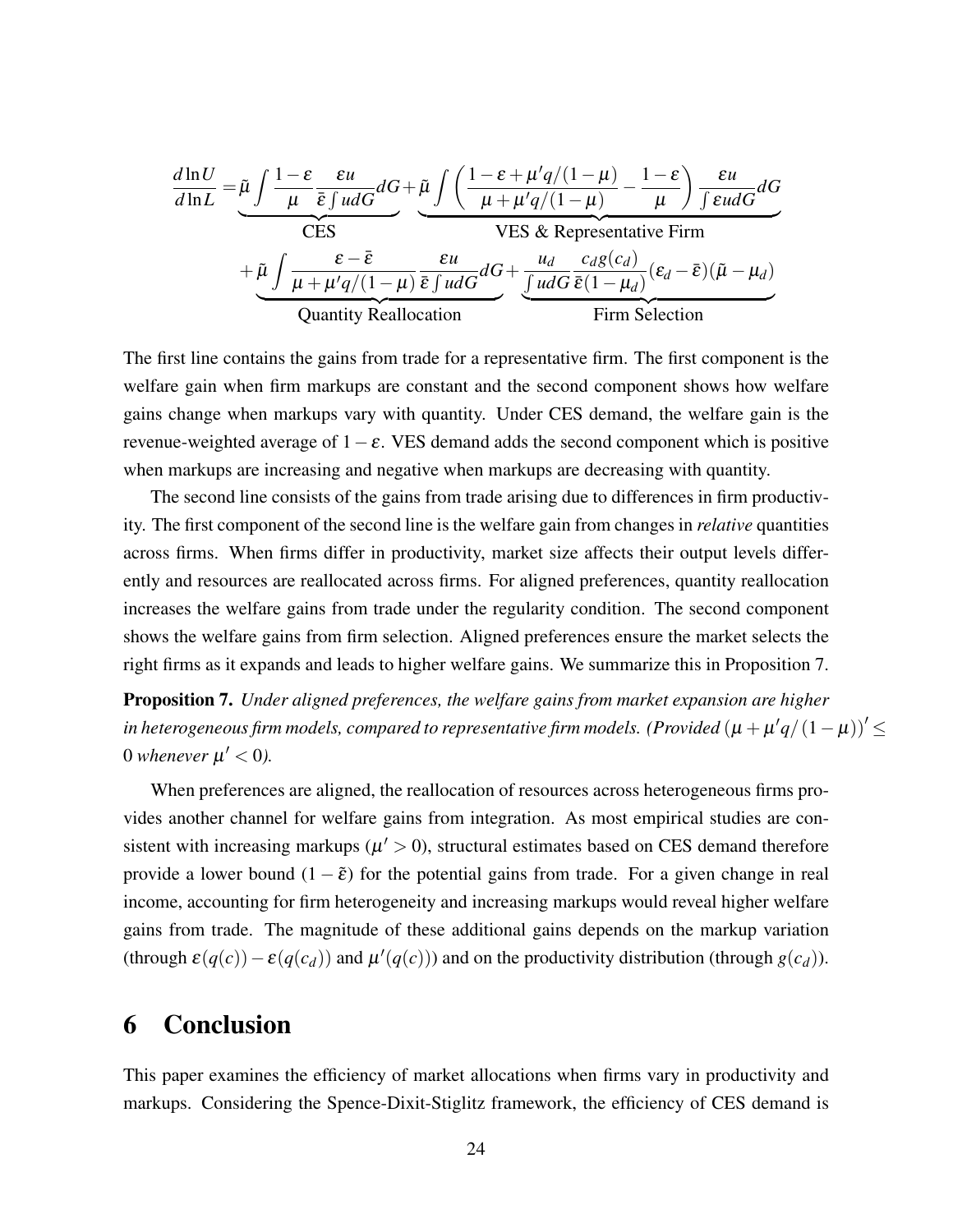valid even with productivity differences across firms. This is because market outcomes maximize revenue, and under CES demand, private and social incentives are perfectly aligned.

Generalizing to variable elasticities of substitution, firms differ in market power which affects the trade-off between quantity, variety and productivity. Unlike symmetric firm models, the market distortions depend on the elasticity of demand and the elasticity of utility. Under CES demand, these two elasticities are constant and miss out on meaningful trade-offs. When these elasticities vary, the pattern of misallocations depends on how demand elasticities change with quantities, so policy analysis should ascertain these elasticities and take this information into account. While the modeling framework we consider provides a theoretical starting point to understand distortions across firms, enriching the model with market-specific features can yield better policy insights. [Neary and Mrazova](#page-27-14) [\(2013\)](#page-27-14) and [Parenti et al.](#page-27-5) [\(2014\)](#page-27-5) provide further generalizations of demand and costs, and [Bilbiie et al.](#page-25-6) [\(2006\)](#page-25-6) and [Opp et al.](#page-27-15) [\(2013\)](#page-27-15) consider dynamic misallocations. Future work can also provide guidance on the design of implementable policies to realize further welfare gains.

We focus on international integration as a key policy tool to realize potential gains. Market expansion does not guarantee welfare gains under imperfect competition. As [Dixit and Norman](#page-26-5) [\(1988\)](#page-26-5) put it, this may seem like a "sad note" on which to end. But we find that integration provides welfare gains when the two demand-side elasticities ensure private and social incentives are aligned. The welfare gains from integration are higher than those obtained in representative firm models with constant elasticities, because market expansion also leads to a better reallocation of resources across heterogeneous firms. Further work might quantify the scope of integration as a tool to improve the performance of imperfectly competitive markets.

# References

- <span id="page-24-4"></span>Alessandria, G. and H. Choi, "Do Sunk Costs of Exporting Matter for Net Export Dynamics?," *The Quarterly Journal of Economics*, 2007, *122* (1), 289–336.
- <span id="page-24-1"></span>Arkolakis, C., A. Costinot, and A. Rodriguez-Clare, "New trade models, same old gains?," *American Economic Review*, 2012, *102* (1), 94–130.
- <span id="page-24-2"></span> $\ldots$ , D. Donaldson, and A. Rodriguez-Clare, "The Elusive Pro-Competitive Effects of Trade," *Working Paper*, 2012.
- <span id="page-24-3"></span>Arkolakis, Costas, "Market Penetration Costs and the New Consumers Margin in International Trade," *Journal of Political Economy*, 2010, *118* (6), 1151–1199.
- <span id="page-24-0"></span>Asplund, M. and V. Nocke, "Firm turnover in imperfectly competitive markets," *The Review of Economic Studies*, 2006, *73* (2).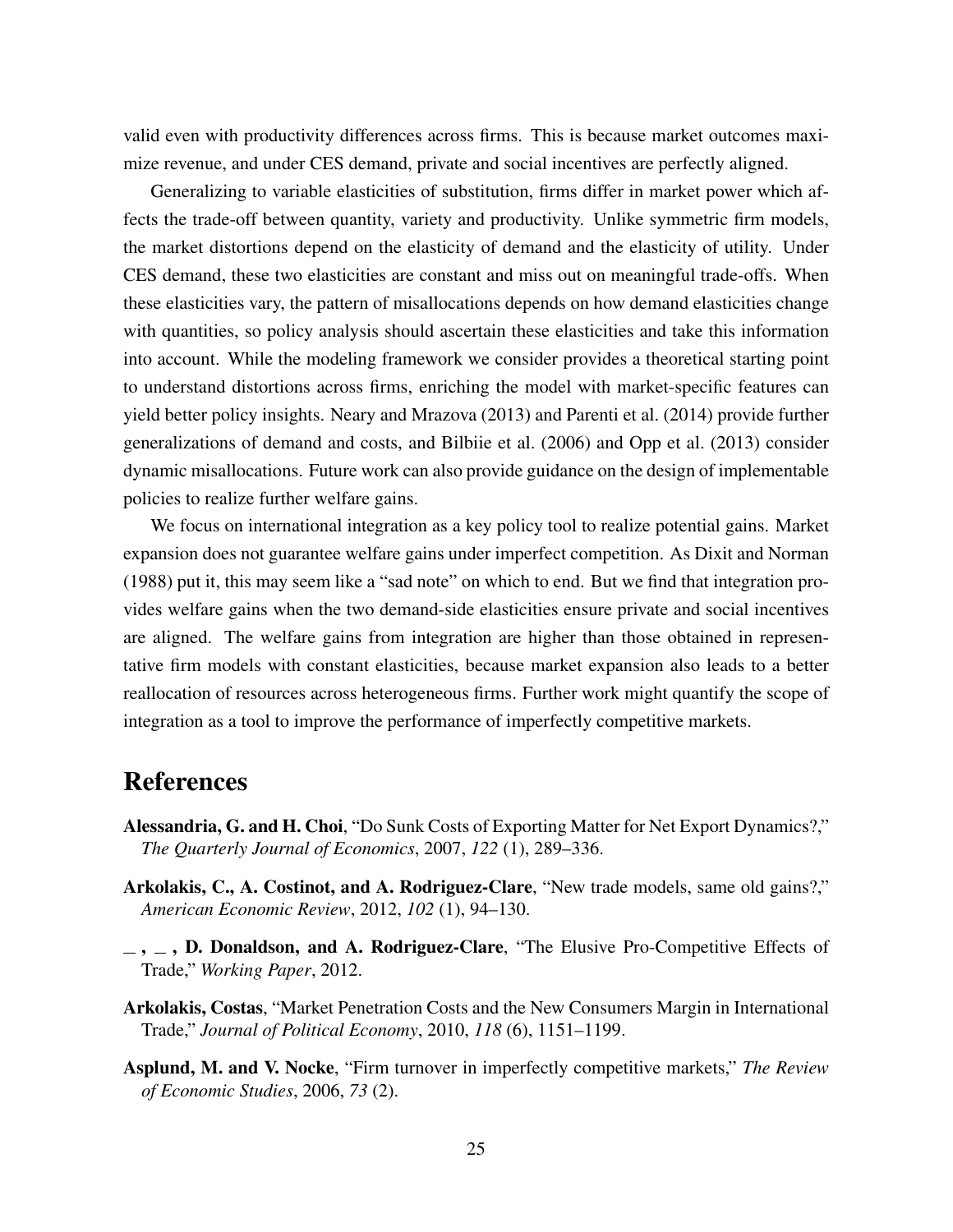- <span id="page-25-8"></span>Atkeson, A. and Burstein, "Innovation, Firm Dynamics, and international Trade," *Journal of Political Economy*, 2010, *118* (3), 433–484.
- <span id="page-25-7"></span>Baldwin, R. E. and F. Robert-Nicoud, "Trade and growth with heterogeneous firms," *Journal of International Economics*, 2008, *74* (1), 21–34.
- <span id="page-25-0"></span>Bartelsman, E. J. and M. Doms, "Understanding productivity: Lessons from longitudinal microdata," *Journal of Economic literature*, 2000, *38* (3).
- <span id="page-25-10"></span>Baumol, W. J. and D. F. Bradford, "Optimal Departures From Marginal Cost Pricing," *The American Economic Review*, 1970, *60* (3), 265–283.
- <span id="page-25-12"></span>Benassy, J. P., "Taste for variety and optimum production patterns in monopolistic competition," *Economics Letters*, 1996, *52* (1), 41–47.
- <span id="page-25-1"></span>Bernard, A. B., J. B. Jensen, S. J. Redding, and P. K. Schott, "Firms in International Trade," *The Journal of Economic Perspectives*, 2007, *21* (3), 105–130.
- <span id="page-25-4"></span> $\overline{\phantom{a}}$ , J. Eaton, J. B. Jensen, and S. Kortum, "Plants and Productivity in International Trade," *American Economic Review*, 2003.
- <span id="page-25-6"></span>Bilbiie, F. O., F. Ghironi, and M. J. Melitz, "Monopoly power and endogenous variety in dynamic stochastic general equilibrium: distortions and remedies," *manuscript, University of Oxford, Boston College, and Princeton University*, 2006.
- <span id="page-25-14"></span>Bykadorov, Igor, Alexey Gorn, Sergey Kokovin, and Evgeny Zhelobodko, "Losses from trade in Krugman's model: almost impossible," *Working Paper*, 2014.
- <span id="page-25-3"></span>Campbell, J. R. and H. A. Hopenhayn, "Market Size Matters," *Journal of Industrial Economics*, 2005, *53* (1), 1–25.
- <span id="page-25-13"></span>Costinot, Arnaud and Andrés Rodriguez-Clare, "Trade Theory with Numbers: Quantifying the Consequences of Globalization," in "In: Helpman, E.(Ed.), Handbook of international economics" Citeseer 2013.
- <span id="page-25-5"></span>de Blas, B. and K. Russ, "Understanding Markups in the Open Economy under Bertrand Competition," *NBER Working Papers*, 2010.
- <span id="page-25-15"></span>Dhingra, Swati and John Morrow, "Efficiency in Heterogeneous Firm Trade Models," *Working Paper*, January 2016.
- <span id="page-25-9"></span> $\equiv$  and  $\equiv$ , "Existence and Uniqueness of the Market Equilibrium in a VES Economy," 2016.
- <span id="page-25-11"></span>Dhyne, Emmanuel, Amil Petrin, and Frederic Warzynski, "Prices, Markups and Quality at the Firm-Product Level," Technical Report, Mimeo, University of Minnesota 2011.
- <span id="page-25-2"></span>Dixit, A. K. and J. E. Stiglitz, "Monopolistic Competition and Optimum Product Diversity," *The American Economic Review*, 1977, *67* (3), 297–308.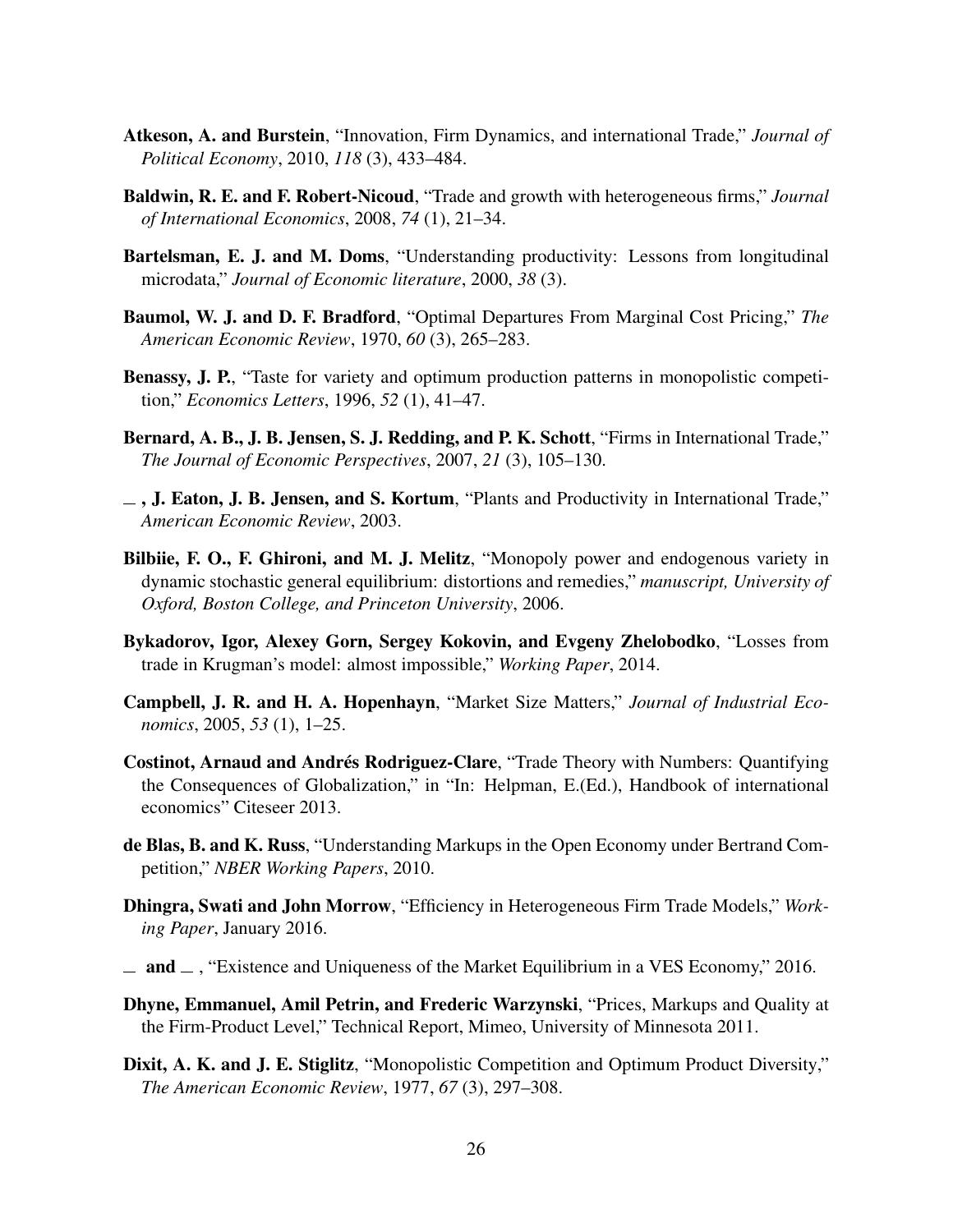- <span id="page-26-5"></span>and V. Norman, *Theory of international trade*, Cambridge Univ. Press, 1988.
- <span id="page-26-9"></span>Eckel, Carsten, "Globalization and specialization," *Journal of International Economics*, May 2008, *75* (1), 219–228.
- <span id="page-26-8"></span>Epifani, P. and G. Gancia, "Trade, markup heterogeneity and misallocations," *Journal of International Economics*, 2011, *83* (1), 1–13.
- <span id="page-26-10"></span>Feenstra, R. and H. L. Kee, "Export variety and country productivity: Estimating the monopolistic competition model with endogenous productivity," *Journal of International Economics*, 2008, *74* (2), 500–518.
- <span id="page-26-7"></span>Feenstra, R. C., "A homothetic utility function for monopolistic competition models, without constant price elasticity," *Economics Letters*, 2003, *78* (1), 79–86.
- <span id="page-26-1"></span>, "New Evidence on the Gains from Trade," *Review of World Economics*, 2006, *142* (4), 617–641.
- <span id="page-26-2"></span>Foster, L., J. C. Haltiwanger, and C. J. Krizan, "Aggregate productivity growth. Lessons from microeconomic evidence," in "New developments in productivity analysis," University of Chicago Press, 2001.
- <span id="page-26-4"></span> $\overline{\phantom{a}}$ , J. Haltiwanger, and C. Syverson, "Reallocation, firm turnover, and efficiency: Selection on productivity or profitability?," *American Economic Review*, 2008, *98* (1), 394–425.
- <span id="page-26-13"></span>Goldberg, P. and Michael Knetter, "Goods prices and exchange rates: what have we learned," *Journal of Economic Literature*, 1997, *5862.*
- <span id="page-26-12"></span>Grossman, Gene M. and Elhanan Helpman, *Innovation and Growth in the Global Economy*, MIT Press, 1993.
- <span id="page-26-0"></span>Helpman, E. and P. R. Krugman, *Market Structure and Foreign Trade: increasing returns, imperfect competition, and the international economy*, MIT Press, 1985.
- <span id="page-26-11"></span>, O. Itskhoki, and S. J. Redding, "Trade and Labor Market Outcomes," *NBER Working Paper 16662*, 2011.
- <span id="page-26-15"></span>Holt, C. A. and S. K. Laury, "Risk aversion and incentive effects," *American Economic Review*, 2002, *92* (5), 1644–1655.
- <span id="page-26-6"></span>Katayama, H., S. Lu, and J. R. Tybout, "Firm-level productivity studies: illusions and a solution," *International Journal of Industrial Organization*, 2009, *27* (3), 403–413.
- <span id="page-26-14"></span>Klette, Tor J., "Market power, scale economies and productivity: estimates from a panel of establishment data," *The Journal of Industrial Economics*, 1999, *47* (4), 451–476.
- <span id="page-26-3"></span>Krugman, P., "Increasing Returns, Monopolistic Competition, and International Trade," *Journal of International Economics*, 1979, *9* (4), 469–479.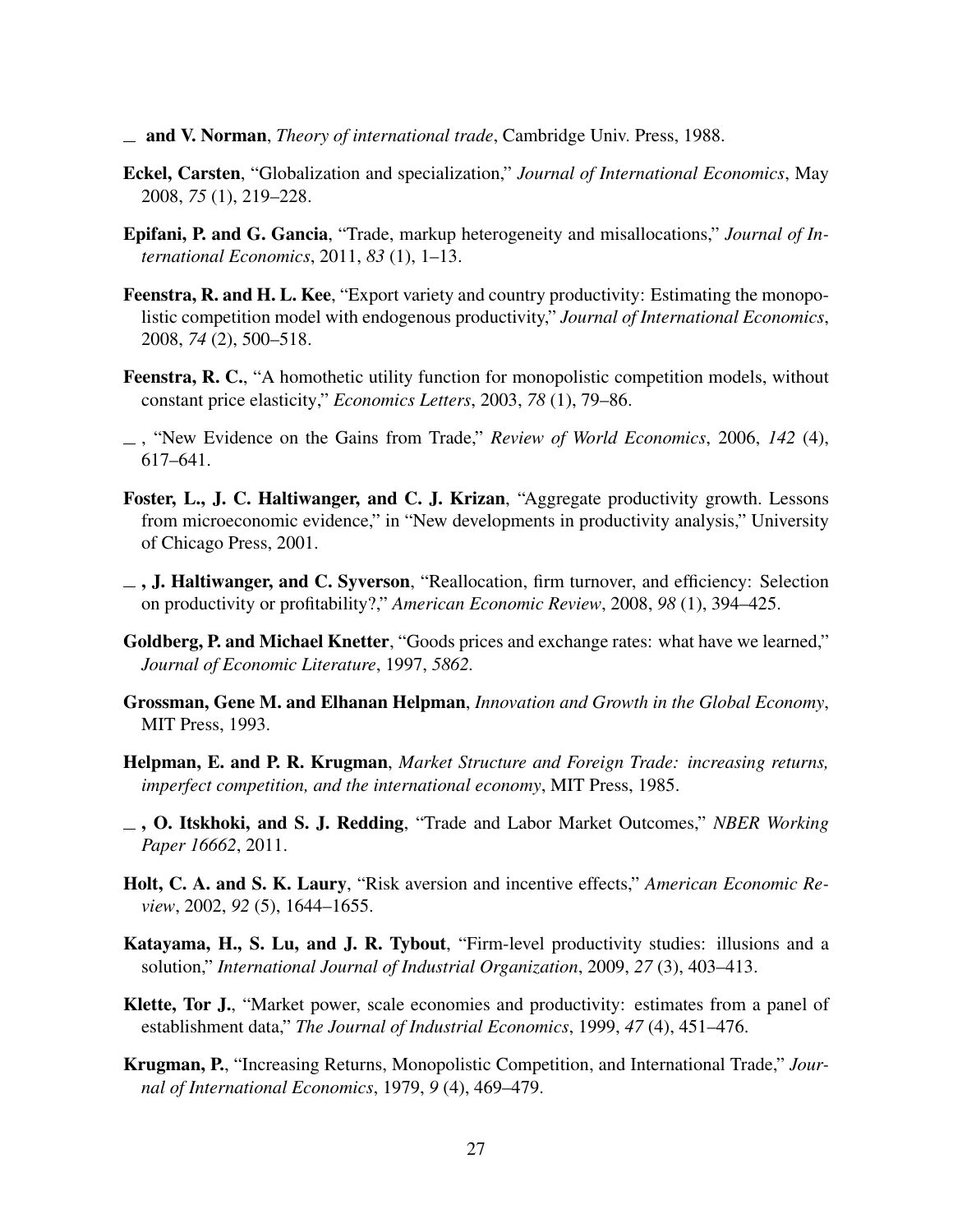<span id="page-27-0"></span>Krugman, P. R., "Is free trade passé?," *The Journal of Economic Perspectives*, 1987, *1* (2).

- <span id="page-27-10"></span>Krugman, Paul R., "Scale Economies, Product Differentiation, and the Pattern of Trade," *American Economic Review*, 1980, *70* (5), 950–959.
- <span id="page-27-12"></span>Loecker, Jan De and Frederic Warzynski, "Markups and Firm-Level Export Status," *The American Economic Review*, 2012, *102* (6), 2437–2471.
- <span id="page-27-11"></span> $\overline{\phantom{a}}$ , Pinelopi K. Goldberg, Amit K. Khandelwal, and Nina Pavcnik, "Prices, markups and trade reform," Technical Report, National Bureau of Economic Research 2012.
- <span id="page-27-2"></span>Mankiw, N. G. and M. D. Whinston, "Free entry and social inefficiency," *The RAND Journal of Economics*, 1986, pp. 48–58.
- <span id="page-27-9"></span>Matsuyama, Kiminori, "Complementarities and Cumulative Processes in Models of Monopolistic Competition," *Journal of Economic Literature*, June 1995, *33* (2), 701–729.
- <span id="page-27-1"></span>Melitz, M. J. and S. J. Redding, "Heterogeneous Firms and Trade," *Handbook of International Trade (commissioned)*, August 2012.
- <span id="page-27-4"></span>Melitz, Marc and Daniel Trefler, "Gains from Trade when Firms Matter," *Journal of Economic Perspectives*, 2012, *26.*
- <span id="page-27-3"></span>Melitz, Marc J., "The Impact of Trade on Intra-Industry Reallocations and Aggregate Industry Productivity," *Econometrica*, 2003, *71* (6), 1695–1725.
- <span id="page-27-8"></span>and Gianmarco I. P. Ottaviano, "Market Size, Trade, and Productivity," *Review of Economic Studies*, October 2008, *75* (1), 295–316.
- <span id="page-27-7"></span>and Stephen J. Redding, "Firm Heterogeneity and Aggregate Welfare," Technical Report, National Bureau of Economic Research 2013.
- <span id="page-27-6"></span>Melvin and R. D. Warne, "Monopoly and the theory of international trade," *Journal of International Economics*, 1973, *3* (2), 117–134.
- <span id="page-27-14"></span>Neary, J. Peter and Monika Mrazova, "Not so demanding: Preference structure, firm behavior, and welfare," Technical Report, University of Oxford, Department of Economics 2013.
- <span id="page-27-13"></span>Nocco, Antonella, Gianmarco I. P. Ottaviano, and Matteo Salto, "Monopolistic Competition and Optimum Product Selection: Why and How Heterogeneity Matters," *CEP Discussion Paper*, April 2013, *1206.*
- <span id="page-27-15"></span>Opp, Marcus M., Christine A. Parlour, and Johan Walden, "A Theory of Dynamic Resource Misallocation and Amplification," *Available at SSRN 2049447*, 2013.
- <span id="page-27-5"></span>Parenti, Mathieu, Philip Ushchev, and Jacques-François Thisse, "Toward a theory of monopolistic competition," 2014.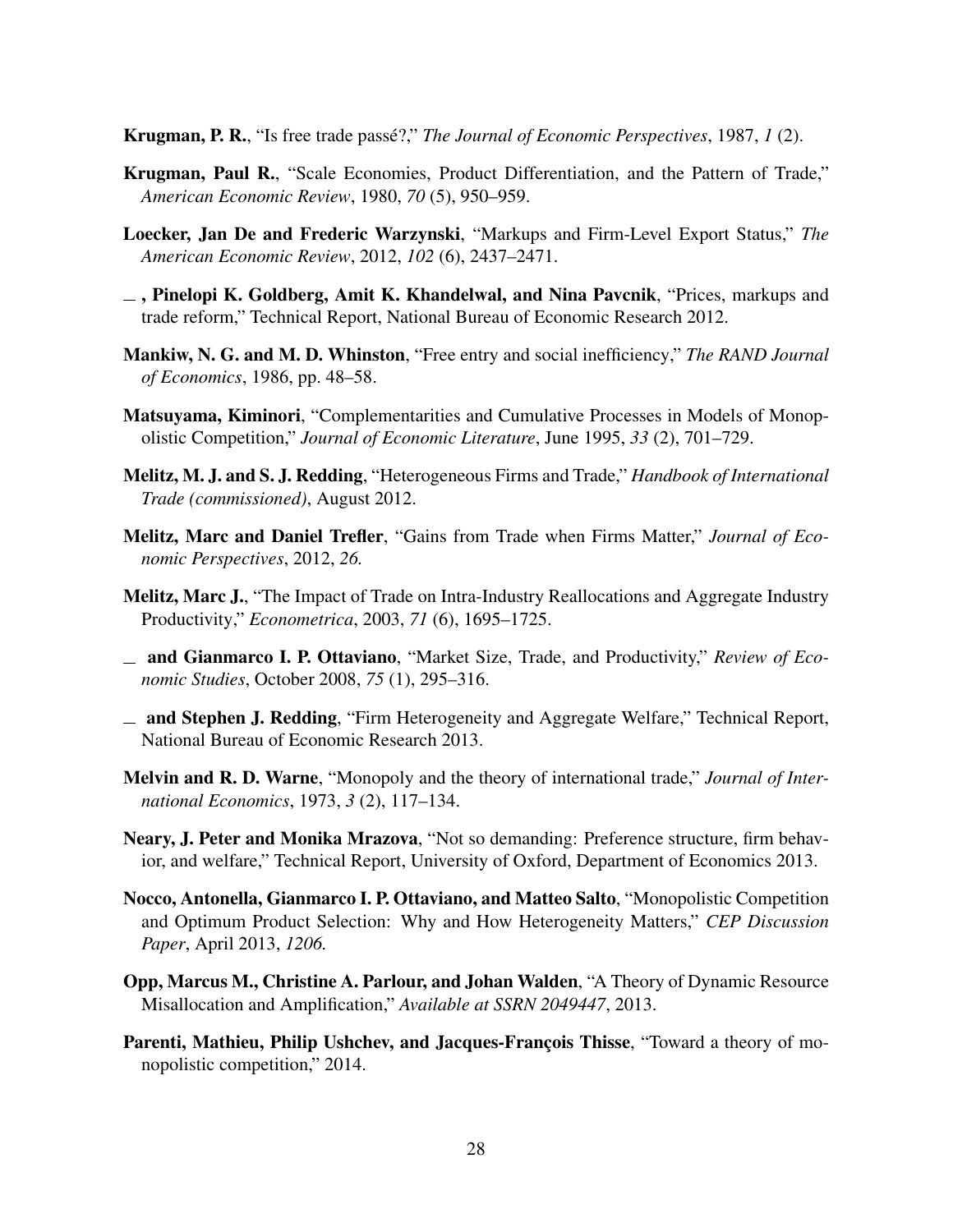- <span id="page-28-2"></span>Pavcnik, N., "Trade Liberalization, Exit, and Productivity Improvements: Evidence from Chilean Plants," *The Review of Economic Studies*, 2002, *69* (1), 245–276.
- <span id="page-28-13"></span>Post, T., M. J. Van den Assem, G. Baltussen, and R. H. Thaler, "Deal or no deal? Decision making under risk in a large-payoff game show," *The American Economic Review*, 2008, *98* (1), 38–71.
- <span id="page-28-10"></span>Roberts, Mark J. and Dylan Supina, "Output price, markups, and producer size," *European Economic Review*, 1996, *40* (3), 909–921.
- <span id="page-28-11"></span> $\Box$  and  $\Box$ , "Output price and markup dispersion in micro data: The roles of producer heterogeneity and noise," *Advances in Applied Microeconomics*, 2001, *9*, 1–36.
- <span id="page-28-12"></span>Saha, A., "Expo-power utility: A'flexible'form for absolute and relative risk aversion," *American Journal of Agricultural Economics*, 1993, pp. 905–913.
- <span id="page-28-3"></span>Spence, M., "Product Selection, Fixed Costs, and Monopolistic Competition," *The Review of Economic Studies*, 1976, *43* (2), 217–235.
- <span id="page-28-5"></span>Stiglitz, J. E., "Towards a more general theory of monopolistic competition," *Prices, competition and equilibrium*, 1986, p. 22.
- <span id="page-28-8"></span>Syverson, C., "Market Structure and Productivity: A Concrete Example," *Journal of Political Economy*, 2004, *112* (6), 1181–1222.
- <span id="page-28-0"></span>, "What Determines Productivity?," *Journal of Economic Literature*, 2011, *49* (2).
- <span id="page-28-14"></span>Troutman, J. L., *Variational calculus and optimal control: Optimization with elementary convexity*, New York: Springer-Verlag, 1996.
- <span id="page-28-1"></span>Tybout, J. R., "Plant-and firm-level evidence on "new" trade theories," *Handbook of International Trade*, 2003, *1*, 388–415.
- <span id="page-28-4"></span>Venables, A. J., "Trade and trade policy with imperfect competition: The case of identical products and free entry," *Journal of International Economics*, 1985, *19* (1-2), 1–19.
- <span id="page-28-6"></span>Vives, X., *Oligopoly pricing: old ideas and new tools*, The MIT press, 2001.
- <span id="page-28-9"></span>Weyl, E. G. and M. Fabinger, "Pass-through as an Economic Tool," *University of Chicago, mimeo*, September 2012.
- <span id="page-28-7"></span>Zhelobodko, Evgeny, Sergey Kokovin, Mathieu Parenti, and Jacques-François Thisse, "Monopolistic competition: Beyond the constant elasticity of substitution," *Econometrica*, 2012, *80* (6), 2765–2784.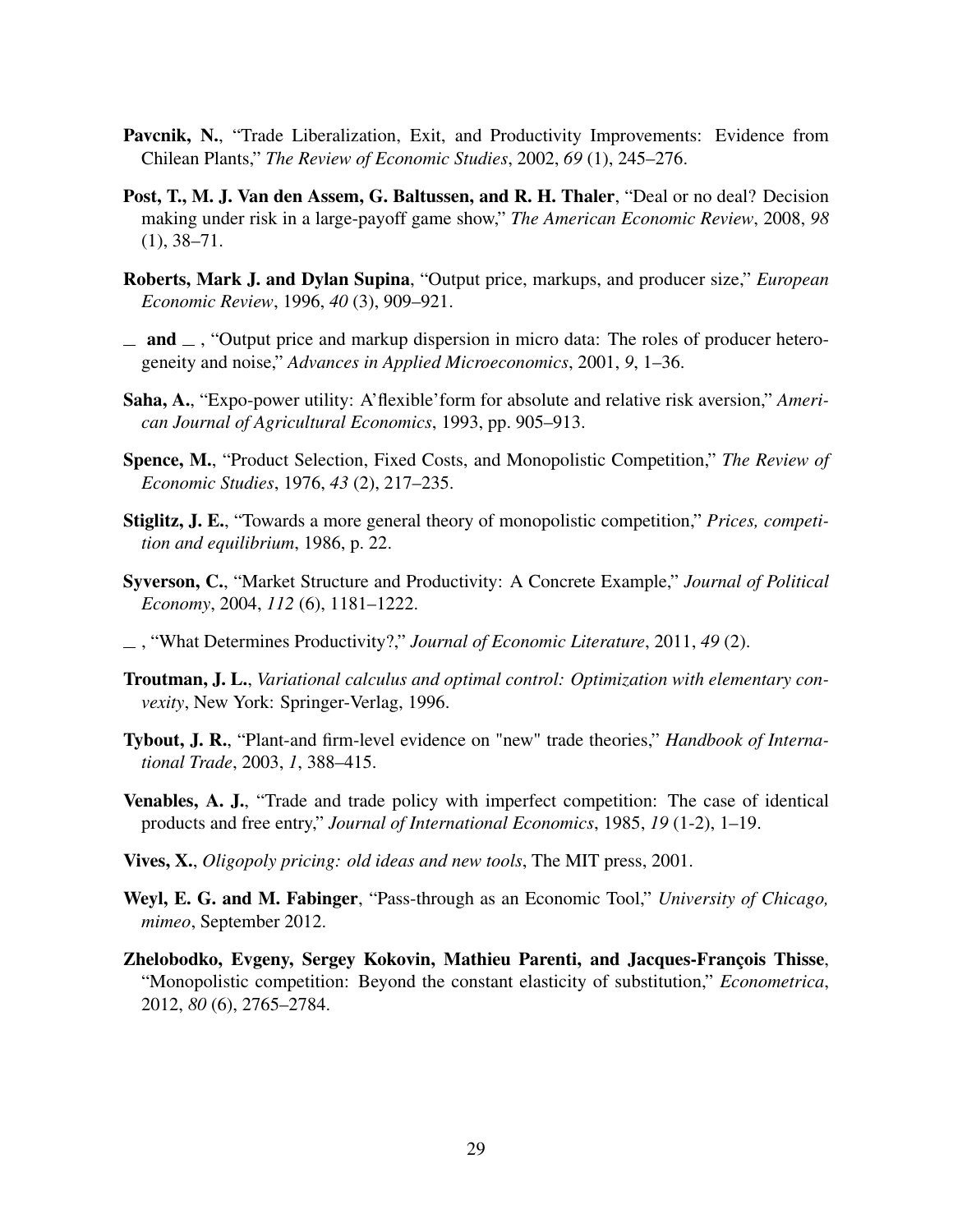# A Appendix: Proofs

### A.1 A Folk Theorem

In this context, we need to define the policy space. Provided  $M_e$  and  $q(c)$ , and assuming without loss of generality that all of  $q(c)$  is consumed, allocations are determined. The only question remaining is what class of  $q(c)$  the policymaker is allowed to choose from. A sufficiently rich class for our purposes is  $q(c)$  which are positive and continuously differentiable on some closed interval and zero otherwise. This follows from the basic principle that a policymaker will utilize low cost firms before higher cost firms. Proposition 1 shows without loss of generality that quantities produced at the market equilibrium are continuously differentiable. So we restrict *q* to be in sets of the form

$$
\mathscr{Q}_{[0,c_d]} \equiv \{q \in \mathscr{C}^1, >0 \text{ on } [0,c_d] \text{ and } 0 \text{ otherwise} \}.
$$

We use the following shorthand throughout the proofs:  $G(x) \equiv \int_0^x g(c)dc$ ,  $R(x) \equiv \int_0^x c^{\rho/(\rho-1)}g(c)dc$ . *Proof of Proposition [1.](#page-10-0)* Our assumptions imply the existence of a unique market equilibrium, which guarantees  $R(c)$  is finite for admissible *c*. First note that at both the market equilibrium and the social optimum,  $L/M_e = f_e + f G(c_d)$  implies utility of zero so in both cases  $L/M_e >$  $f_e + fG(c_d)$ . The policymaker's problem is

max 
$$
M_e L \int_0^{c_d} q(c) \rho g(c) dc
$$
 subject to  $f_e + fG(c_d) + L \int_0^{c_d} cq(c)g(c)dc = L/M_e$ 

where the maximum is taken over choices of  $M_e$ ,  $c_d$ ,  $q \in \mathcal{Q}_{[0,c_d]}$ . We will exhibit a globally optimal  $q^*(c)$  for each fixed  $(M_e, c_d)$  pair, reducing the policymaker's problem to a choice of  $M_e$  and  $c_d$ . We then solve for  $M_e$  as a function of  $c_d$  and finally solve for  $c_d$ .

**Finding**  $q^*(c)$  for  $M_e$ ,  $c_d$  fixed. For convenience, define the functionals  $V(q)$ ,  $H(q)$  by

$$
V(q) \equiv L \int_0^{c_d} v(c, q(c))dc, \qquad H(q) \equiv L \int_0^{c_d} h(c, q(c))dc
$$

where  $h(c, x) \equiv xcg(c)$  and  $v(c, x) \equiv x^{\rho}g(c)$ . One may show that  $V(q) - \lambda H(q)$  is strictly concave  $\forall \lambda$ .<sup>[19](#page-0-0)</sup> Now for fixed  $(M_e, c_d)$ , consider the problem of finding  $q^*$  given by

<span id="page-29-0"></span>
$$
\max_{q \in \mathcal{Q}_{[0,c_d]}} V(q) \text{ subject to } H(q) = L/M_e - f_e - fG(c_d). \tag{2}
$$

<sup>&</sup>lt;sup>19</sup>Since *h* is linear in *x*, *H* is linear and since *v* is strictly concave in *x* (using  $\rho < 1$ ) so is *V*.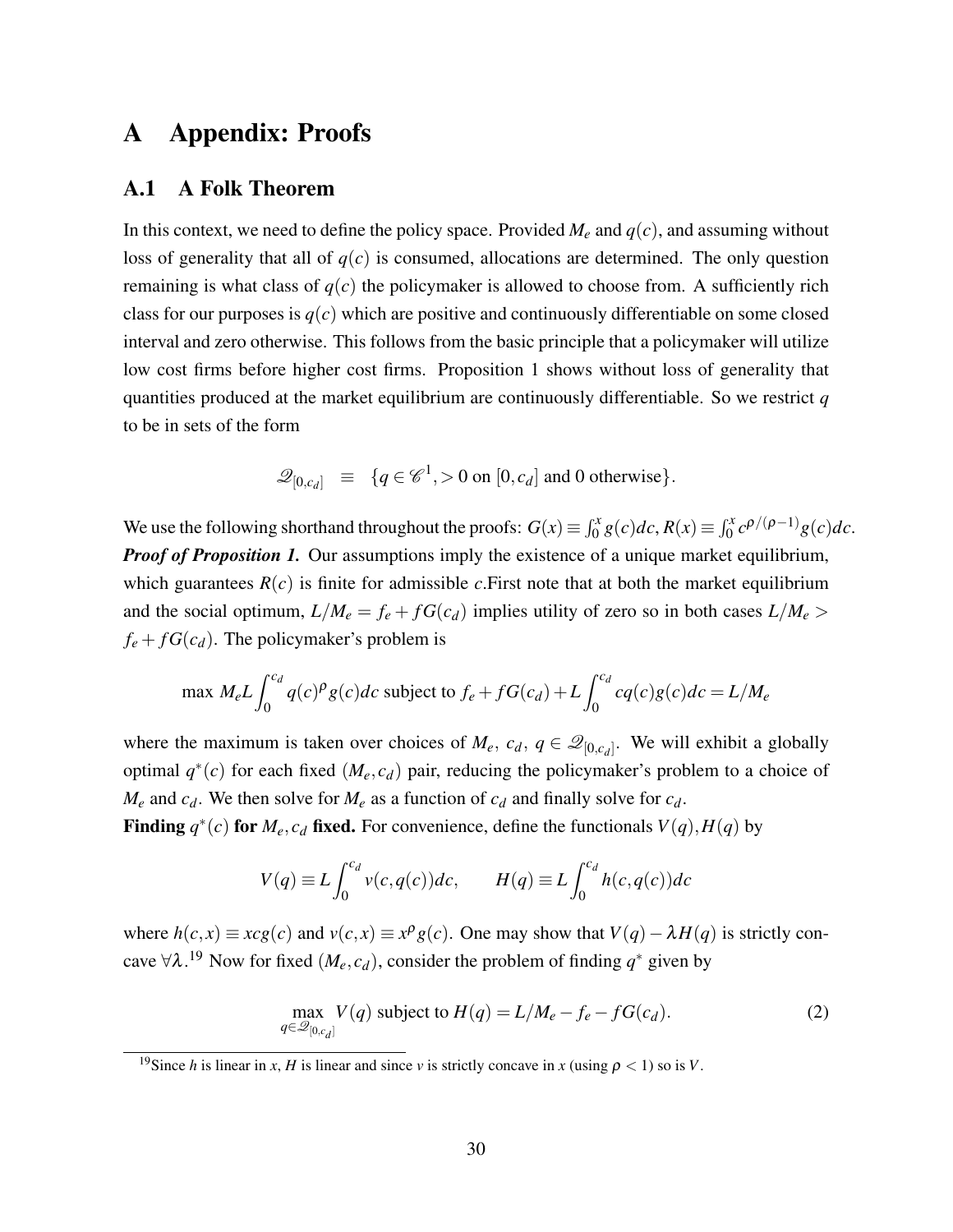Following [Troutman](#page-28-14) [\(1996\)](#page-28-14), if some  $q^*$  maximizes  $V(q) - \lambda H(q)$  on  $\mathscr{Q}_{[0,c_d]}$  for some  $\lambda$  and satisfies the constraint then it is a solution to Equation [\(2\)](#page-29-0). For any  $\lambda$ , a sufficient condition for some  $q^*$  to be a global maximum on  $\mathscr{Q}_{[0,c_d]}$  is

<span id="page-30-0"></span>
$$
D_2v(c,q^*(c)) = \lambda D_2h(c,q^*(c)).
$$
\n(3)

This follows because [\(3\)](#page-30-0) implies for any such  $q^*$ ,  $\forall \xi$  s.t.  $q^* + \xi \in \mathcal{Q}_{[0,c_d]}$  we have  $\delta V(q^*; \xi) =$  $\lambda \delta H(q^*; \xi)$  (where δ denotes the Gateaux derivative in the direction of  $\xi$ ) and  $q^*$  is a global max since  $V(q) - \lambda H(q)$  is strictly concave. Condition [\(3\)](#page-30-0) is  $\rho q^*(c)^{\rho-1} g(c) = \lambda c g(c)$  which implies  $q^*(c) = (\lambda c/\rho)^{1/(\rho-1)}$ .<sup>[20](#page-0-0)</sup> From above, this  $q^*$  serves as a solution to max  $V(q)$  provided that  $H(q^*) = L/M_e - f_e - fG(c_d)$ . This will be satisfied by an appropriate  $\lambda$  since for fixed  $\lambda$ we have

$$
H(q^*) = L \int_0^{c_d} (\lambda c/\rho)^{1/(\rho-1)} c g(c) dc = L(\lambda/\rho)^{1/(\rho-1)} R(c_d)
$$

so choosing  $\lambda$  as  $\lambda^* \equiv \rho (L/M_e - f_e - f G(c_d))^{\rho-1} / L^{\rho-1} R(c_d)^{\rho-1}$  makes  $q^*$  a solution. In summary, for each  $(M_e, c_d)$  a globally optimal  $q^*$  satisfying the resource constraint is

<span id="page-30-1"></span>
$$
q^*(c) = c^{1/(\rho-1)} (L/M_e - f_e - fG(c_d)) / LR(c_d)
$$
 (4)

which must be > 0 since  $L/M_e - f_e - f G(c_d)$  must be > 0 as discussed at the beginning. **Finding**  $M_e$  for  $c_d$  fixed. We may therefore consider maximizing  $W(M_e, c_d)$  where

$$
W(M_e, c_d) \equiv M_e L \int_0^{c_d} q^*(c)^\rho g(c) dc = M_e L^{1-\rho} [L/M_e - f_e - f G(c_d)]^\rho R(c_d)^{1-\rho}.
$$
 (5)

Direct investigation yields a unique solution to the FOC of  $M_e^*(c_d) = (1 - \rho)L/(f_e + fG(c_d))$ and  $d^2W/d^2M_e < 0$  so this solution maximizes W.

**Finding**  $c_d$ . Finally, we have maximal welfare for each fixed  $c_d$  from Equation [\(5\)](#page-30-1), explicitly  $\tilde{W}(c_d) \equiv W(M_e^*(c_d), c_d)$ . We may rule out  $c_d = 0$  as an optimum since this yields zero utility. Solving this expression and taking logs shows that

$$
\ln \tilde{W}(c_d) = \ln \rho^{\rho} (1-\rho)^{1-\rho} L^{2-\rho} + (1-\rho) [\ln R(c_d) - \ln (f_e + f G(c_d))].
$$

Defining  $B(c_d)$  ≡ ln  $R(c_d)$  − ln ( $f_e$  +  $fG(c_d)$ ) we see that to maximize ln  $\tilde{W}(c_d)$  we need maximize only  $B(c_d)$ . In order to evaluate critical points of *B*, note that differentiating *B* and rear-

<sup>&</sup>lt;sup>20</sup>By abuse of notation we allow  $q^*$  to be  $\infty$  at  $c = 0$  since reformulation of the problem omitting this single point makes no difference to allocations or utility which are all eventually integrated.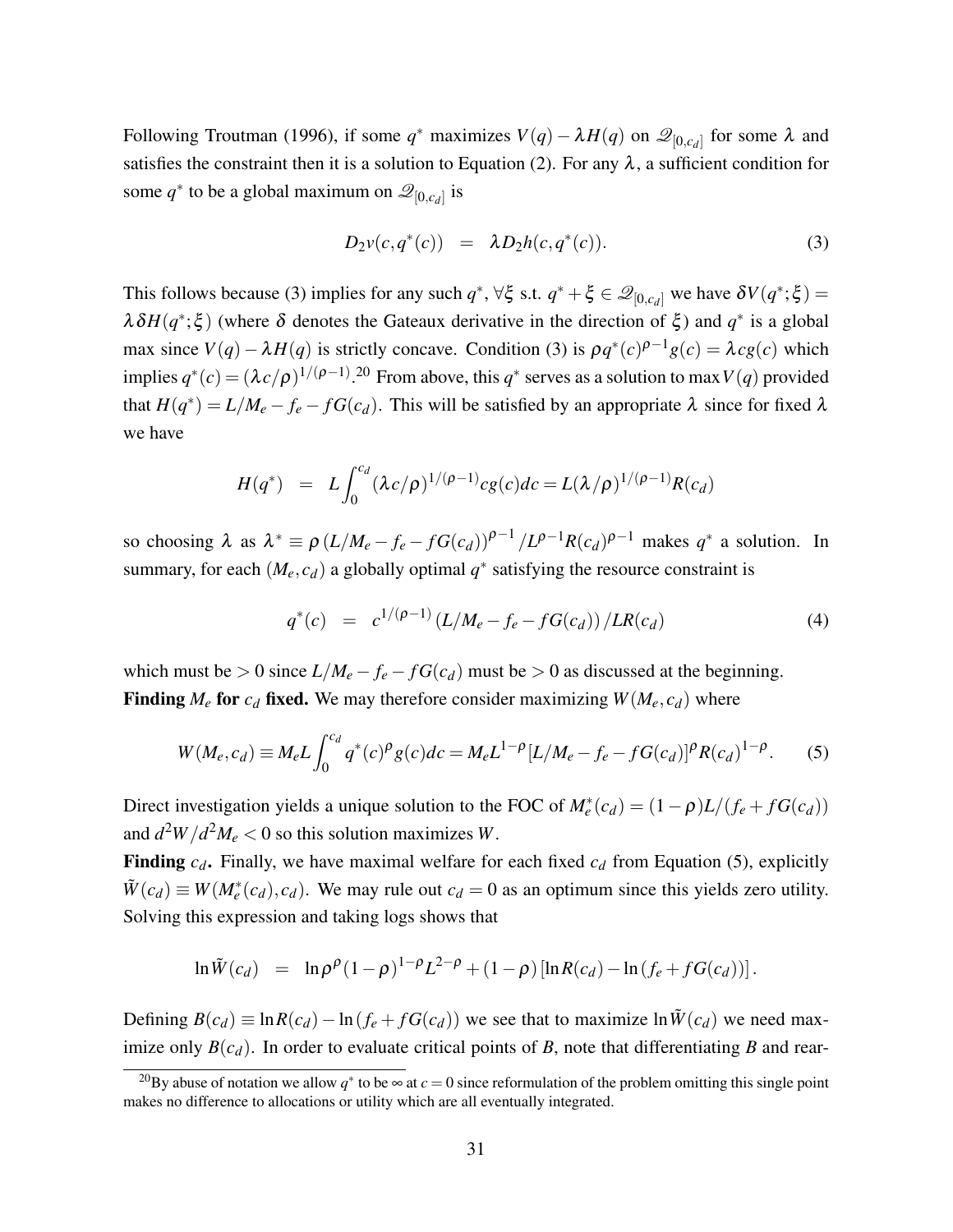ranging using  $R'(c_d) = c_d^{\rho/(\rho-1)}$  $g^{(p)}(q-1)}g(c_d)$  yields

<span id="page-31-0"></span>
$$
B'(c_d) = \left\{ c_d^{\rho/(\rho-1)} - R(c_d) f / [f_e + f G(c_d)] \right\} / g(c_d) R(c_d).
$$
 (6)

Since  $\lim_{c_d \to 0} c_d^{\rho/(\rho-1)} = \infty$  and  $\lim_{c_d \to \infty} c_d^{\rho/(\rho-1)} = 0$  while  $R(c_d)$  and  $G(c_d)$  are bounded, there is a positive interval [a, b] outside of which  $B'(x) > 0$  for  $x \le a$  and  $B'(x) < 0$  for  $x \ge b$ *b*. Clearly  $\sup_{x \in (0,a]} B(x), \sup_{x \in [b,\infty)} B(x) < \sup_{x \in [a,b]} B(x)$  and therefore any global maximum of *B* occurs in  $(a, b)$ . Since *B* is continuously differentiable, a maximum exists in  $[a, b]$  and all maxima occur at critical points of *B*. From Equation [\(6\)](#page-31-0),  $B'(c_d) = 0$  iff  $R(c_d)/c_d^{D/(\rho-1)}$  –  $G(c_d) = f_e/f$ . For  $c_d$  that satisfy  $B'(c_d) = 0$ ,  $M_e^*$  and  $q^*$  are determined and inspection shows the entire system corresponds to the market allocation. Therefore *B* has a unique critical point, which is a global maximum that maximizes welfare.

### A.2 VES Market Allocation

*Proof of Lemma [1.](#page-12-0)* Define feasible aggregate real revenues for  $(M_e, c_d, q(c))$  that satisfy the resource constraint by  $\mathcal{R}(M_e, c_d, q(c)) \equiv M_e \int_0^{c_d} L u'(q(c)) q(c) dG$ . First note that  $\mathcal{R}$  is bounded. This follows from Assumption [3](#page-8-0) by the following argument. Fix  $(\widehat{M}_e, \widehat{c}_d)$  and define  $\widehat{q}(c)$  by

$$
u''(\widehat{q}(c))\widehat{q}(c) + u'(\widehat{q}(c)) = u'(\widehat{q}(c))[1 - \mu(\widehat{q}(c))] = \widehat{\delta}\left(\widehat{M}_e, \widehat{c}_d\right) \cdot c \tag{7}
$$

where  $\hat{\delta}$   $(\hat{M}_e, \hat{c}_d)$  is the infinimum of such  $\hat{\delta}$  that satisfy the resource constraint (so that it exactly holds). By Assumption [1.](#page-5-0)2 there is an  $m \in (0,1)$  such that (for the analogue  $\hat{\pi}(c)$  of the profit expression for the market)

<span id="page-31-1"></span>
$$
L\left(u'\left(\widehat{q}(c)\right)/\widehat{\delta}\right)\widehat{q}(c) = \widehat{\pi}(c) + f + Lc\widehat{q}(c) \le \frac{1}{m}Lc\widehat{q}(c).
$$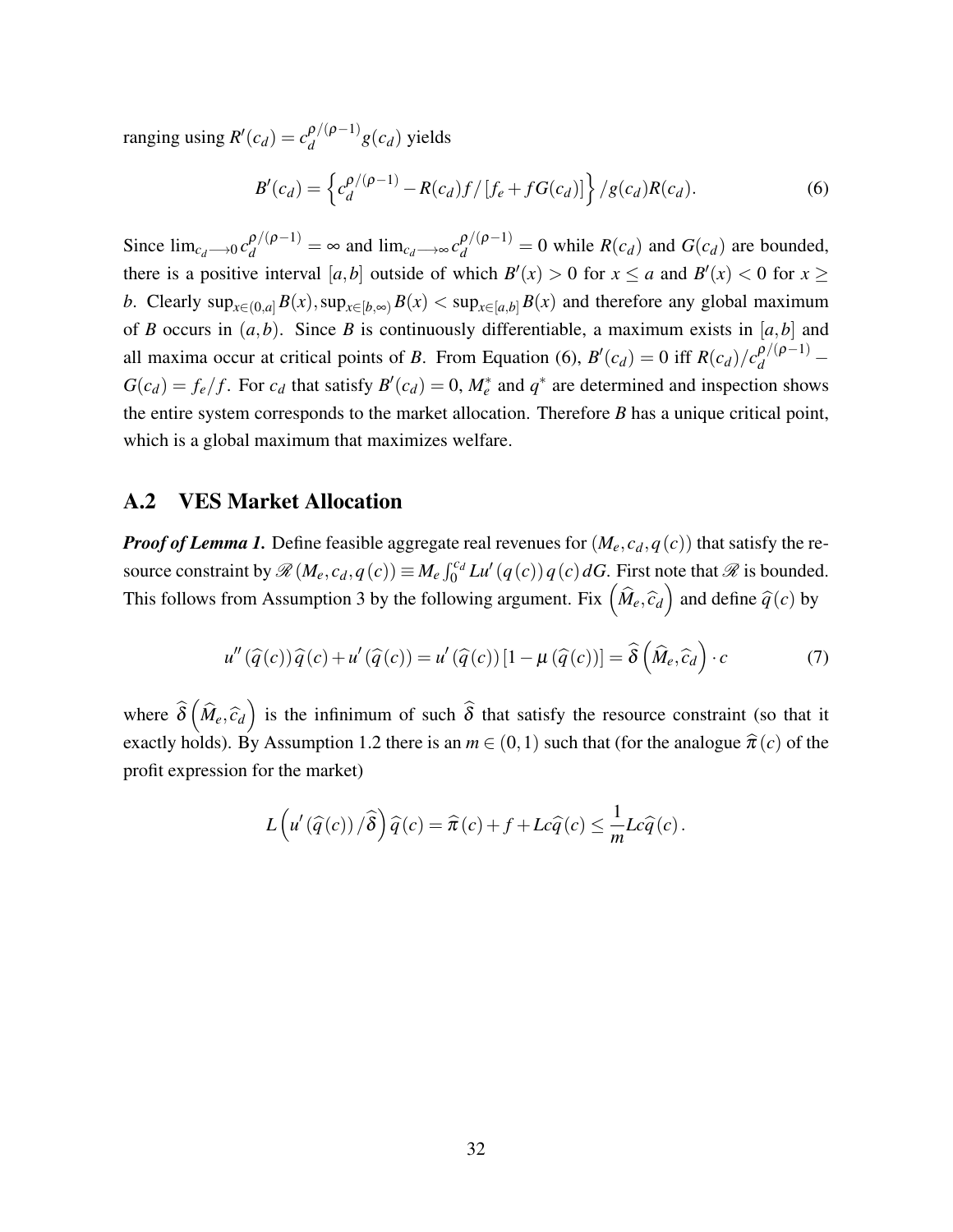Therefore aggregate real revenues at  $\hat{q}(c)$  are bounded as:

<span id="page-32-0"></span>
$$
\mathcal{R}\left(\widehat{M}_e, \widehat{c}_d, \widehat{q}(c)\right) = \widehat{\delta}\widehat{M}_e \int_0^{\widehat{c}_d} L\left(u'(\widehat{q}(c))/\widehat{\delta}\right) \widehat{q}(c) dG
$$
  
\n
$$
\leq \widehat{\delta}\frac{\widehat{M}_e}{m} \int_0^{\widehat{c}_d} Lc \widehat{q}(c) dG
$$
  
\n
$$
= \widehat{\delta}\frac{\widehat{M}_e}{m} \int_0^{\widehat{c}_d} Lc\left(u'\right)^{-1} \left(\frac{\widehat{\delta}c}{1-\mu(\widehat{q}(c))}\right) dG
$$
  
\n
$$
\leq \widehat{\delta}\frac{1}{m} \frac{L^2}{f_e} \int_0^\infty c\left(u'\right)^{-1} \left(\frac{\widehat{\delta}c}{1-m}\right) dG
$$
  
\n
$$
= \delta^{\text{finite}} \frac{1-m}{m} \frac{L^2}{f_e} \int_0^\infty c\left(u'\right)^{-1} \left(\delta^{\text{finite}}c\right) dG
$$
 (8)

where the second to last line follows from Assumption [1.](#page-5-0)2 and  $\hat{M}_e \le L/f_e$  (from the resource constraint), while the last by a change of variable in the integrand. Assumption [3.](#page-8-0)2 implies the last line, [8,](#page-32-0) is finite.

We will now show that  $\mathcal{R}(\hat{M}_e, \hat{c}_d, \cdot)$  is bounded for quantity distributions that satisfy the resource constraint. Let *q*(*c*) satisfy the resource constraint at  $(\hat{M}_e, \hat{c}_d)$ , so that since  $\int_0^{\hat{c}_d} L c q(c) dG$  < ∞, it follows that  $G({c : cq(c) = ∞}) = 0$ . Since *G* is absolutely continuous,  $G({c : c = 0}) =$ 0 and therefore  $G({c : q(c) = \infty}) \le G({c : cq(c) = \infty}) + G({c : c = 0}) = 0$ , i.e.  $q(c)$  is bounded almost everywhere and similarly  $\hat{q}(c)$ . Thus, for almost every *c*, there is a  $\gamma(c) \in [0,1]$ such that for  $q_{\xi}(c) \equiv \xi q(c) + (1 - \xi) \hat{q}(c)$ , by the mean value theorem

$$
u'(q(c))q(c) - u'(\widehat{q}(c))\widehat{q}(c) = u'(q_{\gamma(c)})\left(1 - \mu(q_{\gamma(c)})\right)(q(c) - \widehat{q}(c)).
$$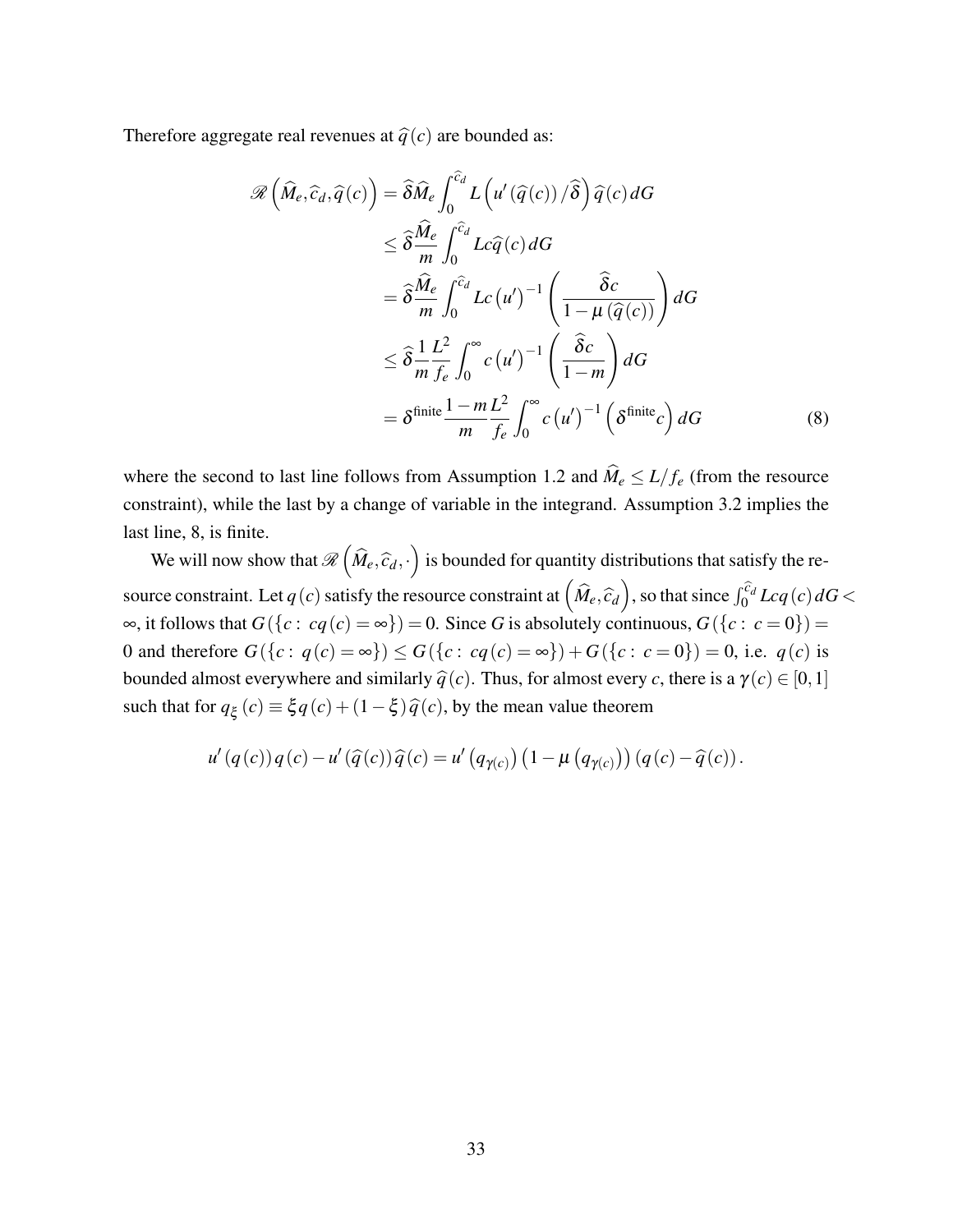Appealing to this identity, we have for indicator function  $1_A(x) = 1$  if  $x \in A$  and 0 otherwise,

$$
\mathcal{R}\left(\widehat{M}_{e},\widehat{c}_{d},q(c)\right) - \mathcal{R}\left(\widehat{M}_{e},\widehat{c}_{d},\widehat{q}(c)\right) = \widehat{M}_{e}L\int_{0}^{\widehat{c}_{d}}\left[u'(q(c))q(c)-u'(\widehat{q}(c))\widehat{q}(c)\right]dG
$$
  
\n
$$
= \widehat{M}_{e}L\int_{0}^{\widehat{c}_{d}}u'(q_{\gamma(c)})\left(1-\mu\left(q_{\gamma(c)}\right)\right)\left(q(c)-\widehat{q}(c)\right)dG
$$
  
\n
$$
\leq \frac{L^{2}}{f_{e}}\int_{0}^{\widehat{c}_{d}}u'(q_{\gamma(c)})\left(1-m\right)\left(q(c)-\widehat{q}(c)\right)dG
$$
  
\n
$$
\leq \frac{L^{2}}{f_{e}}\int_{0}^{\widehat{c}_{d}}u'(q_{\gamma(c)})\left(1-m\right)\left(q(c)-\widehat{q}(c)\right)1_{q(c)>\widehat{q}(c)}(c)dG
$$
  
\n
$$
\leq \frac{L^{2}}{f_{e}}\int_{0}^{\widehat{c}_{d}}u'(\widehat{q}(c))\left(1-m\right)\left(q(c)-\widehat{q}(c)\right)1_{q(c)>\widehat{q}(c)}(c)dG
$$
  
\n
$$
= \frac{L^{2}}{f_{e}}\int_{0}^{\widehat{c}_{d}}\frac{\widehat{\delta}c\left(1-m\right)}{1-\mu\left(\widehat{q}(c)\right)}\left(q(c)-\widehat{q}(c)\right)1_{q(c)>\widehat{q}(c)}(c)dG
$$
  
\n
$$
= \widehat{\delta}\frac{L^{2}}{f_{e}}\int_{0}^{\widehat{c}_{d}}\frac{c\left(1-m\right)}{m}\left(q(c)-\widehat{q}(c)\right)1_{q(c)>\widehat{q}(c)}(c)dG
$$
  
\n
$$
\leq \widehat{\delta}\frac{L^{2}}{f_{e}}\int_{0}^{\widehat{c}_{d}}\frac{\widehat{c}_{d}\left(1-m\right)}{m}cq(c)dG
$$

where the third line follows from  $\widehat{M}_e \le L/f_e$  and  $\mu \le m$ , the fifth from  $u'' < 0$ , the sixth from  $u'(\hat{q}(c)) = \hat{\delta c}/(1 - \mu(\hat{q}(c)))$  and the seventh from  $\mu \ge 1 - m$ . Finally the last term is finite because  $q(c)$  satisfies the resource constraint.

Since for any fixed pair  $(\widehat{M}_e, \widehat{c}_d)$  we know  $\mathcal{R}(\widehat{M}_e, \widehat{c}_d, \cdot)$  is bounded by, say  $B(\widehat{M}_e, \widehat{c}_d)$ , the positive and convex problem of minimizing  $B(\hat{M}_e, \hat{c}_d) - \mathcal{R}(\hat{M}_e, \hat{c}_d, \cdot)$  then satisfies the sufficient conditions for an optimum exactly at  $\hat{q}(c)$  with constraint multiplier  $\hat{\delta}(\hat{M}_e, \hat{c}_d)$ . Conse-quently, Equation [\(8\)](#page-32-0) is an upper bound for  $\mathcal{R}$ . This also implies the maximal aggregate revenue possible may be found by evaluating

$$
R\left(\widehat{M}_e,\widehat{c}_d\right) \equiv \mathscr{R}\left(\widehat{M}_e,\widehat{c}_d,\widehat{q}(c)\right) + \widehat{\delta}\left(\widehat{M}_e,\widehat{c}_d\right)\left[L - \widehat{M}_e\left(\int_0^{\widehat{c}_d} (Lc\widehat{q}(c) + f) dG(c) + f_e\right)\right]
$$

on  $\mathscr{D} \equiv [0, L/f_e] \times [0, \infty)$ , on which *R* is continuously differentiable and since  $G^{-1}([0, \infty)) =$ [0, 1], has at least one maximum  $(M_e^*, c_d^*)$  $d$ , which by above is finite. Clearly  $M_e^* \in \{0, L/f_e\}$ implies zero revenues, and trivially there is some  $\underline{R} > 0$  for which  $R\left(M_e^*, c_d^*\right)$  $\binom{a}{d}$  ≥ <u>R</u> so  $M_e^*$  ∈  $(0, L/f_e)$ . The envelope theorem applied to  $dR/dM_e$  at  $M_e^*$  then implies (with  $*$  denoting the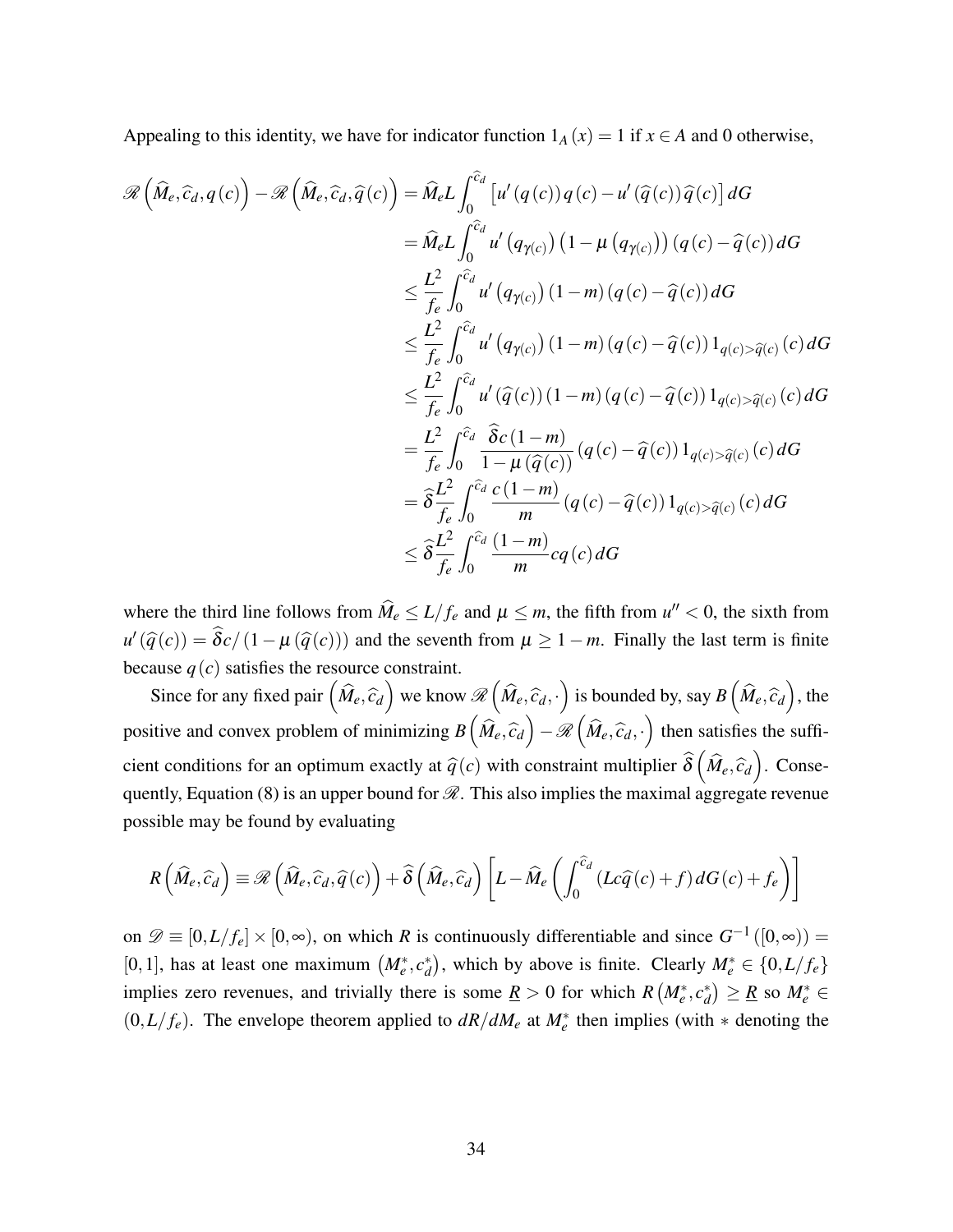revel ant maximizing terms):

<span id="page-34-2"></span>
$$
\delta^*(M_e^*, c_d^*) = \int_0^{c_d^*} u'(q^*(c)) q^*(c) dG / \left( \int_0^{c_d^*} \left[ cq^*(c) + \frac{f}{L} \right] dG + \frac{f_e}{L} \right) = \frac{R(M_e^*, c_d^*)}{L}
$$
(9)

and thus  $\delta^* \geq \frac{R}{L}$ . Now consider that  $c_d^* = 0$  implies zero revenues so  $c_d^* > 0$  and at any positive, finite  $\hat{c}_d$ :

$$
dR/dc_d = \widehat{M}_e L \left[ u' \left( \widehat{q} \left( \widehat{c}_d \right) \right) \widehat{q} \left( \widehat{c}_d \right) - \widehat{\delta} \left( \widehat{c}_d \widehat{q} \left( \widehat{c}_d \right) + f/L \right) \right] = \widehat{M}_e L \widehat{\delta} \left[ \frac{\mu \left( \widehat{c}_d \right)}{1 - \mu \left( \widehat{c}_d \right)} \widehat{c}_d \widehat{q} \left( \widehat{c}_d \right) - f/L \right].
$$

It follows that if  $\hat{c}_d\hat{q}(\hat{c}_d) < m/(1-m)\cdot f/L$ , then  $dR/dc_d < 0$ . In particular,

$$
\widehat{c}_d\widehat{q}(\widehat{c}_d) = u'\left(\widehat{q}(\widehat{c}_d)\right)\widehat{q}(\widehat{c}_d)\left(1 - \mu\left(\widehat{q}(\widehat{c}_d)\right)\right)/\widehat{\delta} \le u'\left(\widehat{q}(\widehat{c}_d)\right)\widehat{q}(\widehat{c}_d)\left(1 - m\right)/\left(\underline{R}/L\right). \tag{10}
$$

Since  $\hat{\delta}$  is increasing in  $\hat{c}_d$  (from the resource constraint),  $\hat{\delta} \hat{c}_d$  is increasing in  $\hat{c}_d$  and goes to infinity as  $\hat{c}_d$  does, which implies  $\hat{q}(\hat{c}_d)$  goes to zero as  $\hat{c}_d$  goes to infinity. Since  $\lim_{q\to 0} u'(q)q =$ 0, this implies  $\hat{c}_d\hat{q}(\hat{c}_d) \rightarrow 0$  as  $\hat{c}_d \rightarrow 0$  through Equation [\(10\)](#page-34-0). Therefore for all sufficiently large  $\hat{c}_d$ ,  $dR/dc_d < 0$  so it must be that  $c_d^*$ *d* is finite. By the envelope theorem, at *c* ∗  $_d^*$ , it must be that

<span id="page-34-1"></span><span id="page-34-0"></span>
$$
u'(q^*(c_d^*))q^*(c_d^*) = \delta^*(c_d^*q^*(c_d^*) + f/L). \tag{11}
$$

Now consider the equations that uniquely fix  $(M_e, c_d, q(c))$  in the market allocation, namely:

$$
u'(q(c_d))q(c_d)/(c_dq(c_d)+f/L) = \delta,
$$
  

$$
\int_0^{c_d} u'(q(c))q(c)dG/\left(\int_0^{c_d} [cq(c)+f/L]dG+f_e/L\right) = \delta,
$$
  

$$
u''(q(c))q(c)+u'(q(c)) = \delta c,
$$
  

$$
M_e\left(\int_0^{c_d} Lcq(c)+fdG+f_e\right) = L.
$$

The first line is Equation [\(11\)](#page-34-1), while the second is Equation [\(9\)](#page-34-2), the third is Equation [\(7\)](#page-31-1) and the fourth holds from the definition of  $\delta^*$ . Since these conditions completely characterize every market equilibrium, the uniqueness of the market equilibrium guarantees a unique solution here as well.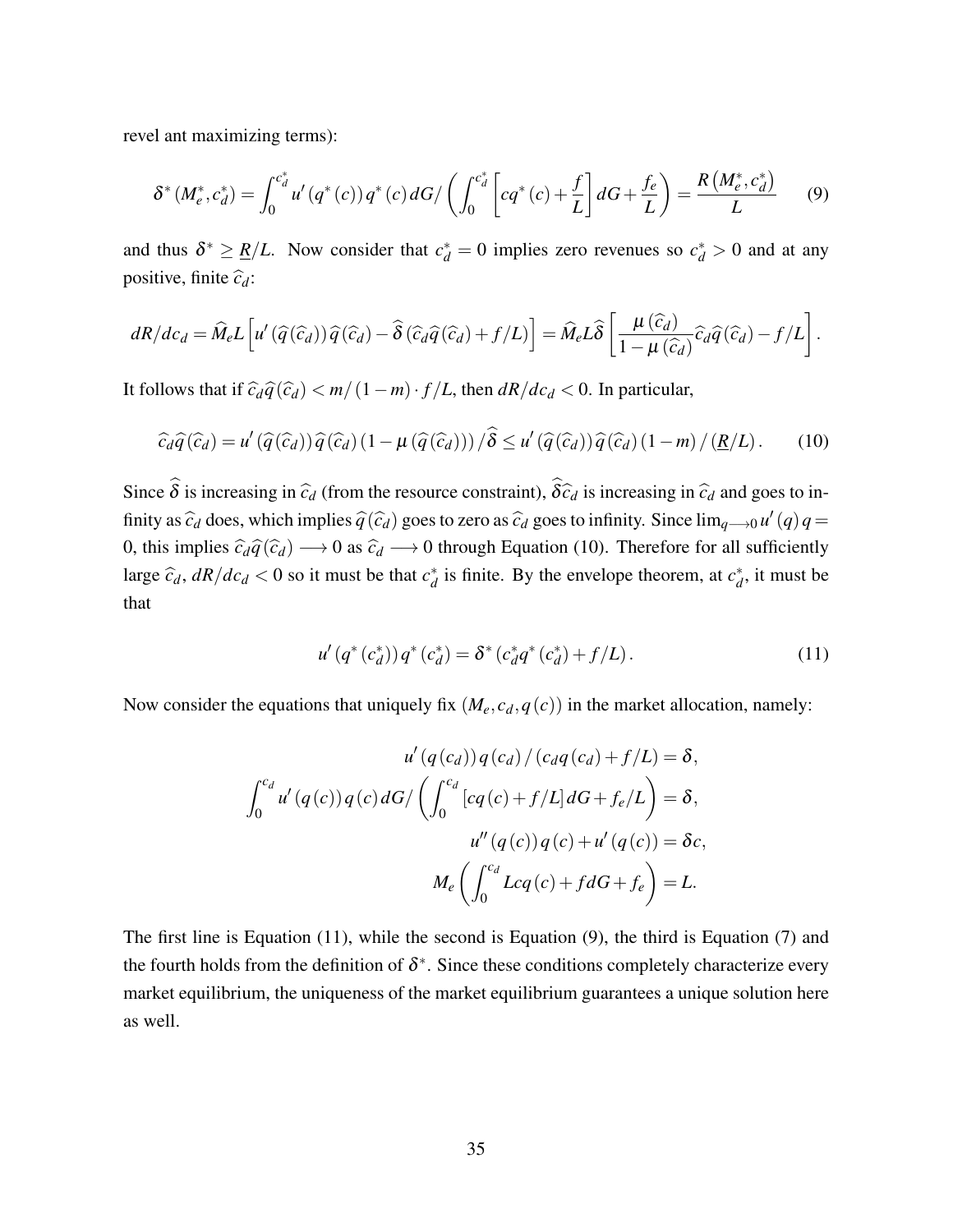### A.3 Static Distortion Results

*Proof of Proposition [4.](#page-17-0)* The result relies on the following relationship we first prove:

<span id="page-35-0"></span>
$$
\overline{\sigma} \equiv \sup_{c \le c_d^{\text{mkt}}} \varepsilon \left( q^{\text{mkt}}(c) \right) > \delta/\lambda > \inf_{c \le c_d^{\text{opt}}} \varepsilon \left( q^{\text{opt}}(c) \right) \equiv \underline{\sigma}.
$$
 (12)

To see this recall  $\delta = M_e^{\text{mkt}} \int_0^{c_d^{\text{mkt}}} u' \left( q^{\text{mkt}}(c) \right) q^{\text{mkt}}(c) dG$  so  $\overline{\sigma} > \delta/\lambda$  because

$$
\delta/\overline{\sigma} = M_e^{\text{mkt}} \int_0^{c_d^{\text{mkt}}} \left( \varepsilon \left( q^{\text{mkt}}(c) \right) / \overline{\sigma} \right) u \left( q^{\text{mkt}}(c) \right) dG < M_e^{\text{mkt}} \int_0^{c_d^{\text{mkt}}} u \left( q^{\text{mkt}}(c) \right) dG \qquad (13)
$$

and  $\lambda$  is the maximum welfare per capita so  $\lambda > M_e^{\text{mkt}} \int_0^{c_d^{\text{mkt}}} u(q^{\text{mkt}}(c)) dG > \delta/\overline{\sigma}$ . A similar argument shows  $\lambda \sigma < \delta$ , giving Equation [\(12\)](#page-35-0). Now note that

$$
\left[u''\left(q^{\text{mkt}}(c)\right)q^{\text{mkt}}(c) + u'\left(q^{\text{mkt}}(c)\right)\right]/\delta = c, \qquad u'\left(q^{\text{opt}}(c)\right)/\lambda = c. \tag{14}
$$

And it follows from Equations [\(14\)](#page-35-1) we have

<span id="page-35-1"></span>
$$
\[1 - \mu\left(q^{\text{mkt}}(c)\right)\] \cdot u'\left(q^{\text{mkt}}(c)\right) / u'\left(q^{\text{opt}}(c)\right) = \delta/\lambda. \tag{15}
$$

When  $\mu'$  and  $\varepsilon'$  have different signs, and since  $\inf_q \varepsilon(q) > 0$ , from above in both cases it holds that  $\inf_{q>0} 1 - \mu(q) = \inf_{q>0} \varepsilon(q)$  and  $\sup_{q>0} 1 - \mu(q) = \sup_{q>0} \varepsilon(q)$ . The arguments above have shown that  $\sup_{q>0} \mathcal{E}(q) > \delta/\lambda > \inf_{q>0} \mathcal{E}(q)$  and therefore

<span id="page-35-3"></span><span id="page-35-2"></span>
$$
\sup_{q>0} 1 - \mu(q) > \delta/\lambda > \inf_{q>0} 1 - \mu(q).
$$

It follows from Equation [\(15\)](#page-35-2) that for some  $c^*$ ,  $1-\mu\left(q^{\text{mkt}}(c^*)\right)=\delta/\lambda$  and therefore  $u'\left(q^{\text{mkt}}(c^*)\right)=$  $u'(q^{\text{opt}}(c^*))$  so  $q^{\text{mkt}}(c^*) = q^{\text{opt}}(c^*)$ . Furthermore,  $q^{\text{mkt}}(c)$  is strictly decreasing in *c* so with  $\mu' \neq 0$ ,  $c^*$  is unique. Returning to Equation [\(15\)](#page-35-2), using the fact that  $q^{\text{mkt}}(c)$  is strictly decreasing in *c* also shows the relative magnitudes of  $q^{\text{mkt}}(c)$  and  $q^{\text{opt}}(c)$  for  $c \neq c^*$ .

*Proof of Proposition* [5.](#page-17-1) For  $\alpha \in [0,1]$ , define  $v_{\alpha}(q) \equiv \alpha u'(q)q + (1-\alpha)u(q)$  and also define  $w(q) \equiv u'(q)q - u(q)$  so  $v_\alpha(q) = u(q) + \alpha w(q)$ . Consider the continuum of maximization problems (indexed by  $\alpha$ ) defined as:

$$
\max_{M_e, c_d, q(c)} LM_e \int_0^{c_d} v_\alpha(q(c)) dG \text{ subject to } L \ge M_e \left( \int_0^{c_d} Lcq(c) + f dG + f_e \right). \tag{16}
$$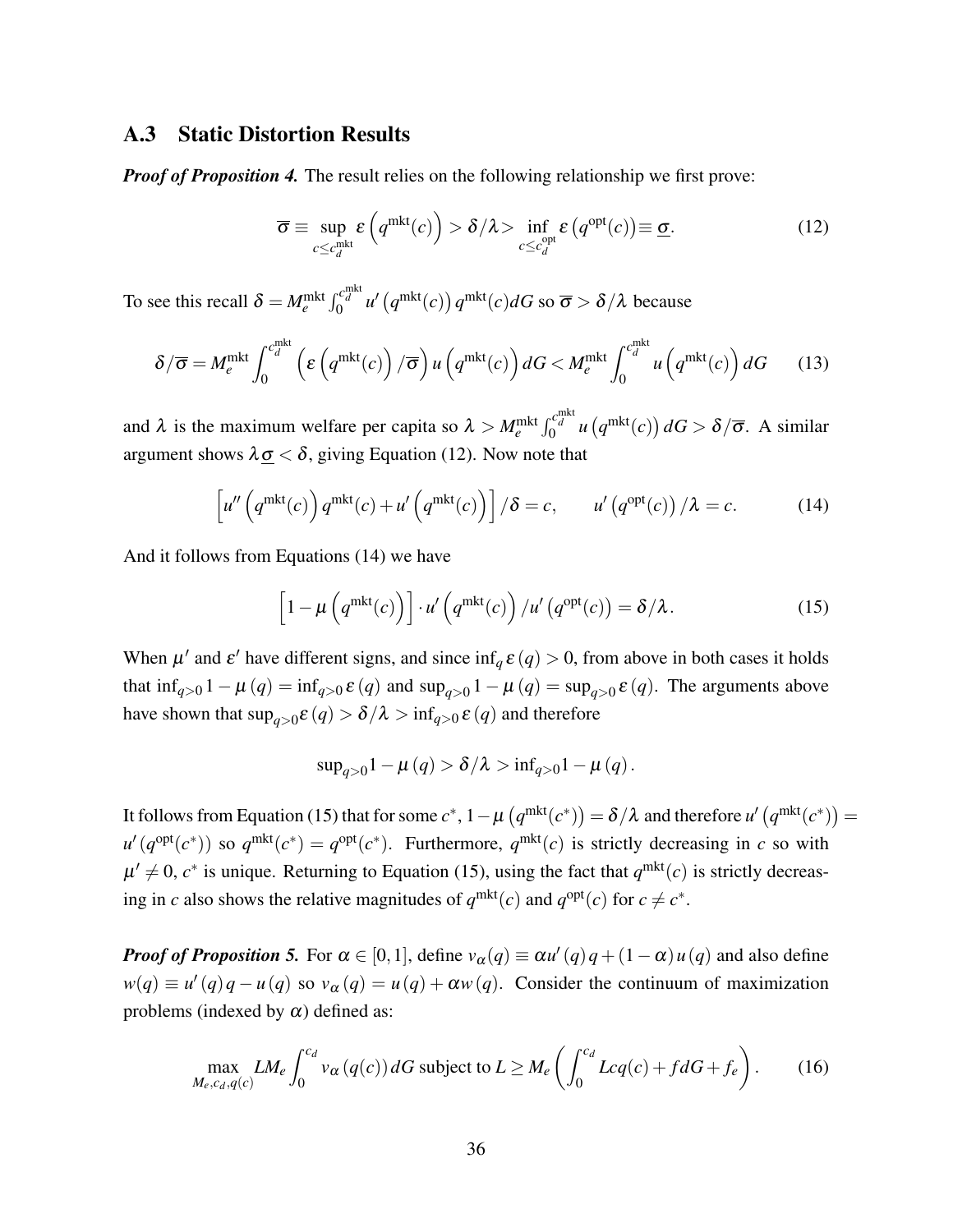Let the Lagrange multiplier associated with each  $\alpha$  in Equation [\(16\)](#page-35-3) be written as  $\beta(\alpha)$ . By ap-pealing to the envelope theorem and differentiating [\(16\)](#page-35-3) in  $M_e$  we have  $\beta(\alpha) = M_e \int_0^{c_d} v_\alpha(q(c)) dG$ and that  $d\beta/d\alpha = M_e \int_0^{c_d} w(q(c)) dG = M_e \int_0^{c_d} u(q(c)) [\varepsilon(q) - 1] dG < 0$ . The conditions characterizing the solution to every optimum also imply

$$
\beta(\alpha) = v_{\alpha}(q(c_d)) / (c_d q(c_d) + f/L),
$$

whereby we arrive at

$$
dv_{\alpha}(q(c_d)) / d\alpha = (d\beta / d\alpha) (v_{\alpha}(q(c_d)) / \beta) + \beta ((dc_d / d\alpha) q(c_d) + c_d (dq(c_d) / d\alpha))
$$
  
=  $w(q(c_d)) + v'_{\alpha}(q(c_d)) (dq(c_d) / d\alpha)$   
=  $w(q(c_d)) + \beta c_d (dq(c_d) / d\alpha)$ 

so cancellation and rearrangement, using the expressions for β, *d*β/*d*α above shows

$$
\beta q(c_d) (dc_d/d\alpha) = w(q(c_d)) - (v_{\alpha}(q(c_d)) / \beta) (d\beta/d\alpha)
$$
  
= 
$$
w(q(c_d)) - (v_{\alpha}(q(c_d)) / M_e \int_0^{c_d} v_{\alpha}(q(c)) dG) \cdot M_e \int_0^{c_d} w(q(c)) dG.
$$

We conclude that  $dc_d/d\alpha \geq 0$  when  $w(q(c_d)) \int_0^{c_d} v_\alpha(q(c)) dG \geq v_\alpha(q(c_d)) \int_0^{c_d} w(q(c)) dG$ . Expanding this inequality we have (suppressing  $q(c)$  terms in integrands):

$$
w(q(c_d))\int_0^{c_d}udG+\alpha w(q(c_d))\int_0^{c_d}wdG \geq u(q(c_d))\int_0^{c_d}wdG+\alpha w(q(c_d))\int_0^{c_d}wdG.
$$

Cancellation and expansion again show this is equivalent to

$$
u'(q(c_d))q(c_d)\int_0^{c_d}udG\geqslant u(q(c_d))\int_0^{c_d}u'q(c)dG.
$$

Finally, this expression can be rewritten  $\varepsilon(q(c_d)) \geq \int_0^{c_d} \varepsilon(q(c)) u(q(c)) dG / \int_0^{c_d} u(q(c)) dG$  and since  $q(c)$  is strictly decreasing in *c*, we see  $dc_d/d\alpha \geq 0$  when  $\varepsilon' \leq 0$ . Note that Equation [\(16\)](#page-35-3) shows  $\alpha = 0$  corresponds to the social optimum while  $\alpha = 1$  corresponds to the market equilibrium. It follows that when  $\varepsilon' < 0$  that  $dc_d/d\alpha > 0$  so we have  $c_d^{\text{mkt}} > c_d^{\text{opt}}$  $\frac{d}{d}$  and vice versa for  $\varepsilon' > 0$ .